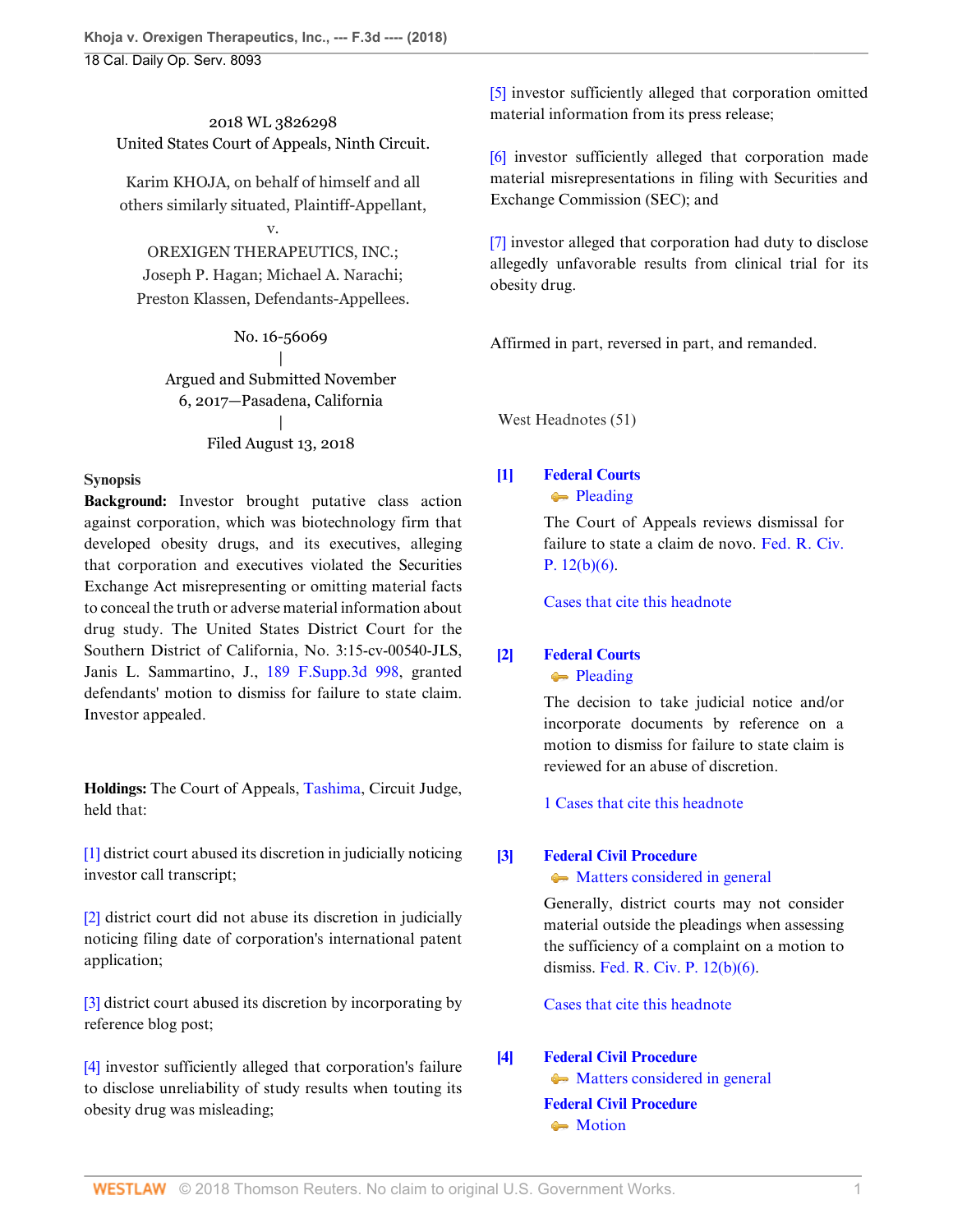A court may take judicial notice of matters of public record without converting a motion to dismiss into a motion for summary judgment. [Fed. R. Evid. 201](http://www.westlaw.com/Link/Document/FullText?findType=L&pubNum=1000607&cite=USFRER201&originatingDoc=I9120ac409f1411e892c4ce5625aacf64&refType=LQ&originationContext=document&vr=3.0&rs=cblt1.0&transitionType=DocumentItem&contextData=(sc.Default)).

[2 Cases that cite this headnote](http://www.westlaw.com/Link/RelatedInformation/DocHeadnoteLink?docGuid=I9120ac409f1411e892c4ce5625aacf64&headnoteId=204526186600420180829092445&originationContext=document&vr=3.0&rs=cblt1.0&transitionType=CitingReferences&contextData=(sc.Default))

## <span id="page-1-2"></span>**[\[5\]](#page-12-1) [Evidence](http://www.westlaw.com/Browse/Home/KeyNumber/157/View.html?docGuid=I9120ac409f1411e892c4ce5625aacf64&originationContext=document&vr=3.0&rs=cblt1.0&transitionType=DocumentItem&contextData=(sc.Default))**

 $\leftarrow$  [Official proceedings and acts](http://www.westlaw.com/Browse/Home/KeyNumber/157k48/View.html?docGuid=I9120ac409f1411e892c4ce5625aacf64&originationContext=document&vr=3.0&rs=cblt1.0&transitionType=DocumentItem&contextData=(sc.Default))

#### **[Federal Civil Procedure](http://www.westlaw.com/Browse/Home/KeyNumber/170A/View.html?docGuid=I9120ac409f1411e892c4ce5625aacf64&originationContext=document&vr=3.0&rs=cblt1.0&transitionType=DocumentItem&contextData=(sc.Default))**

#### • [Matters considered in general](http://www.westlaw.com/Browse/Home/KeyNumber/170Ak1832/View.html?docGuid=I9120ac409f1411e892c4ce5625aacf64&originationContext=document&vr=3.0&rs=cblt1.0&transitionType=DocumentItem&contextData=(sc.Default))

On a motion to dismiss, a court cannot take judicial notice of disputed facts contained in public records.

#### [1 Cases that cite this headnote](http://www.westlaw.com/Link/RelatedInformation/DocHeadnoteLink?docGuid=I9120ac409f1411e892c4ce5625aacf64&headnoteId=204526186600520180829092445&originationContext=document&vr=3.0&rs=cblt1.0&transitionType=CitingReferences&contextData=(sc.Default))

## <span id="page-1-0"></span>**[\[6\]](#page-12-2) [Evidence](http://www.westlaw.com/Browse/Home/KeyNumber/157/View.html?docGuid=I9120ac409f1411e892c4ce5625aacf64&originationContext=document&vr=3.0&rs=cblt1.0&transitionType=DocumentItem&contextData=(sc.Default))**

**[Corporations and Associations and](http://www.westlaw.com/Browse/Home/KeyNumber/157k22/View.html?docGuid=I9120ac409f1411e892c4ce5625aacf64&originationContext=document&vr=3.0&rs=cblt1.0&transitionType=DocumentItem&contextData=(sc.Default))** [Members Thereof](http://www.westlaw.com/Browse/Home/KeyNumber/157k22/View.html?docGuid=I9120ac409f1411e892c4ce5625aacf64&originationContext=document&vr=3.0&rs=cblt1.0&transitionType=DocumentItem&contextData=(sc.Default))

#### **[Federal Civil Procedure](http://www.westlaw.com/Browse/Home/KeyNumber/170A/View.html?docGuid=I9120ac409f1411e892c4ce5625aacf64&originationContext=document&vr=3.0&rs=cblt1.0&transitionType=DocumentItem&contextData=(sc.Default))**

## $\rightarrow$  [Matters considered in general](http://www.westlaw.com/Browse/Home/KeyNumber/170Ak1832/View.html?docGuid=I9120ac409f1411e892c4ce5625aacf64&originationContext=document&vr=3.0&rs=cblt1.0&transitionType=DocumentItem&contextData=(sc.Default))

On motion to dismiss securities fraud claim, district court abused its discretion in judicially noticing investor call transcript submitted to Securities and Exchange Commission (SEC) for purpose of determining what investors knew about corporation's drug study that was subject of executives' alleged misrepresentations; substance of transcript was subject to varying interpretations regarding status of drug study. [Fed. R. Evid.](http://www.westlaw.com/Link/Document/FullText?findType=L&pubNum=1000607&cite=USFRER201&originatingDoc=I9120ac409f1411e892c4ce5625aacf64&refType=LQ&originationContext=document&vr=3.0&rs=cblt1.0&transitionType=DocumentItem&contextData=(sc.Default))  $201(b)$ .

#### [Cases that cite this headnote](http://www.westlaw.com/Link/RelatedInformation/DocHeadnoteLink?docGuid=I9120ac409f1411e892c4ce5625aacf64&headnoteId=204526186600920180829092445&originationContext=document&vr=3.0&rs=cblt1.0&transitionType=CitingReferences&contextData=(sc.Default))

## <span id="page-1-3"></span>**[\[7\]](#page-12-3) [Evidence](http://www.westlaw.com/Browse/Home/KeyNumber/157/View.html?docGuid=I9120ac409f1411e892c4ce5625aacf64&originationContext=document&vr=3.0&rs=cblt1.0&transitionType=DocumentItem&contextData=(sc.Default))**

## **[Corporations and Associations and](http://www.westlaw.com/Browse/Home/KeyNumber/157k22/View.html?docGuid=I9120ac409f1411e892c4ce5625aacf64&originationContext=document&vr=3.0&rs=cblt1.0&transitionType=DocumentItem&contextData=(sc.Default))** [Members Thereof](http://www.westlaw.com/Browse/Home/KeyNumber/157k22/View.html?docGuid=I9120ac409f1411e892c4ce5625aacf64&originationContext=document&vr=3.0&rs=cblt1.0&transitionType=DocumentItem&contextData=(sc.Default))

An investor call transcript submitted to the Securities and Exchange Commission (SEC) generally qualifies as a source whose accuracy cannot reasonably be questioned for purposes of judicial notice. [Fed. R. Evid. 201\(b\).](http://www.westlaw.com/Link/Document/FullText?findType=L&pubNum=1000607&cite=USFRER201&originatingDoc=I9120ac409f1411e892c4ce5625aacf64&refType=LQ&originationContext=document&vr=3.0&rs=cblt1.0&transitionType=DocumentItem&contextData=(sc.Default))

#### [Cases that cite this headnote](http://www.westlaw.com/Link/RelatedInformation/DocHeadnoteLink?docGuid=I9120ac409f1411e892c4ce5625aacf64&headnoteId=204526186600620180829092445&originationContext=document&vr=3.0&rs=cblt1.0&transitionType=CitingReferences&contextData=(sc.Default))

## <span id="page-1-4"></span>**[\[8\]](#page-12-4) [Evidence](http://www.westlaw.com/Browse/Home/KeyNumber/157/View.html?docGuid=I9120ac409f1411e892c4ce5625aacf64&originationContext=document&vr=3.0&rs=cblt1.0&transitionType=DocumentItem&contextData=(sc.Default))**

## $\rightarrow$  [Nature and scope in general](http://www.westlaw.com/Browse/Home/KeyNumber/157k1/View.html?docGuid=I9120ac409f1411e892c4ce5625aacf64&originationContext=document&vr=3.0&rs=cblt1.0&transitionType=DocumentItem&contextData=(sc.Default))

Just because the document itself is susceptible to judicial notice does not mean that every assertion of fact within that document is judicially noticeable for its truth. [Fed. R.](http://www.westlaw.com/Link/Document/FullText?findType=L&pubNum=1000607&cite=USFRER201&originatingDoc=I9120ac409f1411e892c4ce5625aacf64&refType=LQ&originationContext=document&vr=3.0&rs=cblt1.0&transitionType=DocumentItem&contextData=(sc.Default)) [Evid. 201\(b\).](http://www.westlaw.com/Link/Document/FullText?findType=L&pubNum=1000607&cite=USFRER201&originatingDoc=I9120ac409f1411e892c4ce5625aacf64&refType=LQ&originationContext=document&vr=3.0&rs=cblt1.0&transitionType=DocumentItem&contextData=(sc.Default))

[Cases that cite this headnote](http://www.westlaw.com/Link/RelatedInformation/DocHeadnoteLink?docGuid=I9120ac409f1411e892c4ce5625aacf64&headnoteId=204526186600720180829092445&originationContext=document&vr=3.0&rs=cblt1.0&transitionType=CitingReferences&contextData=(sc.Default))

## <span id="page-1-5"></span>**[\[9\]](#page-12-5) [Evidence](http://www.westlaw.com/Browse/Home/KeyNumber/157/View.html?docGuid=I9120ac409f1411e892c4ce5625aacf64&originationContext=document&vr=3.0&rs=cblt1.0&transitionType=DocumentItem&contextData=(sc.Default))**

**[Corporations and Associations and](http://www.westlaw.com/Browse/Home/KeyNumber/157k22/View.html?docGuid=I9120ac409f1411e892c4ce5625aacf64&originationContext=document&vr=3.0&rs=cblt1.0&transitionType=DocumentItem&contextData=(sc.Default))** [Members Thereof](http://www.westlaw.com/Browse/Home/KeyNumber/157k22/View.html?docGuid=I9120ac409f1411e892c4ce5625aacf64&originationContext=document&vr=3.0&rs=cblt1.0&transitionType=DocumentItem&contextData=(sc.Default))

## **[Federal Civil Procedure](http://www.westlaw.com/Browse/Home/KeyNumber/170A/View.html?docGuid=I9120ac409f1411e892c4ce5625aacf64&originationContext=document&vr=3.0&rs=cblt1.0&transitionType=DocumentItem&contextData=(sc.Default))**

• [Matters considered in general](http://www.westlaw.com/Browse/Home/KeyNumber/170Ak1832/View.html?docGuid=I9120ac409f1411e892c4ce5625aacf64&originationContext=document&vr=3.0&rs=cblt1.0&transitionType=DocumentItem&contextData=(sc.Default))

At the motion-to-dismiss phase of a securities fraud action, it is improper to judicially notice an investor call transcript when the substance of the transcript is subject to varying interpretations, and there is a reasonable dispute as to what the transcript establishes. [Fed. R. Evid. 201\(b\)](http://www.westlaw.com/Link/Document/FullText?findType=L&pubNum=1000607&cite=USFRER201&originatingDoc=I9120ac409f1411e892c4ce5625aacf64&refType=LQ&originationContext=document&vr=3.0&rs=cblt1.0&transitionType=DocumentItem&contextData=(sc.Default)).

[Cases that cite this headnote](http://www.westlaw.com/Link/RelatedInformation/DocHeadnoteLink?docGuid=I9120ac409f1411e892c4ce5625aacf64&headnoteId=204526186600820180829092445&originationContext=document&vr=3.0&rs=cblt1.0&transitionType=CitingReferences&contextData=(sc.Default))

## <span id="page-1-6"></span>**[\[10\]](#page-13-0) [Evidence](http://www.westlaw.com/Browse/Home/KeyNumber/157/View.html?docGuid=I9120ac409f1411e892c4ce5625aacf64&originationContext=document&vr=3.0&rs=cblt1.0&transitionType=DocumentItem&contextData=(sc.Default))**

 $\leftarrow$  [Official proceedings and acts](http://www.westlaw.com/Browse/Home/KeyNumber/157k48/View.html?docGuid=I9120ac409f1411e892c4ce5625aacf64&originationContext=document&vr=3.0&rs=cblt1.0&transitionType=DocumentItem&contextData=(sc.Default))

# **[Federal Civil Procedure](http://www.westlaw.com/Browse/Home/KeyNumber/170A/View.html?docGuid=I9120ac409f1411e892c4ce5625aacf64&originationContext=document&vr=3.0&rs=cblt1.0&transitionType=DocumentItem&contextData=(sc.Default))**

## • [Matters considered in general](http://www.westlaw.com/Browse/Home/KeyNumber/170Ak1832/View.html?docGuid=I9120ac409f1411e892c4ce5625aacf64&originationContext=document&vr=3.0&rs=cblt1.0&transitionType=DocumentItem&contextData=(sc.Default))

On motion to dismiss securities fraud claim, district court abused its discretion in judicially noticing report from European Medicines Agency (EMA) about drug developed by corporation; there was reasonable dispute as to whether report established that EMA knew of favorable study results before corporation sought publication of patent application containing those results, thereby undermining investor's theory that corporation sought to improperly influence EMA by publishing confidential results through patent application. [Fed. R. Evid.](http://www.westlaw.com/Link/Document/FullText?findType=L&pubNum=1000607&cite=USFRER201&originatingDoc=I9120ac409f1411e892c4ce5625aacf64&refType=LQ&originationContext=document&vr=3.0&rs=cblt1.0&transitionType=DocumentItem&contextData=(sc.Default))  $201(b)$ .

## [Cases that cite this headnote](http://www.westlaw.com/Link/RelatedInformation/DocHeadnoteLink?docGuid=I9120ac409f1411e892c4ce5625aacf64&headnoteId=204526186601020180829092445&originationContext=document&vr=3.0&rs=cblt1.0&transitionType=CitingReferences&contextData=(sc.Default))

## <span id="page-1-1"></span>**[\[11\]](#page-13-1) [Evidence](http://www.westlaw.com/Browse/Home/KeyNumber/157/View.html?docGuid=I9120ac409f1411e892c4ce5625aacf64&originationContext=document&vr=3.0&rs=cblt1.0&transitionType=DocumentItem&contextData=(sc.Default))**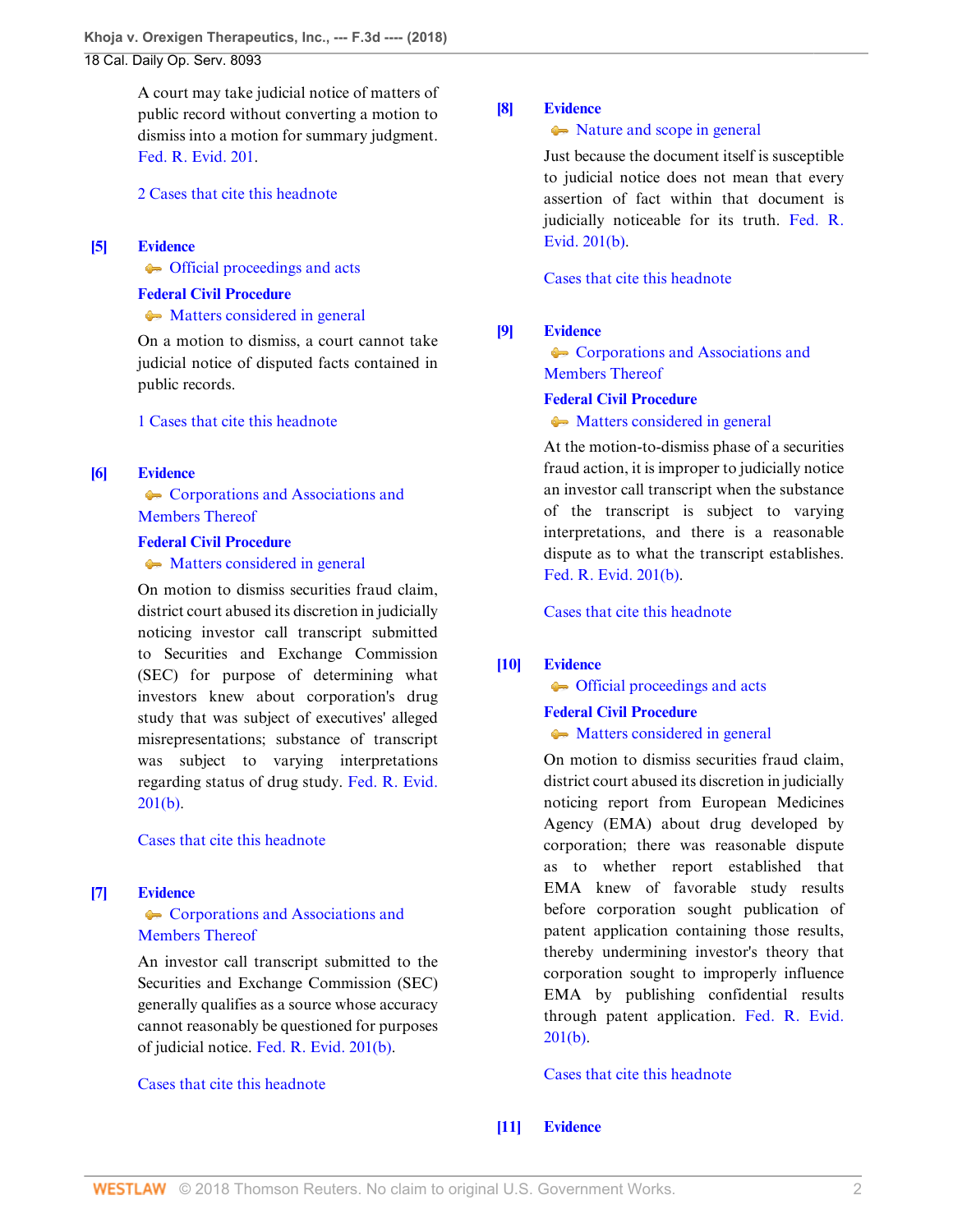• [Time, days, and dates](http://www.westlaw.com/Browse/Home/KeyNumber/157k17/View.html?docGuid=I9120ac409f1411e892c4ce5625aacf64&originationContext=document&vr=3.0&rs=cblt1.0&transitionType=DocumentItem&contextData=(sc.Default))

#### **[Federal Civil Procedure](http://www.westlaw.com/Browse/Home/KeyNumber/170A/View.html?docGuid=I9120ac409f1411e892c4ce5625aacf64&originationContext=document&vr=3.0&rs=cblt1.0&transitionType=DocumentItem&contextData=(sc.Default))**

#### • [Matters considered in general](http://www.westlaw.com/Browse/Home/KeyNumber/170Ak1832/View.html?docGuid=I9120ac409f1411e892c4ce5625aacf64&originationContext=document&vr=3.0&rs=cblt1.0&transitionType=DocumentItem&contextData=(sc.Default))

On motion to dismiss securities fraud claim, district court did not abuse its discretion in judicially noticing filing date of corporation's international patent application for obesity drug to World International Property Organization (WIPO); filing date could be accurately determined from WIPO application, which was published by foreign government agency. [Fed. R. Evid. 201\(b\)](http://www.westlaw.com/Link/Document/FullText?findType=L&pubNum=1000607&cite=USFRER201&originatingDoc=I9120ac409f1411e892c4ce5625aacf64&refType=LQ&originationContext=document&vr=3.0&rs=cblt1.0&transitionType=DocumentItem&contextData=(sc.Default)).

[Cases that cite this headnote](http://www.westlaw.com/Link/RelatedInformation/DocHeadnoteLink?docGuid=I9120ac409f1411e892c4ce5625aacf64&headnoteId=204526186601120180829092445&originationContext=document&vr=3.0&rs=cblt1.0&transitionType=CitingReferences&contextData=(sc.Default))

#### <span id="page-2-0"></span>**[\[12\]](#page-14-0) [Federal Civil Procedure](http://www.westlaw.com/Browse/Home/KeyNumber/170A/View.html?docGuid=I9120ac409f1411e892c4ce5625aacf64&originationContext=document&vr=3.0&rs=cblt1.0&transitionType=DocumentItem&contextData=(sc.Default))**

[Adoption by reference](http://www.westlaw.com/Browse/Home/KeyNumber/170Ak628/View.html?docGuid=I9120ac409f1411e892c4ce5625aacf64&originationContext=document&vr=3.0&rs=cblt1.0&transitionType=DocumentItem&contextData=(sc.Default))

Unlike rule-established judicial notice, incorporation-by-reference is a judicially created doctrine that treats certain documents as though they are part of the complaint itself.

[1 Cases that cite this headnote](http://www.westlaw.com/Link/RelatedInformation/DocHeadnoteLink?docGuid=I9120ac409f1411e892c4ce5625aacf64&headnoteId=204526186601220180829092445&originationContext=document&vr=3.0&rs=cblt1.0&transitionType=CitingReferences&contextData=(sc.Default))

## <span id="page-2-1"></span>**[\[13\]](#page-14-1) [Federal Civil Procedure](http://www.westlaw.com/Browse/Home/KeyNumber/170A/View.html?docGuid=I9120ac409f1411e892c4ce5625aacf64&originationContext=document&vr=3.0&rs=cblt1.0&transitionType=DocumentItem&contextData=(sc.Default))**

[Adoption by reference](http://www.westlaw.com/Browse/Home/KeyNumber/170Ak628/View.html?docGuid=I9120ac409f1411e892c4ce5625aacf64&originationContext=document&vr=3.0&rs=cblt1.0&transitionType=DocumentItem&contextData=(sc.Default))

The incorporation-by-reference doctrine prevents plaintiffs from selecting only portions of documents that support their claims, while omitting portions of those very documents that weaken, or doom, their claims.

[Cases that cite this headnote](http://www.westlaw.com/Link/RelatedInformation/DocHeadnoteLink?docGuid=I9120ac409f1411e892c4ce5625aacf64&headnoteId=204526186601320180829092445&originationContext=document&vr=3.0&rs=cblt1.0&transitionType=CitingReferences&contextData=(sc.Default))

## <span id="page-2-2"></span>**[\[14\]](#page-14-2) [Federal Civil Procedure](http://www.westlaw.com/Browse/Home/KeyNumber/170A/View.html?docGuid=I9120ac409f1411e892c4ce5625aacf64&originationContext=document&vr=3.0&rs=cblt1.0&transitionType=DocumentItem&contextData=(sc.Default))**

[Adoption by reference](http://www.westlaw.com/Browse/Home/KeyNumber/170Ak628/View.html?docGuid=I9120ac409f1411e892c4ce5625aacf64&originationContext=document&vr=3.0&rs=cblt1.0&transitionType=DocumentItem&contextData=(sc.Default))

There are rare instances when assessing the sufficiency of a claim requires that the document at issue be reviewed, even at the pleading stage.

[Cases that cite this headnote](http://www.westlaw.com/Link/RelatedInformation/DocHeadnoteLink?docGuid=I9120ac409f1411e892c4ce5625aacf64&headnoteId=204526186601420180829092445&originationContext=document&vr=3.0&rs=cblt1.0&transitionType=CitingReferences&contextData=(sc.Default))

## <span id="page-2-3"></span>**[\[15\]](#page-14-3) [Libel and Slander](http://www.westlaw.com/Browse/Home/KeyNumber/237/View.html?docGuid=I9120ac409f1411e892c4ce5625aacf64&originationContext=document&vr=3.0&rs=cblt1.0&transitionType=DocumentItem&contextData=(sc.Default))**

[Actionable Words in General](http://www.westlaw.com/Browse/Home/KeyNumber/237k6/View.html?docGuid=I9120ac409f1411e892c4ce5625aacf64&originationContext=document&vr=3.0&rs=cblt1.0&transitionType=DocumentItem&contextData=(sc.Default))

A defamation claim requires showing that the statement at issue, given its context, is capable of sustaining a defamatory meaning.

[Cases that cite this headnote](http://www.westlaw.com/Link/RelatedInformation/DocHeadnoteLink?docGuid=I9120ac409f1411e892c4ce5625aacf64&headnoteId=204526186601520180829092445&originationContext=document&vr=3.0&rs=cblt1.0&transitionType=CitingReferences&contextData=(sc.Default))

## <span id="page-2-4"></span>**[\[16\]](#page-14-4) [Federal Civil Procedure](http://www.westlaw.com/Browse/Home/KeyNumber/170A/View.html?docGuid=I9120ac409f1411e892c4ce5625aacf64&originationContext=document&vr=3.0&rs=cblt1.0&transitionType=DocumentItem&contextData=(sc.Default))**

#### [Adoption by reference](http://www.westlaw.com/Browse/Home/KeyNumber/170Ak628/View.html?docGuid=I9120ac409f1411e892c4ce5625aacf64&originationContext=document&vr=3.0&rs=cblt1.0&transitionType=DocumentItem&contextData=(sc.Default))

If a document merely creates a defense to the well-pled allegations in the complaint, then that document did not necessarily form the basis of the complaint; otherwise, defendants could use the incorporation-byreference doctrine to insert their own version of events into the complaint to defeat otherwise cognizable claims.

[Cases that cite this headnote](http://www.westlaw.com/Link/RelatedInformation/DocHeadnoteLink?docGuid=I9120ac409f1411e892c4ce5625aacf64&headnoteId=204526186601620180829092445&originationContext=document&vr=3.0&rs=cblt1.0&transitionType=CitingReferences&contextData=(sc.Default))

## <span id="page-2-5"></span>**[\[17\]](#page-14-5) [Federal Civil Procedure](http://www.westlaw.com/Browse/Home/KeyNumber/170A/View.html?docGuid=I9120ac409f1411e892c4ce5625aacf64&originationContext=document&vr=3.0&rs=cblt1.0&transitionType=DocumentItem&contextData=(sc.Default))**

[Adoption by reference](http://www.westlaw.com/Browse/Home/KeyNumber/170Ak628/View.html?docGuid=I9120ac409f1411e892c4ce5625aacf64&originationContext=document&vr=3.0&rs=cblt1.0&transitionType=DocumentItem&contextData=(sc.Default))

Although the incorporation-by-reference doctrine is designed to prevent artful pleading by plaintiffs, the doctrine is not a tool for defendants to short-circuit the resolution of a well-pleaded claim.

[Cases that cite this headnote](http://www.westlaw.com/Link/RelatedInformation/DocHeadnoteLink?docGuid=I9120ac409f1411e892c4ce5625aacf64&headnoteId=204526186601720180829092445&originationContext=document&vr=3.0&rs=cblt1.0&transitionType=CitingReferences&contextData=(sc.Default))

## <span id="page-2-6"></span>**[\[18\]](#page-15-0) [Federal Civil Procedure](http://www.westlaw.com/Browse/Home/KeyNumber/170A/View.html?docGuid=I9120ac409f1411e892c4ce5625aacf64&originationContext=document&vr=3.0&rs=cblt1.0&transitionType=DocumentItem&contextData=(sc.Default))**

• [Matters deemed admitted; acceptance as](http://www.westlaw.com/Browse/Home/KeyNumber/170Ak1835/View.html?docGuid=I9120ac409f1411e892c4ce5625aacf64&originationContext=document&vr=3.0&rs=cblt1.0&transitionType=DocumentItem&contextData=(sc.Default)) [true of allegations in complaint](http://www.westlaw.com/Browse/Home/KeyNumber/170Ak1835/View.html?docGuid=I9120ac409f1411e892c4ce5625aacf64&originationContext=document&vr=3.0&rs=cblt1.0&transitionType=DocumentItem&contextData=(sc.Default))

Unlike judicial notice, a court may assume an incorporated document's contents are true for purposes of a motion to dismiss for failure to state a claim. [Fed. R. Civ. P. 12\(b\)\(6\).](http://www.westlaw.com/Link/Document/FullText?findType=L&pubNum=1000600&cite=USFRCPR12&originatingDoc=I9120ac409f1411e892c4ce5625aacf64&refType=LQ&originationContext=document&vr=3.0&rs=cblt1.0&transitionType=DocumentItem&contextData=(sc.Default))

[Cases that cite this headnote](http://www.westlaw.com/Link/RelatedInformation/DocHeadnoteLink?docGuid=I9120ac409f1411e892c4ce5625aacf64&headnoteId=204526186601820180829092445&originationContext=document&vr=3.0&rs=cblt1.0&transitionType=CitingReferences&contextData=(sc.Default))

## <span id="page-2-7"></span>**[\[19\]](#page-15-1) [Federal Civil Procedure](http://www.westlaw.com/Browse/Home/KeyNumber/170A/View.html?docGuid=I9120ac409f1411e892c4ce5625aacf64&originationContext=document&vr=3.0&rs=cblt1.0&transitionType=DocumentItem&contextData=(sc.Default))**

 $\rightarrow$  [Matters deemed admitted; acceptance as](http://www.westlaw.com/Browse/Home/KeyNumber/170Ak1835/View.html?docGuid=I9120ac409f1411e892c4ce5625aacf64&originationContext=document&vr=3.0&rs=cblt1.0&transitionType=DocumentItem&contextData=(sc.Default)) [true of allegations in complaint](http://www.westlaw.com/Browse/Home/KeyNumber/170Ak1835/View.html?docGuid=I9120ac409f1411e892c4ce5625aacf64&originationContext=document&vr=3.0&rs=cblt1.0&transitionType=DocumentItem&contextData=(sc.Default))

On a motion to dismiss for failure to state a claim, it is improper to assume the truth of an incorporated document if such assumptions only serve to dispute facts stated in a wellpleaded complaint. [Fed. R. Civ. P. 12\(b\)\(6\)](http://www.westlaw.com/Link/Document/FullText?findType=L&pubNum=1000600&cite=USFRCPR12&originatingDoc=I9120ac409f1411e892c4ce5625aacf64&refType=LQ&originationContext=document&vr=3.0&rs=cblt1.0&transitionType=DocumentItem&contextData=(sc.Default)).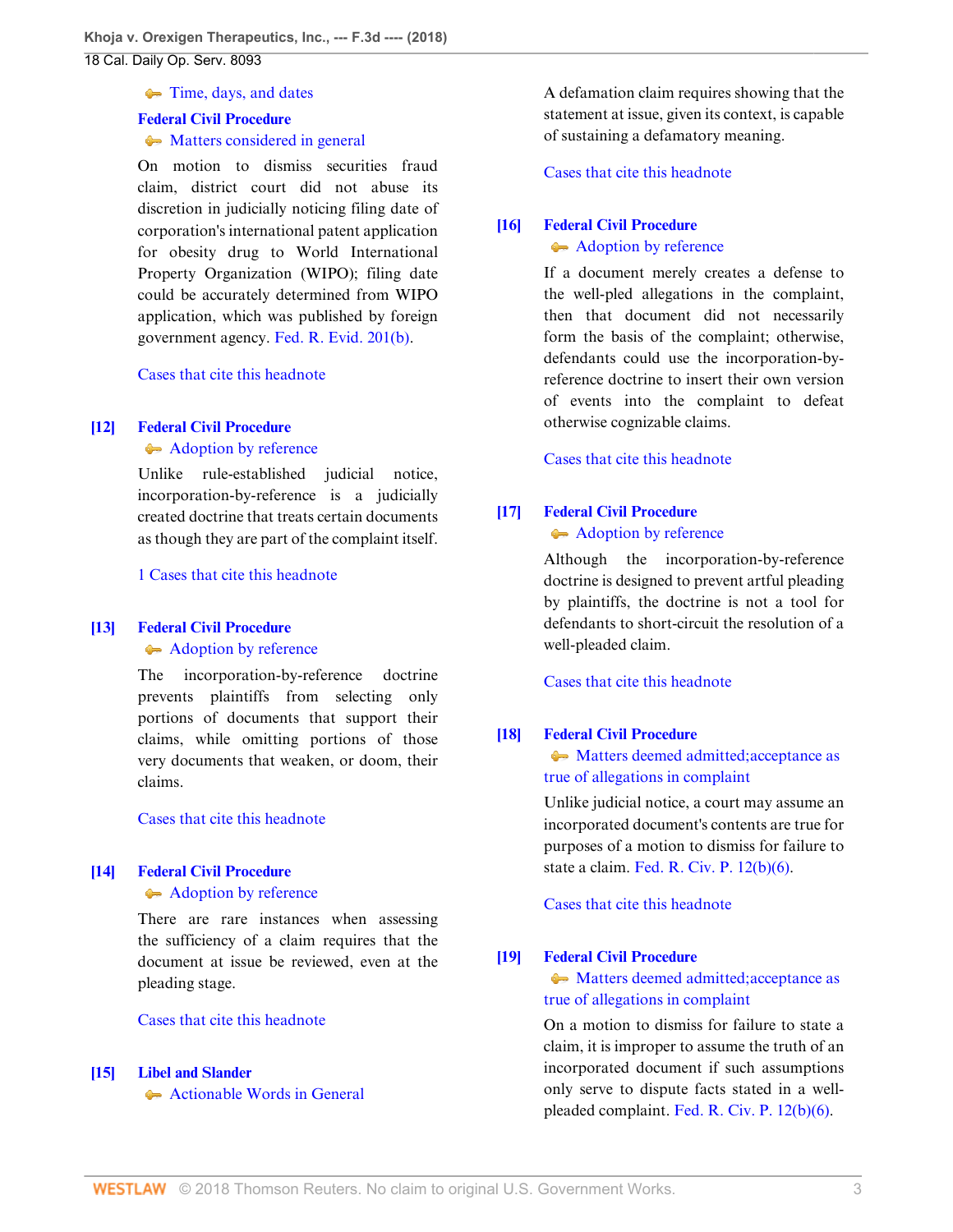[Cases that cite this headnote](http://www.westlaw.com/Link/RelatedInformation/DocHeadnoteLink?docGuid=I9120ac409f1411e892c4ce5625aacf64&headnoteId=204526186601920180829092445&originationContext=document&vr=3.0&rs=cblt1.0&transitionType=CitingReferences&contextData=(sc.Default))

#### <span id="page-3-0"></span>**[\[20\]](#page-15-2) [Federal Civil Procedure](http://www.westlaw.com/Browse/Home/KeyNumber/170A/View.html?docGuid=I9120ac409f1411e892c4ce5625aacf64&originationContext=document&vr=3.0&rs=cblt1.0&transitionType=DocumentItem&contextData=(sc.Default))**

#### • [Matters considered in general](http://www.westlaw.com/Browse/Home/KeyNumber/170Ak1832/View.html?docGuid=I9120ac409f1411e892c4ce5625aacf64&originationContext=document&vr=3.0&rs=cblt1.0&transitionType=DocumentItem&contextData=(sc.Default))

On motion to dismiss securities fraud claim, district court abused its discretion by incorporating by reference blog post, regarding corporation's obesity drug about which executives allegedly made misrepresentations, into complaint; blog post was referred to a single time in footnote of 67 page complaint, and that footnote conveyed only historical information regarding access given to regulatory agencies.

[Cases that cite this headnote](http://www.westlaw.com/Link/RelatedInformation/DocHeadnoteLink?docGuid=I9120ac409f1411e892c4ce5625aacf64&headnoteId=204526186602020180829092445&originationContext=document&vr=3.0&rs=cblt1.0&transitionType=CitingReferences&contextData=(sc.Default))

#### <span id="page-3-1"></span>**[\[21\]](#page-15-3) [Federal Civil Procedure](http://www.westlaw.com/Browse/Home/KeyNumber/170A/View.html?docGuid=I9120ac409f1411e892c4ce5625aacf64&originationContext=document&vr=3.0&rs=cblt1.0&transitionType=DocumentItem&contextData=(sc.Default))**

• [Matters considered in general](http://www.westlaw.com/Browse/Home/KeyNumber/170Ak1832/View.html?docGuid=I9120ac409f1411e892c4ce5625aacf64&originationContext=document&vr=3.0&rs=cblt1.0&transitionType=DocumentItem&contextData=(sc.Default))

On motion to dismiss securities fraud claim, district court did not abuse its discretion by incorporating by reference blog post, regarding corporation's obesity drug about which executives allegedly made misrepresentations, into complaint; although complaint only quoted blog post once, that quotation was nearly page and a half, and quotation conveyed numerous facts, including that Food and Drug Administration (FDA) officials were upset about release of interim results for drug, that FDA considered the preliminary data far too unreliable to conclude anything about cardiovascular safety, that drug study could be at risk due to corporation's disclosures, and that corporation had violated study's confidentiality once before.

[Cases that cite this headnote](http://www.westlaw.com/Link/RelatedInformation/DocHeadnoteLink?docGuid=I9120ac409f1411e892c4ce5625aacf64&headnoteId=204526186602120180829092445&originationContext=document&vr=3.0&rs=cblt1.0&transitionType=CitingReferences&contextData=(sc.Default))

## <span id="page-3-2"></span>**[\[22\]](#page-16-0) [Federal Civil Procedure](http://www.westlaw.com/Browse/Home/KeyNumber/170A/View.html?docGuid=I9120ac409f1411e892c4ce5625aacf64&originationContext=document&vr=3.0&rs=cblt1.0&transitionType=DocumentItem&contextData=(sc.Default))**

#### $\rightarrow$  [Matters considered in general](http://www.westlaw.com/Browse/Home/KeyNumber/170Ak1832/View.html?docGuid=I9120ac409f1411e892c4ce5625aacf64&originationContext=document&vr=3.0&rs=cblt1.0&transitionType=DocumentItem&contextData=(sc.Default))

On motion to dismiss securities fraud claim, district court did not abuse its discretion by incorporating by reference two investment reports, stating that analysts reacted positively to interim results for corporation's obesity drug upon release of allegedly misleading form, into complaint; although complaint did not quote extensively from reports, the reports formed basis of investor's claim that market relied on corporation's claims about drug's results.

### [Cases that cite this headnote](http://www.westlaw.com/Link/RelatedInformation/DocHeadnoteLink?docGuid=I9120ac409f1411e892c4ce5625aacf64&headnoteId=204526186602220180829092445&originationContext=document&vr=3.0&rs=cblt1.0&transitionType=CitingReferences&contextData=(sc.Default))

#### <span id="page-3-3"></span>**[\[23\]](#page-16-1) [Federal Civil Procedure](http://www.westlaw.com/Browse/Home/KeyNumber/170A/View.html?docGuid=I9120ac409f1411e892c4ce5625aacf64&originationContext=document&vr=3.0&rs=cblt1.0&transitionType=DocumentItem&contextData=(sc.Default))**

#### • [Matters considered in general](http://www.westlaw.com/Browse/Home/KeyNumber/170Ak1832/View.html?docGuid=I9120ac409f1411e892c4ce5625aacf64&originationContext=document&vr=3.0&rs=cblt1.0&transitionType=DocumentItem&contextData=(sc.Default))

On motion to dismiss securities fraud claim, district court did not abuse its discretion by incorporating by reference online article, stating that Food and Drug Administration (FDA) warned patients and physicians not to misinterpret interim data about corporation's obesity drug, into complaint; investor alleged that corporation responded to article as part of its alleged scheme to inflate its stock values.

#### [Cases that cite this headnote](http://www.westlaw.com/Link/RelatedInformation/DocHeadnoteLink?docGuid=I9120ac409f1411e892c4ce5625aacf64&headnoteId=204526186602320180829092445&originationContext=document&vr=3.0&rs=cblt1.0&transitionType=CitingReferences&contextData=(sc.Default))

#### <span id="page-3-4"></span>**[\[24\]](#page-16-2) [Federal Civil Procedure](http://www.westlaw.com/Browse/Home/KeyNumber/170A/View.html?docGuid=I9120ac409f1411e892c4ce5625aacf64&originationContext=document&vr=3.0&rs=cblt1.0&transitionType=DocumentItem&contextData=(sc.Default))**

#### • [Matters considered in general](http://www.westlaw.com/Browse/Home/KeyNumber/170Ak1832/View.html?docGuid=I9120ac409f1411e892c4ce5625aacf64&originationContext=document&vr=3.0&rs=cblt1.0&transitionType=DocumentItem&contextData=(sc.Default))

On motion to dismiss securities fraud claim, district court did not abuse its discretion by incorporating by reference online article, stating that Food and Drug Administration (FDA) official described study results about corporation's obesity drug as unreliable and misleading, into complaint; investor alleged that corporation's stock price plummeted as result of FDA's statements in article, or put differently, that article revealed materiality of corporation's alleged misrepresentations about study's results, which was basis for investor's securities fraud claim.

[Cases that cite this headnote](http://www.westlaw.com/Link/RelatedInformation/DocHeadnoteLink?docGuid=I9120ac409f1411e892c4ce5625aacf64&headnoteId=204526186602420180829092445&originationContext=document&vr=3.0&rs=cblt1.0&transitionType=CitingReferences&contextData=(sc.Default))

## <span id="page-3-5"></span>**[\[25\]](#page-17-0) [Federal Civil Procedure](http://www.westlaw.com/Browse/Home/KeyNumber/170A/View.html?docGuid=I9120ac409f1411e892c4ce5625aacf64&originationContext=document&vr=3.0&rs=cblt1.0&transitionType=DocumentItem&contextData=(sc.Default))**

## • [Matters considered in general](http://www.westlaw.com/Browse/Home/KeyNumber/170Ak1832/View.html?docGuid=I9120ac409f1411e892c4ce5625aacf64&originationContext=document&vr=3.0&rs=cblt1.0&transitionType=DocumentItem&contextData=(sc.Default))

On motion to dismiss securities fraud claim, district court did not abuse its discretion by incorporating by reference article, relaying positive report about corporation's obesity drug, into complaint; complaint used article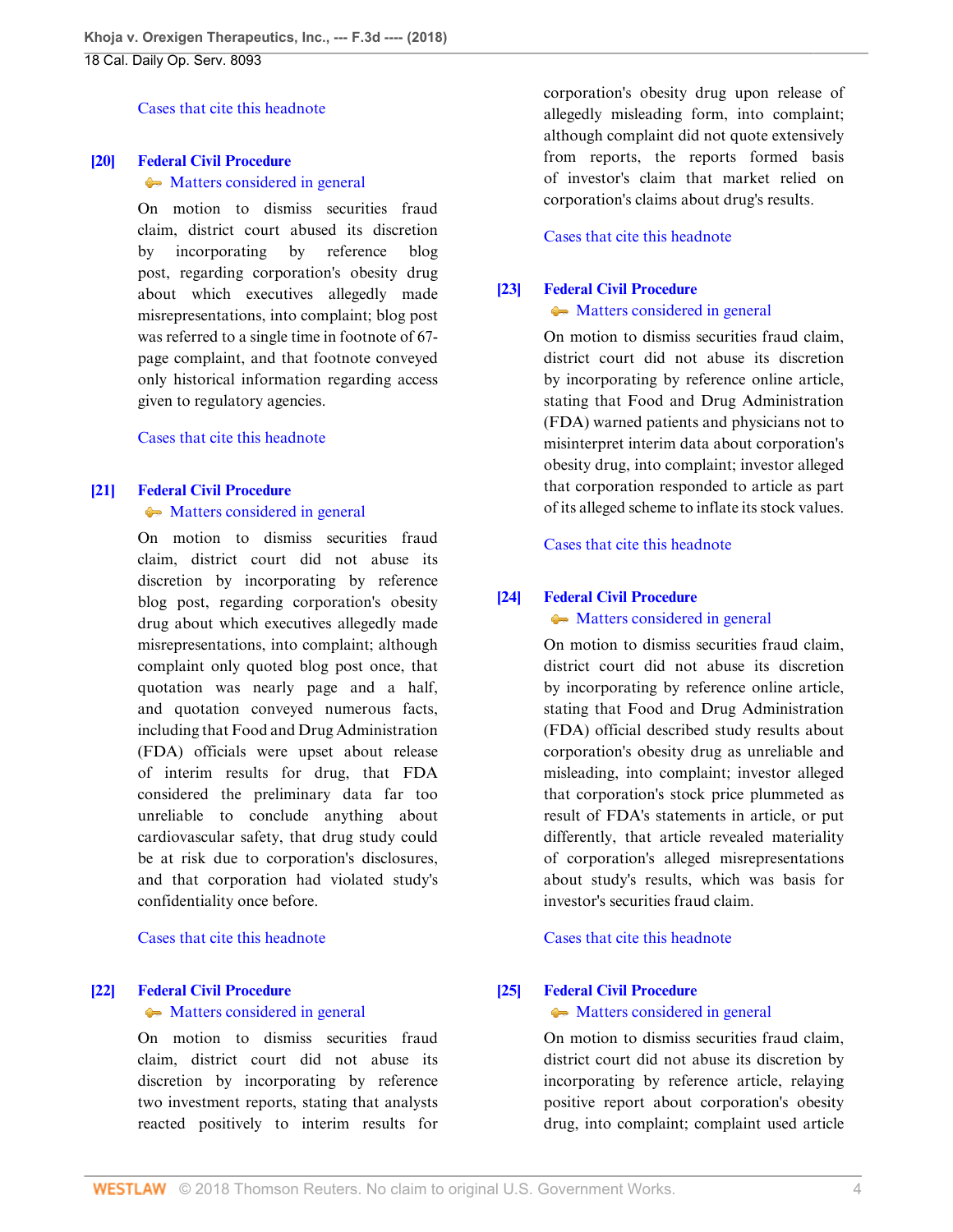to allege that corporation's executives said that drug was "at best cardioprotective" when they knew that study reveal no cardiovascular benefit, and although securities fraud claim was not based specifically on that alleged misrepresentation, it did present occasion when executives may have represented benefits of drug, which evinced same scheme alleged in complaint.

#### [Cases that cite this headnote](http://www.westlaw.com/Link/RelatedInformation/DocHeadnoteLink?docGuid=I9120ac409f1411e892c4ce5625aacf64&headnoteId=204526186602520180829092445&originationContext=document&vr=3.0&rs=cblt1.0&transitionType=CitingReferences&contextData=(sc.Default))

## <span id="page-4-0"></span>**[\[26\]](#page-17-1) [Federal Civil Procedure](http://www.westlaw.com/Browse/Home/KeyNumber/170A/View.html?docGuid=I9120ac409f1411e892c4ce5625aacf64&originationContext=document&vr=3.0&rs=cblt1.0&transitionType=DocumentItem&contextData=(sc.Default))**

#### • [Matters considered in general](http://www.westlaw.com/Browse/Home/KeyNumber/170Ak1832/View.html?docGuid=I9120ac409f1411e892c4ce5625aacf64&originationContext=document&vr=3.0&rs=cblt1.0&transitionType=DocumentItem&contextData=(sc.Default))

On motion to dismiss securities fraud claim, district court abused its discretion by incorporating by reference corporation's Securities and Exchange Commission (SEC) filings regarding executive compensation into complaint; complaint did not refer to filings extensively, and investor's claims did not arise from executive incentive plans, as filings merely demonstrated that there was some financial incentive for executives to misrepresent success of corporation's obesity drug.

[Cases that cite this headnote](http://www.westlaw.com/Link/RelatedInformation/DocHeadnoteLink?docGuid=I9120ac409f1411e892c4ce5625aacf64&headnoteId=204526186602620180829092445&originationContext=document&vr=3.0&rs=cblt1.0&transitionType=CitingReferences&contextData=(sc.Default))

#### <span id="page-4-1"></span>**[\[27\]](#page-17-2) [Federal Civil Procedure](http://www.westlaw.com/Browse/Home/KeyNumber/170A/View.html?docGuid=I9120ac409f1411e892c4ce5625aacf64&originationContext=document&vr=3.0&rs=cblt1.0&transitionType=DocumentItem&contextData=(sc.Default))**

#### • [Matters considered in general](http://www.westlaw.com/Browse/Home/KeyNumber/170Ak1832/View.html?docGuid=I9120ac409f1411e892c4ce5625aacf64&originationContext=document&vr=3.0&rs=cblt1.0&transitionType=DocumentItem&contextData=(sc.Default))

On motion to dismiss securities fraud claim, district court did not abuse its discretion by incorporating by reference registration statement, regarding shares awarded to executives under incentive plan, into complaint; complaint referred to registration statement to establish the allegedly artificially inflated price of shares and that registration statement incorporated materially misleading statements about obesity drug that corporation was developing that allegedly caused the artificially inflated price, and such allegations formed basis of investor's securities fraud claim.

#### [Cases that cite this headnote](http://www.westlaw.com/Link/RelatedInformation/DocHeadnoteLink?docGuid=I9120ac409f1411e892c4ce5625aacf64&headnoteId=204526186602720180829092445&originationContext=document&vr=3.0&rs=cblt1.0&transitionType=CitingReferences&contextData=(sc.Default))

## <span id="page-4-2"></span>**[\[28\]](#page-18-0) [Federal Civil Procedure](http://www.westlaw.com/Browse/Home/KeyNumber/170A/View.html?docGuid=I9120ac409f1411e892c4ce5625aacf64&originationContext=document&vr=3.0&rs=cblt1.0&transitionType=DocumentItem&contextData=(sc.Default))**

## • [Matters considered in general](http://www.westlaw.com/Browse/Home/KeyNumber/170Ak1832/View.html?docGuid=I9120ac409f1411e892c4ce5625aacf64&originationContext=document&vr=3.0&rs=cblt1.0&transitionType=DocumentItem&contextData=(sc.Default))

On motion to dismiss securities fraud claim, district court did not abuse its discretion by incorporating by reference Food and Drug Administration (FDA) report on corporation's obesity drug, about which corporation allegedly made misrepresentations, into complaint; although securities fraud claims did not rely on report itself, complaint referred to historical facts asserted in report extensively.

[Cases that cite this headnote](http://www.westlaw.com/Link/RelatedInformation/DocHeadnoteLink?docGuid=I9120ac409f1411e892c4ce5625aacf64&headnoteId=204526186602820180829092445&originationContext=document&vr=3.0&rs=cblt1.0&transitionType=CitingReferences&contextData=(sc.Default))

## <span id="page-4-3"></span>**[\[29\]](#page-18-1) [Federal Civil Procedure](http://www.westlaw.com/Browse/Home/KeyNumber/170A/View.html?docGuid=I9120ac409f1411e892c4ce5625aacf64&originationContext=document&vr=3.0&rs=cblt1.0&transitionType=DocumentItem&contextData=(sc.Default))**

#### • [Matters considered in general](http://www.westlaw.com/Browse/Home/KeyNumber/170Ak1832/View.html?docGuid=I9120ac409f1411e892c4ce5625aacf64&originationContext=document&vr=3.0&rs=cblt1.0&transitionType=DocumentItem&contextData=(sc.Default))

On motion to dismiss securities fraud claim, district court abused its discretion by incorporating by reference press release from European Medicines Agency (EMA), stating that corporation's obesity drug was recommended for approval, into complaint; complaint did not reference or identify press release at all, but only alleged facts that press release happened to report.

[Cases that cite this headnote](http://www.westlaw.com/Link/RelatedInformation/DocHeadnoteLink?docGuid=I9120ac409f1411e892c4ce5625aacf64&headnoteId=204526186602920180829092445&originationContext=document&vr=3.0&rs=cblt1.0&transitionType=CitingReferences&contextData=(sc.Default))

## <span id="page-4-4"></span>**[\[30\]](#page-18-2) [Federal Civil Procedure](http://www.westlaw.com/Browse/Home/KeyNumber/170A/View.html?docGuid=I9120ac409f1411e892c4ce5625aacf64&originationContext=document&vr=3.0&rs=cblt1.0&transitionType=DocumentItem&contextData=(sc.Default))**

#### • [Matters considered in general](http://www.westlaw.com/Browse/Home/KeyNumber/170Ak1832/View.html?docGuid=I9120ac409f1411e892c4ce5625aacf64&originationContext=document&vr=3.0&rs=cblt1.0&transitionType=DocumentItem&contextData=(sc.Default))

On motion to dismiss securities fraud claim, district court abused its discretion by incorporating by reference entire patent file history for corporation's obesity drug, about which corporation allegedly made misrepresentations, into complaint; complaint did not refer to particular patent file history that corporation presented to court, facts alleged in complaint that were also present in file history could have come from other sources, and sufficiency of corporation's alleged scheme, to improperly publish study results through patent application, did not depend on what entire patent file history said.

## [Cases that cite this headnote](http://www.westlaw.com/Link/RelatedInformation/DocHeadnoteLink?docGuid=I9120ac409f1411e892c4ce5625aacf64&headnoteId=204526186603020180829092445&originationContext=document&vr=3.0&rs=cblt1.0&transitionType=CitingReferences&contextData=(sc.Default))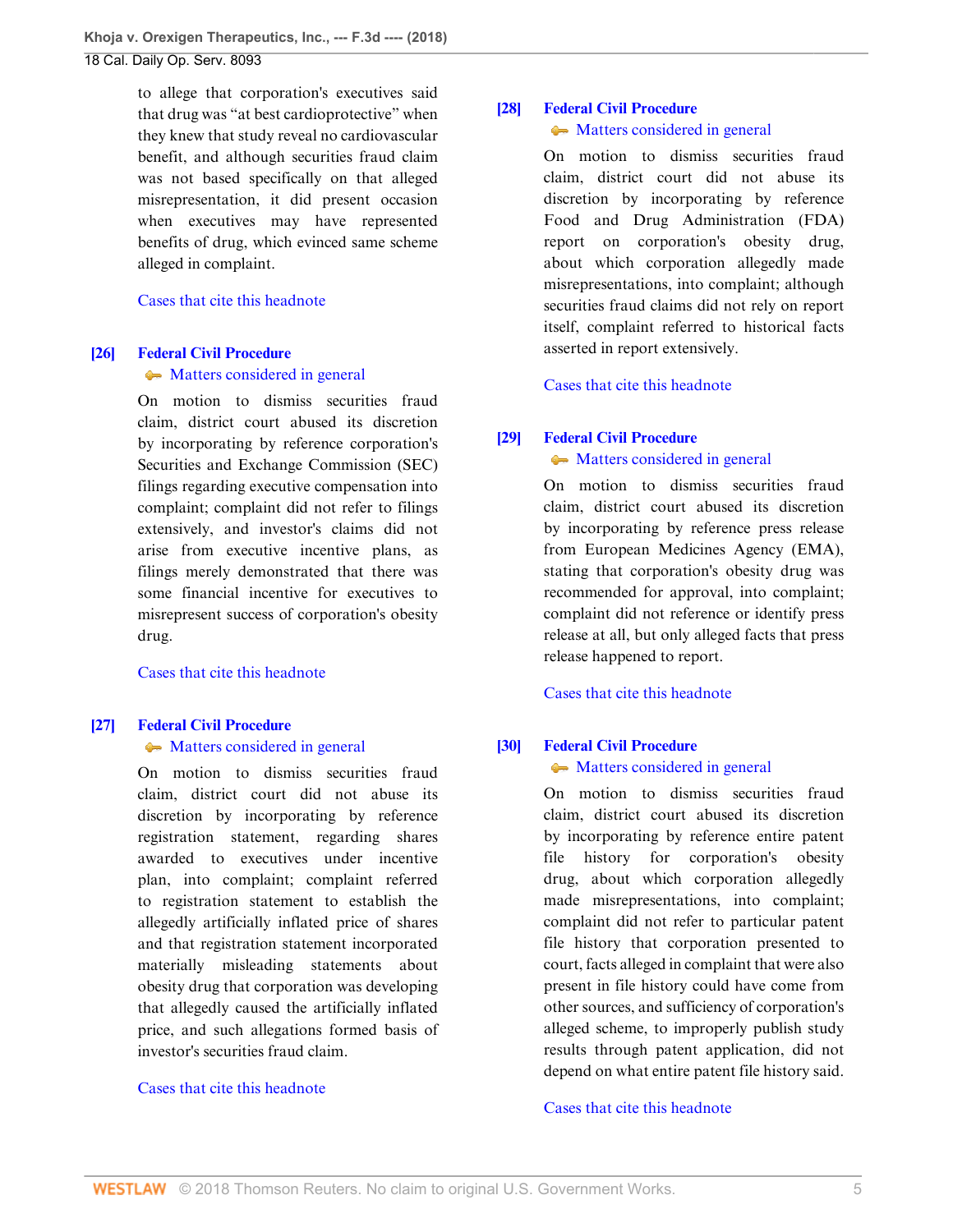## <span id="page-5-0"></span>**[\[31\]](#page-18-3) [Federal Civil Procedure](http://www.westlaw.com/Browse/Home/KeyNumber/170A/View.html?docGuid=I9120ac409f1411e892c4ce5625aacf64&originationContext=document&vr=3.0&rs=cblt1.0&transitionType=DocumentItem&contextData=(sc.Default))**

## • [Insufficiency in general](http://www.westlaw.com/Browse/Home/KeyNumber/170Ak1772/View.html?docGuid=I9120ac409f1411e892c4ce5625aacf64&originationContext=document&vr=3.0&rs=cblt1.0&transitionType=DocumentItem&contextData=(sc.Default))

Dismissal is appropriate only where the complaint lacks a cognizable legal theory or sufficient facts to support a cognizable legal theory.

## [Cases that cite this headnote](http://www.westlaw.com/Link/RelatedInformation/DocHeadnoteLink?docGuid=I9120ac409f1411e892c4ce5625aacf64&headnoteId=204526186603120180829092445&originationContext=document&vr=3.0&rs=cblt1.0&transitionType=CitingReferences&contextData=(sc.Default))

## <span id="page-5-1"></span>**[\[32\]](#page-18-4) [Federal Civil Procedure](http://www.westlaw.com/Browse/Home/KeyNumber/170A/View.html?docGuid=I9120ac409f1411e892c4ce5625aacf64&originationContext=document&vr=3.0&rs=cblt1.0&transitionType=DocumentItem&contextData=(sc.Default))**

• [Insufficiency in general](http://www.westlaw.com/Browse/Home/KeyNumber/170Ak1772/View.html?docGuid=I9120ac409f1411e892c4ce5625aacf64&originationContext=document&vr=3.0&rs=cblt1.0&transitionType=DocumentItem&contextData=(sc.Default))

#### **[Federal Civil Procedure](http://www.westlaw.com/Browse/Home/KeyNumber/170A/View.html?docGuid=I9120ac409f1411e892c4ce5625aacf64&originationContext=document&vr=3.0&rs=cblt1.0&transitionType=DocumentItem&contextData=(sc.Default))**

• [Matters deemed admitted; acceptance as](http://www.westlaw.com/Browse/Home/KeyNumber/170Ak1835/View.html?docGuid=I9120ac409f1411e892c4ce5625aacf64&originationContext=document&vr=3.0&rs=cblt1.0&transitionType=DocumentItem&contextData=(sc.Default)) [true of allegations in complaint](http://www.westlaw.com/Browse/Home/KeyNumber/170Ak1835/View.html?docGuid=I9120ac409f1411e892c4ce5625aacf64&originationContext=document&vr=3.0&rs=cblt1.0&transitionType=DocumentItem&contextData=(sc.Default))

To survive a motion to dismiss, a complaint must contain sufficient factual matter, accepted as true, to state a claim to relief that is plausible on its face.

[Cases that cite this headnote](http://www.westlaw.com/Link/RelatedInformation/DocHeadnoteLink?docGuid=I9120ac409f1411e892c4ce5625aacf64&headnoteId=204526186603220180829092445&originationContext=document&vr=3.0&rs=cblt1.0&transitionType=CitingReferences&contextData=(sc.Default))

#### <span id="page-5-2"></span>**[\[33\]](#page-18-5) [Federal Civil Procedure](http://www.westlaw.com/Browse/Home/KeyNumber/170A/View.html?docGuid=I9120ac409f1411e892c4ce5625aacf64&originationContext=document&vr=3.0&rs=cblt1.0&transitionType=DocumentItem&contextData=(sc.Default))**

• [Insufficiency in general](http://www.westlaw.com/Browse/Home/KeyNumber/170Ak1772/View.html?docGuid=I9120ac409f1411e892c4ce5625aacf64&originationContext=document&vr=3.0&rs=cblt1.0&transitionType=DocumentItem&contextData=(sc.Default))

To survive a motion to dismiss, a plaintiff must plead factual content that allows the court to draw the reasonable inference that the defendant is liable.

[Cases that cite this headnote](http://www.westlaw.com/Link/RelatedInformation/DocHeadnoteLink?docGuid=I9120ac409f1411e892c4ce5625aacf64&headnoteId=204526186603320180829092445&originationContext=document&vr=3.0&rs=cblt1.0&transitionType=CitingReferences&contextData=(sc.Default))

## <span id="page-5-3"></span>**[\[34\]](#page-18-6) [Federal Civil Procedure](http://www.westlaw.com/Browse/Home/KeyNumber/170A/View.html?docGuid=I9120ac409f1411e892c4ce5625aacf64&originationContext=document&vr=3.0&rs=cblt1.0&transitionType=DocumentItem&contextData=(sc.Default))**

 $\blacklozenge$  [Matters deemed admitted; acceptance as](http://www.westlaw.com/Browse/Home/KeyNumber/170Ak1835/View.html?docGuid=I9120ac409f1411e892c4ce5625aacf64&originationContext=document&vr=3.0&rs=cblt1.0&transitionType=DocumentItem&contextData=(sc.Default)) [true of allegations in complaint](http://www.westlaw.com/Browse/Home/KeyNumber/170Ak1835/View.html?docGuid=I9120ac409f1411e892c4ce5625aacf64&originationContext=document&vr=3.0&rs=cblt1.0&transitionType=DocumentItem&contextData=(sc.Default))

On a motion to dismiss, the court is not required to accept as true allegations that are merely conclusory, unwarranted deductions of fact, or unreasonable inferences.

[Cases that cite this headnote](http://www.westlaw.com/Link/RelatedInformation/DocHeadnoteLink?docGuid=I9120ac409f1411e892c4ce5625aacf64&headnoteId=204526186603420180829092445&originationContext=document&vr=3.0&rs=cblt1.0&transitionType=CitingReferences&contextData=(sc.Default))

## <span id="page-5-4"></span>**[\[35\]](#page-19-0) [Federal Civil Procedure](http://www.westlaw.com/Browse/Home/KeyNumber/170A/View.html?docGuid=I9120ac409f1411e892c4ce5625aacf64&originationContext=document&vr=3.0&rs=cblt1.0&transitionType=DocumentItem&contextData=(sc.Default))**

#### [Fraud, mistake and condition of mind](http://www.westlaw.com/Browse/Home/KeyNumber/170Ak636/View.html?docGuid=I9120ac409f1411e892c4ce5625aacf64&originationContext=document&vr=3.0&rs=cblt1.0&transitionType=DocumentItem&contextData=(sc.Default))

To survive a motion to dismiss a claim that includes an element of fraud, the complaint must allege the who, what, when, where, and how of the fraud. [Fed. R. Civ. P. 9\(b\).](http://www.westlaw.com/Link/Document/FullText?findType=L&pubNum=1000600&cite=USFRCPR9&originatingDoc=I9120ac409f1411e892c4ce5625aacf64&refType=LQ&originationContext=document&vr=3.0&rs=cblt1.0&transitionType=DocumentItem&contextData=(sc.Default))

## [Cases that cite this headnote](http://www.westlaw.com/Link/RelatedInformation/DocHeadnoteLink?docGuid=I9120ac409f1411e892c4ce5625aacf64&headnoteId=204526186603520180829092445&originationContext=document&vr=3.0&rs=cblt1.0&transitionType=CitingReferences&contextData=(sc.Default))

#### <span id="page-5-5"></span>**[\[36\]](#page-19-1) [Securities Regulation](http://www.westlaw.com/Browse/Home/KeyNumber/349B/View.html?docGuid=I9120ac409f1411e892c4ce5625aacf64&originationContext=document&vr=3.0&rs=cblt1.0&transitionType=DocumentItem&contextData=(sc.Default))**

## • [Manipulative, Deceptive or Fraudulent](http://www.westlaw.com/Browse/Home/KeyNumber/349Bk60.17/View.html?docGuid=I9120ac409f1411e892c4ce5625aacf64&originationContext=document&vr=3.0&rs=cblt1.0&transitionType=DocumentItem&contextData=(sc.Default)) **[Conduct](http://www.westlaw.com/Browse/Home/KeyNumber/349Bk60.17/View.html?docGuid=I9120ac409f1411e892c4ce5625aacf64&originationContext=document&vr=3.0&rs=cblt1.0&transitionType=DocumentItem&contextData=(sc.Default))**

To plead a primary violation of Rule 10b-5, a complaint must allege: (1) a material misrepresentation or omission by the defendant falsity; (2) scienter; (3) a connection between the misrepresentation or omission and the purchase or sale of a security; (4) reliance upon the misrepresentation or omission; (5) economic loss; and (6) loss causation. [17 C.F.R. § 240.10b-5\(b\)](http://www.westlaw.com/Link/Document/FullText?findType=L&pubNum=1000547&cite=17CFRS240.10B-5&originatingDoc=I9120ac409f1411e892c4ce5625aacf64&refType=LQ&originationContext=document&vr=3.0&rs=cblt1.0&transitionType=DocumentItem&contextData=(sc.Default)).

[Cases that cite this headnote](http://www.westlaw.com/Link/RelatedInformation/DocHeadnoteLink?docGuid=I9120ac409f1411e892c4ce5625aacf64&headnoteId=204526186603620180829092445&originationContext=document&vr=3.0&rs=cblt1.0&transitionType=CitingReferences&contextData=(sc.Default))

### <span id="page-5-6"></span>**[\[37\]](#page-19-2) [Securities Regulation](http://www.westlaw.com/Browse/Home/KeyNumber/349B/View.html?docGuid=I9120ac409f1411e892c4ce5625aacf64&originationContext=document&vr=3.0&rs=cblt1.0&transitionType=DocumentItem&contextData=(sc.Default))**

**[Manipulative, Deceptive or Fraudulent](http://www.westlaw.com/Browse/Home/KeyNumber/349Bk60.17/View.html?docGuid=I9120ac409f1411e892c4ce5625aacf64&originationContext=document&vr=3.0&rs=cblt1.0&transitionType=DocumentItem&contextData=(sc.Default)) [Conduct](http://www.westlaw.com/Browse/Home/KeyNumber/349Bk60.17/View.html?docGuid=I9120ac409f1411e892c4ce5625aacf64&originationContext=document&vr=3.0&rs=cblt1.0&transitionType=DocumentItem&contextData=(sc.Default))** 

Falsity, as required for a Rule 10b-5 violation, is alleged when a plaintiff points to defendant's statements that directly contradict what the defendant knew at that time. [17](http://www.westlaw.com/Link/Document/FullText?findType=L&pubNum=1000547&cite=17CFRS240.10B-5&originatingDoc=I9120ac409f1411e892c4ce5625aacf64&refType=LQ&originationContext=document&vr=3.0&rs=cblt1.0&transitionType=DocumentItem&contextData=(sc.Default)) [C.F.R. § 240.10b-5\(b\).](http://www.westlaw.com/Link/Document/FullText?findType=L&pubNum=1000547&cite=17CFRS240.10B-5&originatingDoc=I9120ac409f1411e892c4ce5625aacf64&refType=LQ&originationContext=document&vr=3.0&rs=cblt1.0&transitionType=DocumentItem&contextData=(sc.Default))

[Cases that cite this headnote](http://www.westlaw.com/Link/RelatedInformation/DocHeadnoteLink?docGuid=I9120ac409f1411e892c4ce5625aacf64&headnoteId=204526186603720180829092445&originationContext=document&vr=3.0&rs=cblt1.0&transitionType=CitingReferences&contextData=(sc.Default))

## <span id="page-5-7"></span>**[\[38\]](#page-19-3) [Securities Regulation](http://www.westlaw.com/Browse/Home/KeyNumber/349B/View.html?docGuid=I9120ac409f1411e892c4ce5625aacf64&originationContext=document&vr=3.0&rs=cblt1.0&transitionType=DocumentItem&contextData=(sc.Default))**

[Facts or opinions](http://www.westlaw.com/Browse/Home/KeyNumber/349Bk60.27(4)/View.html?docGuid=I9120ac409f1411e892c4ce5625aacf64&originationContext=document&vr=3.0&rs=cblt1.0&transitionType=DocumentItem&contextData=(sc.Default))

To be misleading, as required for a Rule 10b-5 violation, a statement must be capable of objective verification. [17 C.F.R. §](http://www.westlaw.com/Link/Document/FullText?findType=L&pubNum=1000547&cite=17CFRS240.10B-5&originatingDoc=I9120ac409f1411e892c4ce5625aacf64&refType=LQ&originationContext=document&vr=3.0&rs=cblt1.0&transitionType=DocumentItem&contextData=(sc.Default))  $240.10<sub>b-5(b)</sub>$ .

[Cases that cite this headnote](http://www.westlaw.com/Link/RelatedInformation/DocHeadnoteLink?docGuid=I9120ac409f1411e892c4ce5625aacf64&headnoteId=204526186603820180829092445&originationContext=document&vr=3.0&rs=cblt1.0&transitionType=CitingReferences&contextData=(sc.Default))

## <span id="page-5-8"></span>**[\[39\]](#page-19-4) [Securities Regulation](http://www.westlaw.com/Browse/Home/KeyNumber/349B/View.html?docGuid=I9120ac409f1411e892c4ce5625aacf64&originationContext=document&vr=3.0&rs=cblt1.0&transitionType=DocumentItem&contextData=(sc.Default))**

• [Nondisclosure; Insider Trading](http://www.westlaw.com/Browse/Home/KeyNumber/349Bk60.28/View.html?docGuid=I9120ac409f1411e892c4ce5625aacf64&originationContext=document&vr=3.0&rs=cblt1.0&transitionType=DocumentItem&contextData=(sc.Default))

Even if a statement is not false, it may be misleading in violation of Rule 10b-5 if it omits material information. [17 C.F.R. §](http://www.westlaw.com/Link/Document/FullText?findType=L&pubNum=1000547&cite=17CFRS240.10B-5&originatingDoc=I9120ac409f1411e892c4ce5625aacf64&refType=LQ&originationContext=document&vr=3.0&rs=cblt1.0&transitionType=DocumentItem&contextData=(sc.Default))  $240.10<sub>b-5(b)</sub>$ .

[Cases that cite this headnote](http://www.westlaw.com/Link/RelatedInformation/DocHeadnoteLink?docGuid=I9120ac409f1411e892c4ce5625aacf64&headnoteId=204526186603920180829092445&originationContext=document&vr=3.0&rs=cblt1.0&transitionType=CitingReferences&contextData=(sc.Default))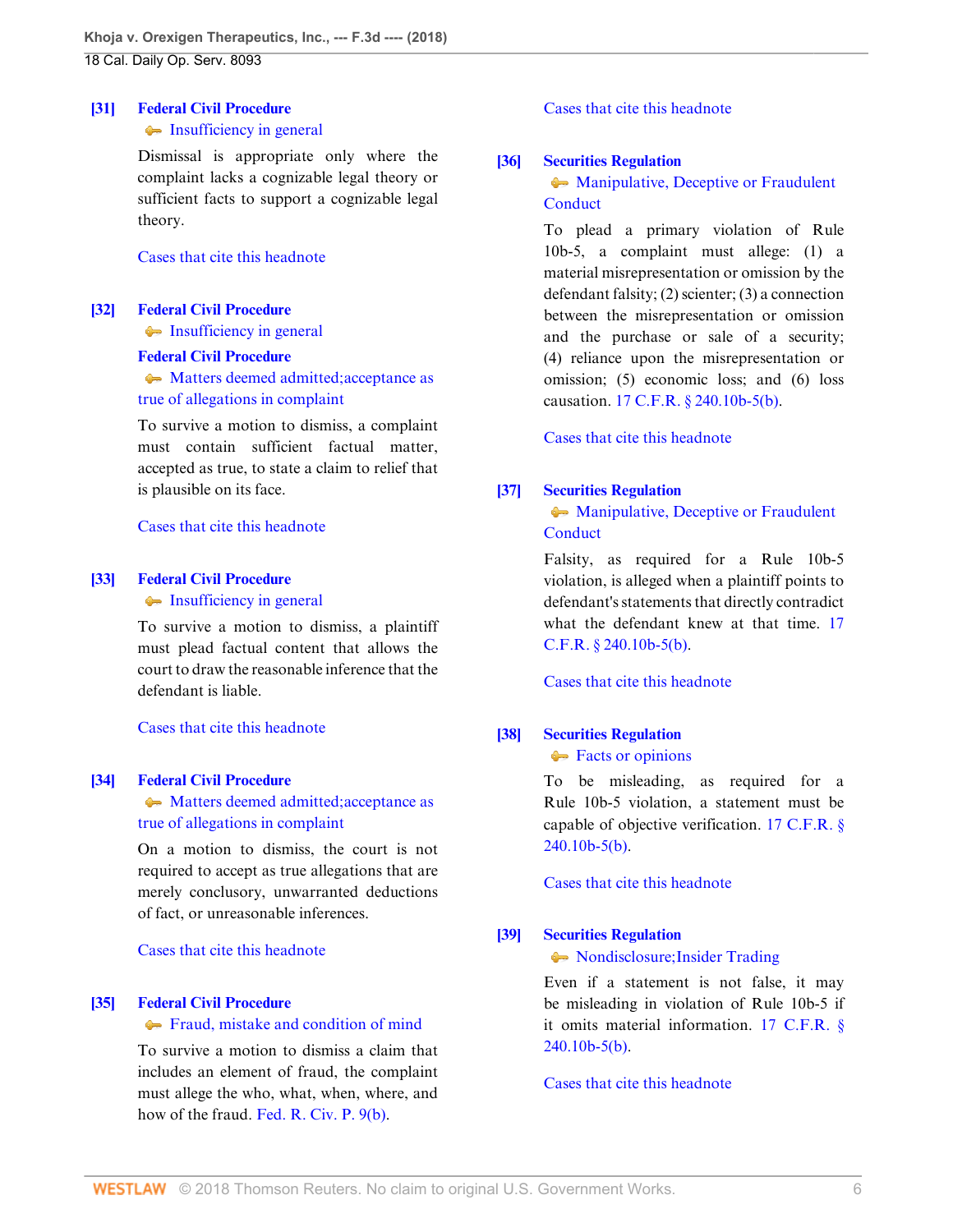## <span id="page-6-2"></span>**[\[40\]](#page-19-5) [Securities Regulation](http://www.westlaw.com/Browse/Home/KeyNumber/349B/View.html?docGuid=I9120ac409f1411e892c4ce5625aacf64&originationContext=document&vr=3.0&rs=cblt1.0&transitionType=DocumentItem&contextData=(sc.Default))**

[Duty to Disclose or Refrain from](http://www.westlaw.com/Browse/Home/KeyNumber/349Bk60.28(2)/View.html?docGuid=I9120ac409f1411e892c4ce5625aacf64&originationContext=document&vr=3.0&rs=cblt1.0&transitionType=DocumentItem&contextData=(sc.Default)) [Trading](http://www.westlaw.com/Browse/Home/KeyNumber/349Bk60.28(2)/View.html?docGuid=I9120ac409f1411e892c4ce5625aacf64&originationContext=document&vr=3.0&rs=cblt1.0&transitionType=DocumentItem&contextData=(sc.Default))

### **[Securities Regulation](http://www.westlaw.com/Browse/Home/KeyNumber/349B/View.html?docGuid=I9120ac409f1411e892c4ce5625aacf64&originationContext=document&vr=3.0&rs=cblt1.0&transitionType=DocumentItem&contextData=(sc.Default))**

**ARKAINER [Matters to Be Disclosed](http://www.westlaw.com/Browse/Home/KeyNumber/349Bk60.28(10)/View.html?docGuid=I9120ac409f1411e892c4ce5625aacf64&originationContext=document&vr=3.0&rs=cblt1.0&transitionType=DocumentItem&contextData=(sc.Default))** 

Once defendants choose to tout positive information to the market, they are bound by Rule 10b-5 to do so in a manner that would not mislead investors, including disclosing adverse information that cuts against the positive information. [17 C.F.R. §](http://www.westlaw.com/Link/Document/FullText?findType=L&pubNum=1000547&cite=17CFRS240.10B-5&originatingDoc=I9120ac409f1411e892c4ce5625aacf64&refType=LQ&originationContext=document&vr=3.0&rs=cblt1.0&transitionType=DocumentItem&contextData=(sc.Default))  $240.10<sub>b-5(b)</sub>$ .

[Cases that cite this headnote](http://www.westlaw.com/Link/RelatedInformation/DocHeadnoteLink?docGuid=I9120ac409f1411e892c4ce5625aacf64&headnoteId=204526186604020180829092445&originationContext=document&vr=3.0&rs=cblt1.0&transitionType=CitingReferences&contextData=(sc.Default))

#### <span id="page-6-3"></span>**[\[41\]](#page-19-6) [Securities Regulation](http://www.westlaw.com/Browse/Home/KeyNumber/349B/View.html?docGuid=I9120ac409f1411e892c4ce5625aacf64&originationContext=document&vr=3.0&rs=cblt1.0&transitionType=DocumentItem&contextData=(sc.Default))**

#### **[Pleading](http://www.westlaw.com/Browse/Home/KeyNumber/349Bk60.50/View.html?docGuid=I9120ac409f1411e892c4ce5625aacf64&originationContext=document&vr=3.0&rs=cblt1.0&transitionType=DocumentItem&contextData=(sc.Default))**

Whether its allegations concern an omission or a misstatement, a plaintiff asserting a Rule 10b-5 violation must allege materiality. [17](http://www.westlaw.com/Link/Document/FullText?findType=L&pubNum=1000547&cite=17CFRS240.10B-5&originatingDoc=I9120ac409f1411e892c4ce5625aacf64&refType=LQ&originationContext=document&vr=3.0&rs=cblt1.0&transitionType=DocumentItem&contextData=(sc.Default)) [C.F.R. § 240.10b-5\(b\).](http://www.westlaw.com/Link/Document/FullText?findType=L&pubNum=1000547&cite=17CFRS240.10B-5&originatingDoc=I9120ac409f1411e892c4ce5625aacf64&refType=LQ&originationContext=document&vr=3.0&rs=cblt1.0&transitionType=DocumentItem&contextData=(sc.Default))

[Cases that cite this headnote](http://www.westlaw.com/Link/RelatedInformation/DocHeadnoteLink?docGuid=I9120ac409f1411e892c4ce5625aacf64&headnoteId=204526186604120180829092445&originationContext=document&vr=3.0&rs=cblt1.0&transitionType=CitingReferences&contextData=(sc.Default))

#### <span id="page-6-4"></span>**[\[42\]](#page-19-7) [Securities Regulation](http://www.westlaw.com/Browse/Home/KeyNumber/349B/View.html?docGuid=I9120ac409f1411e892c4ce5625aacf64&originationContext=document&vr=3.0&rs=cblt1.0&transitionType=DocumentItem&contextData=(sc.Default))**

• [Materiality](http://www.westlaw.com/Browse/Home/KeyNumber/349Bk60.28(11)/View.html?docGuid=I9120ac409f1411e892c4ce5625aacf64&originationContext=document&vr=3.0&rs=cblt1.0&transitionType=DocumentItem&contextData=(sc.Default))

## **[Securities Regulation](http://www.westlaw.com/Browse/Home/KeyNumber/349B/View.html?docGuid=I9120ac409f1411e892c4ce5625aacf64&originationContext=document&vr=3.0&rs=cblt1.0&transitionType=DocumentItem&contextData=(sc.Default))**

**[Materiality of violation](http://www.westlaw.com/Browse/Home/KeyNumber/349Bk60.46/View.html?docGuid=I9120ac409f1411e892c4ce5625aacf64&originationContext=document&vr=3.0&rs=cblt1.0&transitionType=DocumentItem&contextData=(sc.Default))** 

A misrepresentation or omission is material, as required for a Rule 10b-5 violation, if there is a substantial likelihood that a reasonable investor would have acted differently if the misrepresentation had not been made or the truth had been disclosed. [17 C.F.R. §](http://www.westlaw.com/Link/Document/FullText?findType=L&pubNum=1000547&cite=17CFRS240.10B-5&originatingDoc=I9120ac409f1411e892c4ce5625aacf64&refType=LQ&originationContext=document&vr=3.0&rs=cblt1.0&transitionType=DocumentItem&contextData=(sc.Default)) [240.10b-5\(b\)](http://www.westlaw.com/Link/Document/FullText?findType=L&pubNum=1000547&cite=17CFRS240.10B-5&originatingDoc=I9120ac409f1411e892c4ce5625aacf64&refType=LQ&originationContext=document&vr=3.0&rs=cblt1.0&transitionType=DocumentItem&contextData=(sc.Default)).

#### [Cases that cite this headnote](http://www.westlaw.com/Link/RelatedInformation/DocHeadnoteLink?docGuid=I9120ac409f1411e892c4ce5625aacf64&headnoteId=204526186604220180829092445&originationContext=document&vr=3.0&rs=cblt1.0&transitionType=CitingReferences&contextData=(sc.Default))

#### <span id="page-6-5"></span>**[\[43\]](#page-19-8) [Securities Regulation](http://www.westlaw.com/Browse/Home/KeyNumber/349B/View.html?docGuid=I9120ac409f1411e892c4ce5625aacf64&originationContext=document&vr=3.0&rs=cblt1.0&transitionType=DocumentItem&contextData=(sc.Default))**

#### **[Pleading](http://www.westlaw.com/Browse/Home/KeyNumber/349Bk60.50/View.html?docGuid=I9120ac409f1411e892c4ce5625aacf64&originationContext=document&vr=3.0&rs=cblt1.0&transitionType=DocumentItem&contextData=(sc.Default))**

To satisfy the materiality requirement of a Rule 10b-5 claim at the motion-to-dismiss phase, at a minimum, plaintiffs' allegations must suffice to raise a reasonable expectation that discovery will reveal evidence satisfying the materiality requirement, and to allow the

court to draw the reasonable inference that the defendant is liable. [17 C.F.R. § 240.10b-5\(b\).](http://www.westlaw.com/Link/Document/FullText?findType=L&pubNum=1000547&cite=17CFRS240.10B-5&originatingDoc=I9120ac409f1411e892c4ce5625aacf64&refType=LQ&originationContext=document&vr=3.0&rs=cblt1.0&transitionType=DocumentItem&contextData=(sc.Default))

[Cases that cite this headnote](http://www.westlaw.com/Link/RelatedInformation/DocHeadnoteLink?docGuid=I9120ac409f1411e892c4ce5625aacf64&headnoteId=204526186604320180829092445&originationContext=document&vr=3.0&rs=cblt1.0&transitionType=CitingReferences&contextData=(sc.Default))

## <span id="page-6-0"></span>**[\[44\]](#page-21-0) [Securities Regulation](http://www.westlaw.com/Browse/Home/KeyNumber/349B/View.html?docGuid=I9120ac409f1411e892c4ce5625aacf64&originationContext=document&vr=3.0&rs=cblt1.0&transitionType=DocumentItem&contextData=(sc.Default))**

#### • [Matters to Be Disclosed](http://www.westlaw.com/Browse/Home/KeyNumber/349Bk60.28(10)/View.html?docGuid=I9120ac409f1411e892c4ce5625aacf64&originationContext=document&vr=3.0&rs=cblt1.0&transitionType=DocumentItem&contextData=(sc.Default))

Investor sufficiently alleged that corporation's failure to disclose unreliability of study results when touting its obesity drug was misleading, as required to state claim under Rule 10b-5; Food and Drug Administration (FDA) had allegedly told corporation's executives that results had high degree of uncertainty and were likely to change with accumulation of additional data, and corporation only mentioned that results were "preliminary." [17](http://www.westlaw.com/Link/Document/FullText?findType=L&pubNum=1000547&cite=17CFRS240.10B-5&originatingDoc=I9120ac409f1411e892c4ce5625aacf64&refType=LQ&originationContext=document&vr=3.0&rs=cblt1.0&transitionType=DocumentItem&contextData=(sc.Default)) [C.F.R. § 240.10b-5\(b\).](http://www.westlaw.com/Link/Document/FullText?findType=L&pubNum=1000547&cite=17CFRS240.10B-5&originatingDoc=I9120ac409f1411e892c4ce5625aacf64&refType=LQ&originationContext=document&vr=3.0&rs=cblt1.0&transitionType=DocumentItem&contextData=(sc.Default))

#### [Cases that cite this headnote](http://www.westlaw.com/Link/RelatedInformation/DocHeadnoteLink?docGuid=I9120ac409f1411e892c4ce5625aacf64&headnoteId=204526186604420180829092445&originationContext=document&vr=3.0&rs=cblt1.0&transitionType=CitingReferences&contextData=(sc.Default))

#### <span id="page-6-6"></span>**[\[45\]](#page-21-1) [Patents](http://www.westlaw.com/Browse/Home/KeyNumber/291/View.html?docGuid=I9120ac409f1411e892c4ce5625aacf64&originationContext=document&vr=3.0&rs=cblt1.0&transitionType=DocumentItem&contextData=(sc.Default))**

#### **[Enablement Requirement](http://www.westlaw.com/Browse/Home/KeyNumber/291k908/View.html?docGuid=I9120ac409f1411e892c4ce5625aacf64&originationContext=document&vr=3.0&rs=cblt1.0&transitionType=DocumentItem&contextData=(sc.Default))**

Enablement is the requirement that a patent teach a person skilled in the art, i.e., the field of the invention, how to make and use the invention without undue experimentation.

[Cases that cite this headnote](http://www.westlaw.com/Link/RelatedInformation/DocHeadnoteLink?docGuid=I9120ac409f1411e892c4ce5625aacf64&headnoteId=204526186604520180829092445&originationContext=document&vr=3.0&rs=cblt1.0&transitionType=CitingReferences&contextData=(sc.Default))

#### <span id="page-6-7"></span>**[\[46\]](#page-21-2) [Patents](http://www.westlaw.com/Browse/Home/KeyNumber/291/View.html?docGuid=I9120ac409f1411e892c4ce5625aacf64&originationContext=document&vr=3.0&rs=cblt1.0&transitionType=DocumentItem&contextData=(sc.Default))**

## • [Undue experimentation](http://www.westlaw.com/Browse/Home/KeyNumber/291k908(2)/View.html?docGuid=I9120ac409f1411e892c4ce5625aacf64&originationContext=document&vr=3.0&rs=cblt1.0&transitionType=DocumentItem&contextData=(sc.Default))

A patent must describe the invention clearly enough so that a skilled person in the field can replicate the invention without having to perform experiments to determine how to make and use the invention.

[Cases that cite this headnote](http://www.westlaw.com/Link/RelatedInformation/DocHeadnoteLink?docGuid=I9120ac409f1411e892c4ce5625aacf64&headnoteId=204526186604620180829092445&originationContext=document&vr=3.0&rs=cblt1.0&transitionType=CitingReferences&contextData=(sc.Default))

#### <span id="page-6-1"></span>**[\[47\]](#page-22-0) [Securities Regulation](http://www.westlaw.com/Browse/Home/KeyNumber/349B/View.html?docGuid=I9120ac409f1411e892c4ce5625aacf64&originationContext=document&vr=3.0&rs=cblt1.0&transitionType=DocumentItem&contextData=(sc.Default))**

#### • [Matters to Be Disclosed](http://www.westlaw.com/Browse/Home/KeyNumber/349Bk60.28(10)/View.html?docGuid=I9120ac409f1411e892c4ce5625aacf64&originationContext=document&vr=3.0&rs=cblt1.0&transitionType=DocumentItem&contextData=(sc.Default))

Investor sufficiently alleged that corporation omitted material information from its press release, which stated that United States Patent and Trademark Office (USPTO) published patent for corporation's obesity drug, as required to state Rule 10b-5 claim;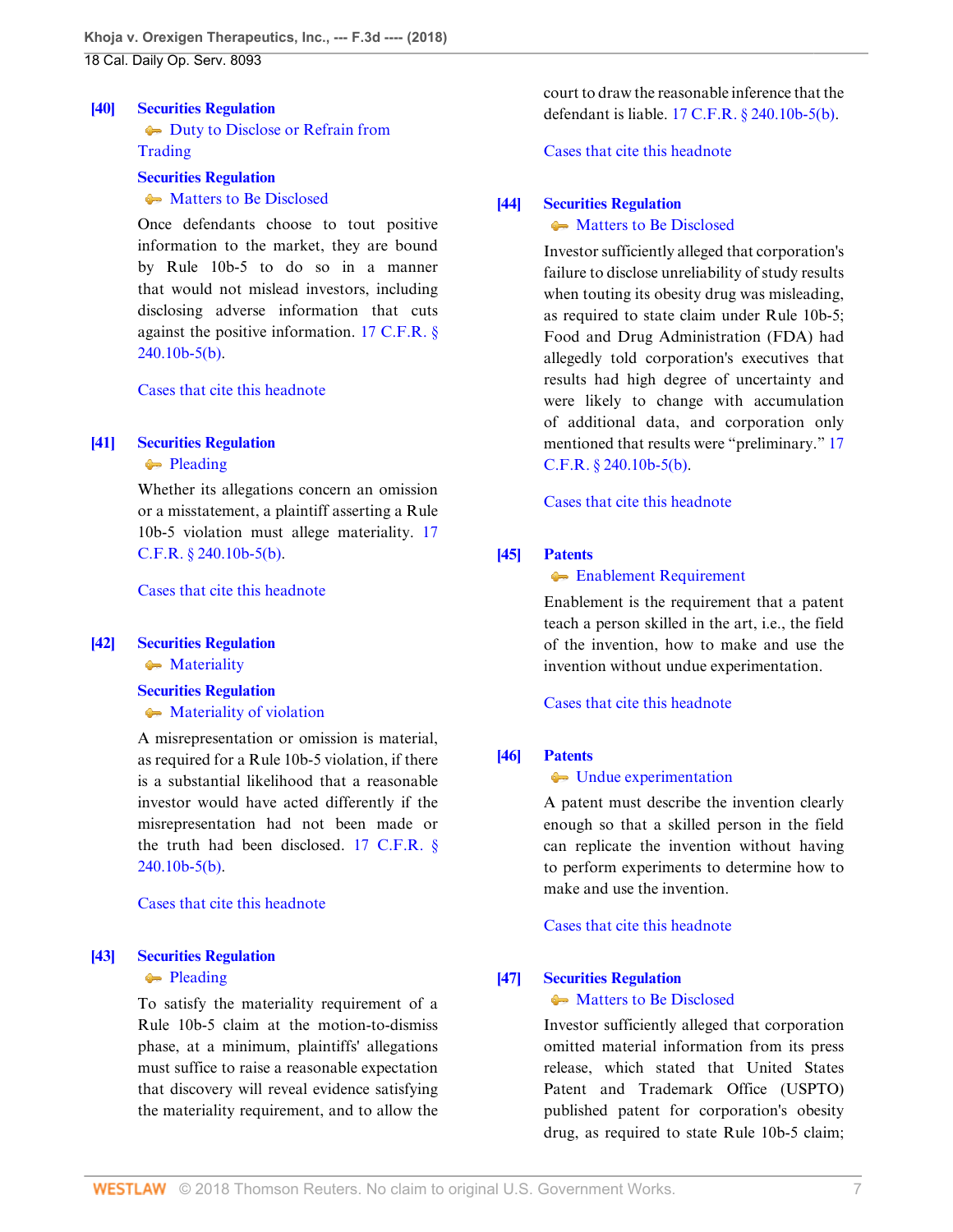investor alleged that corporation sought publication of patent, rather than USPTO acting independently, such that corporation had direct role in revealing study results in violation of Food and Drug Administration (FDA) rules, and such alleged violations could impact financial health of corporation. [17](http://www.westlaw.com/Link/Document/FullText?findType=L&pubNum=1000547&cite=17CFRS240.10B-5&originatingDoc=I9120ac409f1411e892c4ce5625aacf64&refType=LQ&originationContext=document&vr=3.0&rs=cblt1.0&transitionType=DocumentItem&contextData=(sc.Default)) [C.F.R. § 240.10b-5\(b\).](http://www.westlaw.com/Link/Document/FullText?findType=L&pubNum=1000547&cite=17CFRS240.10B-5&originatingDoc=I9120ac409f1411e892c4ce5625aacf64&refType=LQ&originationContext=document&vr=3.0&rs=cblt1.0&transitionType=DocumentItem&contextData=(sc.Default))

#### [Cases that cite this headnote](http://www.westlaw.com/Link/RelatedInformation/DocHeadnoteLink?docGuid=I9120ac409f1411e892c4ce5625aacf64&headnoteId=204526186604720180829092445&originationContext=document&vr=3.0&rs=cblt1.0&transitionType=CitingReferences&contextData=(sc.Default))

# <span id="page-7-0"></span>**[\[48\]](#page-23-0) [Securities Regulation](http://www.westlaw.com/Browse/Home/KeyNumber/349B/View.html?docGuid=I9120ac409f1411e892c4ce5625aacf64&originationContext=document&vr=3.0&rs=cblt1.0&transitionType=DocumentItem&contextData=(sc.Default))**

## **[Misrepresentation](http://www.westlaw.com/Browse/Home/KeyNumber/349Bk60.27/View.html?docGuid=I9120ac409f1411e892c4ce5625aacf64&originationContext=document&vr=3.0&rs=cblt1.0&transitionType=DocumentItem&contextData=(sc.Default))**

Investor sufficiently alleged that corporation made material misrepresentations in filing with Securities and Exchange Commission (SEC) regarding status of study for obesity drug corporation was developing, as required to state Rule 10b-5 claim; filing stated that study was ongoing and that corporation had recommended to terminate it, but committee had allegedly terminated study at time of filing as punishment for corporation's alleged violations of Food and Drug Administration (FDA) disclosure rules. [17](http://www.westlaw.com/Link/Document/FullText?findType=L&pubNum=1000547&cite=17CFRS240.10B-5&originatingDoc=I9120ac409f1411e892c4ce5625aacf64&refType=LQ&originationContext=document&vr=3.0&rs=cblt1.0&transitionType=DocumentItem&contextData=(sc.Default)) [C.F.R. § 240.10b-5\(b\).](http://www.westlaw.com/Link/Document/FullText?findType=L&pubNum=1000547&cite=17CFRS240.10B-5&originatingDoc=I9120ac409f1411e892c4ce5625aacf64&refType=LQ&originationContext=document&vr=3.0&rs=cblt1.0&transitionType=DocumentItem&contextData=(sc.Default))

[Cases that cite this headnote](http://www.westlaw.com/Link/RelatedInformation/DocHeadnoteLink?docGuid=I9120ac409f1411e892c4ce5625aacf64&headnoteId=204526186605020180829092445&originationContext=document&vr=3.0&rs=cblt1.0&transitionType=CitingReferences&contextData=(sc.Default))

## <span id="page-7-2"></span>**[\[49\]](#page-23-1) [Federal Civil Procedure](http://www.westlaw.com/Browse/Home/KeyNumber/170A/View.html?docGuid=I9120ac409f1411e892c4ce5625aacf64&originationContext=document&vr=3.0&rs=cblt1.0&transitionType=DocumentItem&contextData=(sc.Default))**

## • [Matters considered in general](http://www.westlaw.com/Browse/Home/KeyNumber/170Ak1832/View.html?docGuid=I9120ac409f1411e892c4ce5625aacf64&originationContext=document&vr=3.0&rs=cblt1.0&transitionType=DocumentItem&contextData=(sc.Default))

Although incorporation by reference generally permits courts to accept the truth of matters asserted in incorporated documents for purposes of a motion to dismiss, it is improper to do so only to resolve factual disputes against the plaintiff's wellpled allegations in the complaint.

[Cases that cite this headnote](http://www.westlaw.com/Link/RelatedInformation/DocHeadnoteLink?docGuid=I9120ac409f1411e892c4ce5625aacf64&headnoteId=204526186604820180829092445&originationContext=document&vr=3.0&rs=cblt1.0&transitionType=CitingReferences&contextData=(sc.Default))

## <span id="page-7-3"></span>**[\[50\]](#page-23-2) [Federal Civil Procedure](http://www.westlaw.com/Browse/Home/KeyNumber/170A/View.html?docGuid=I9120ac409f1411e892c4ce5625aacf64&originationContext=document&vr=3.0&rs=cblt1.0&transitionType=DocumentItem&contextData=(sc.Default))**

[Adoption by reference](http://www.westlaw.com/Browse/Home/KeyNumber/170Ak628/View.html?docGuid=I9120ac409f1411e892c4ce5625aacf64&originationContext=document&vr=3.0&rs=cblt1.0&transitionType=DocumentItem&contextData=(sc.Default))

## **[Federal Civil Procedure](http://www.westlaw.com/Browse/Home/KeyNumber/170A/View.html?docGuid=I9120ac409f1411e892c4ce5625aacf64&originationContext=document&vr=3.0&rs=cblt1.0&transitionType=DocumentItem&contextData=(sc.Default))**

[Construction](http://www.westlaw.com/Browse/Home/KeyNumber/170Ak654/View.html?docGuid=I9120ac409f1411e892c4ce5625aacf64&originationContext=document&vr=3.0&rs=cblt1.0&transitionType=DocumentItem&contextData=(sc.Default))

The incorporation-by-reference doctrine does not override the fundamental rule that courts must interpret the allegations and factual disputes in favor of the plaintiff at the pleading stage.

#### [Cases that cite this headnote](http://www.westlaw.com/Link/RelatedInformation/DocHeadnoteLink?docGuid=I9120ac409f1411e892c4ce5625aacf64&headnoteId=204526186604920180829092445&originationContext=document&vr=3.0&rs=cblt1.0&transitionType=CitingReferences&contextData=(sc.Default))

## <span id="page-7-1"></span>**[\[51\]](#page-24-0) [Securities Regulation](http://www.westlaw.com/Browse/Home/KeyNumber/349B/View.html?docGuid=I9120ac409f1411e892c4ce5625aacf64&originationContext=document&vr=3.0&rs=cblt1.0&transitionType=DocumentItem&contextData=(sc.Default))**

## • [Matters to Be Disclosed](http://www.westlaw.com/Browse/Home/KeyNumber/349Bk60.28(10)/View.html?docGuid=I9120ac409f1411e892c4ce5625aacf64&originationContext=document&vr=3.0&rs=cblt1.0&transitionType=DocumentItem&contextData=(sc.Default))

Investor alleged that corporation had duty to disclose, in filing with Securities and Exchange Commission (SEC), allegedly unfavorable results from clinical trial for its obesity drug, as required to state Rule 10b-5 claim; corporation had earlier touted initial results, which were favorable to drug, and further study results allegedly undermined the initial findings. [17 C.F.R. § 240.10b-5\(b\).](http://www.westlaw.com/Link/Document/FullText?findType=L&pubNum=1000547&cite=17CFRS240.10B-5&originatingDoc=I9120ac409f1411e892c4ce5625aacf64&refType=LQ&originationContext=document&vr=3.0&rs=cblt1.0&transitionType=DocumentItem&contextData=(sc.Default))

[Cases that cite this headnote](http://www.westlaw.com/Link/RelatedInformation/DocHeadnoteLink?docGuid=I9120ac409f1411e892c4ce5625aacf64&headnoteId=204526186605120180829092445&originationContext=document&vr=3.0&rs=cblt1.0&transitionType=CitingReferences&contextData=(sc.Default))

Appeal from the United States District Court for the Southern District of California, [Janis L. Sammartino](http://www.westlaw.com/Link/Document/FullText?findType=h&pubNum=176284&cite=0387674901&originatingDoc=I9120ac409f1411e892c4ce5625aacf64&refType=RQ&originationContext=document&vr=3.0&rs=cblt1.0&transitionType=DocumentItem&contextData=(sc.Default)), District Judge, Presiding, DC No. 3:15-cv-00540-JLS.

## **Attorneys and Law Firms**

[Ramzi Abadou](http://www.westlaw.com/Link/Document/FullText?findType=h&pubNum=176284&cite=0328538501&originatingDoc=I9120ac409f1411e892c4ce5625aacf64&refType=RQ&originationContext=document&vr=3.0&rs=cblt1.0&transitionType=DocumentItem&contextData=(sc.Default)) (argued), Khan Swick & Foti, San Francisco, California; Lewis Khan, [Alexander Burns](http://www.westlaw.com/Link/Document/FullText?findType=h&pubNum=176284&cite=0389325801&originatingDoc=I9120ac409f1411e892c4ce5625aacf64&refType=RQ&originationContext=document&vr=3.0&rs=cblt1.0&transitionType=DocumentItem&contextData=(sc.Default)), and Scott St. John, Khan Swick & Foti LLC, Madisonville, Louisiana; for Plaintiff-Appellant.

[Jessica Valenzuela Santamaria](http://www.westlaw.com/Link/Document/FullText?findType=h&pubNum=176284&cite=0374644601&originatingDoc=I9120ac409f1411e892c4ce5625aacf64&refType=RQ&originationContext=document&vr=3.0&rs=cblt1.0&transitionType=DocumentItem&contextData=(sc.Default)) (argued) and [John C.](http://www.westlaw.com/Link/Document/FullText?findType=h&pubNum=176284&cite=0252885001&originatingDoc=I9120ac409f1411e892c4ce5625aacf64&refType=RQ&originationContext=document&vr=3.0&rs=cblt1.0&transitionType=DocumentItem&contextData=(sc.Default)) [Dwyer,](http://www.westlaw.com/Link/Document/FullText?findType=h&pubNum=176284&cite=0252885001&originatingDoc=I9120ac409f1411e892c4ce5625aacf64&refType=RQ&originationContext=document&vr=3.0&rs=cblt1.0&transitionType=DocumentItem&contextData=(sc.Default)) Cooley LLP, Palo Alto, California; [Mary](http://www.westlaw.com/Link/Document/FullText?findType=h&pubNum=176284&cite=0105810701&originatingDoc=I9120ac409f1411e892c4ce5625aacf64&refType=RQ&originationContext=document&vr=3.0&rs=cblt1.0&transitionType=DocumentItem&contextData=(sc.Default)) [Kathryn Kelley](http://www.westlaw.com/Link/Document/FullText?findType=h&pubNum=176284&cite=0105810701&originatingDoc=I9120ac409f1411e892c4ce5625aacf64&refType=RQ&originationContext=document&vr=3.0&rs=cblt1.0&transitionType=DocumentItem&contextData=(sc.Default)) and [Dane R. Voris,](http://www.westlaw.com/Link/Document/FullText?findType=h&pubNum=176284&cite=0474245701&originatingDoc=I9120ac409f1411e892c4ce5625aacf64&refType=RQ&originationContext=document&vr=3.0&rs=cblt1.0&transitionType=DocumentItem&contextData=(sc.Default)) Cooley LLP, San Diego, California; for Defendants-Appellees.

Before: [A. Wallace Tashima](http://www.westlaw.com/Link/Document/FullText?findType=h&pubNum=176284&cite=0245209101&originatingDoc=I9120ac409f1411e892c4ce5625aacf64&refType=RQ&originationContext=document&vr=3.0&rs=cblt1.0&transitionType=DocumentItem&contextData=(sc.Default)), and [Marsha S. Berzon](http://www.westlaw.com/Link/Document/FullText?findType=h&pubNum=176284&cite=0204838401&originatingDoc=I9120ac409f1411e892c4ce5625aacf64&refType=RQ&originationContext=document&vr=3.0&rs=cblt1.0&transitionType=DocumentItem&contextData=(sc.Default)), Circuit Judges, and [Robert E. Payne](http://www.westlaw.com/Link/Document/FullText?findType=h&pubNum=176284&cite=0109049101&originatingDoc=I9120ac409f1411e892c4ce5625aacf64&refType=RQ&originationContext=document&vr=3.0&rs=cblt1.0&transitionType=DocumentItem&contextData=(sc.Default)), [\\*](#page-27-0) District Judge

## <span id="page-7-4"></span>**OPINION**

## [TASHIMA,](http://www.westlaw.com/Link/Document/FullText?findType=h&pubNum=176284&cite=0245209101&originatingDoc=I9120ac409f1411e892c4ce5625aacf64&refType=RQ&originationContext=document&vr=3.0&rs=cblt1.0&transitionType=DocumentItem&contextData=(sc.Default)) Circuit Judge

This is an appeal from the dismissal by the district court of an action under the Securities Exchange Act of 1934, [15 U.S.C. §§ 78a](http://www.westlaw.com/Link/Document/FullText?findType=L&pubNum=1000546&cite=15USCAS78A&originatingDoc=I9120ac409f1411e892c4ce5625aacf64&refType=LQ&originationContext=document&vr=3.0&rs=cblt1.0&transitionType=DocumentItem&contextData=(sc.Default)) *et seq.* We must decide whether the district court erred in dismissing the action. We conclude that it did, in part. We also conclude that,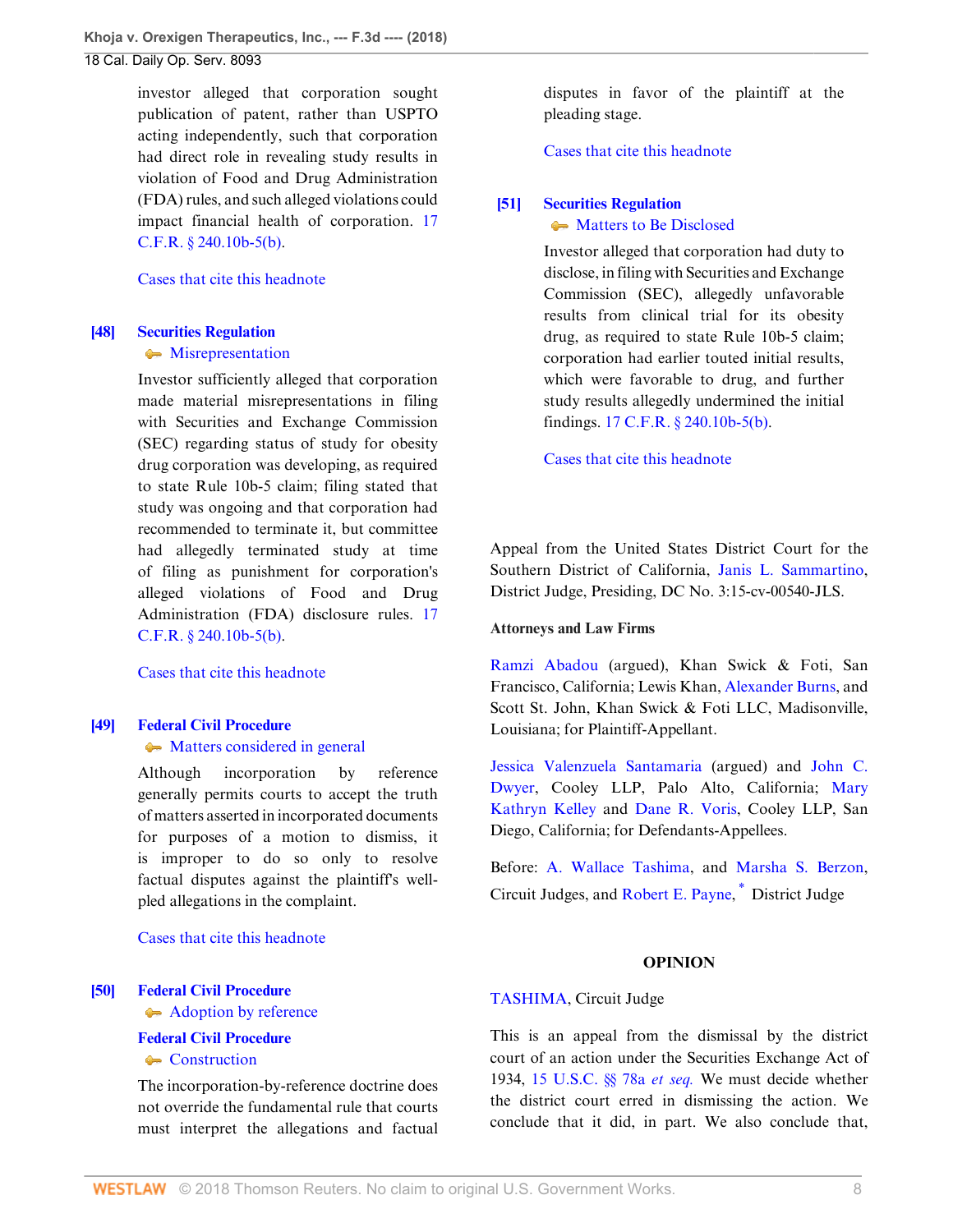in dismissing the action, the district court abused its discretion by improperly considering materials outside the Complaint. We also address and clarify when and how the district court should consider materials extraneous to the pleadings at the motion to dismiss stage via judicial notice and the incorporation-by-reference doctrine.

## **BACKGROUND**

## **I. Facts Alleged in Complaint**

Appellee Orexigen Therapeutics, Inc. ("Orexigen") is a small biotechnology firm that develops [obesity](http://www.westlaw.com/Link/Document/FullText?entityType=disease&entityId=Ib521aefe475411db9765f9243f53508a&originationContext=document&transitionType=DocumentItem&contextData=(sc.Default)&vr=3.0&rs=cblt1.0) drugs.<sup>[1](#page-27-1)</sup> At all relevant times, Orexigen employed Michael Narachi (CEO and Director), Joseph Hagan (Chief Business Officer, Treasurer, and CFO), and Preston Klassen (Head of Global Development) (collectively, the "Executive Defendants").<sup>[2](#page-27-2)</sup>

## <span id="page-8-1"></span>*A. Contrave and the "Light Study"*

Contrave is Orexigen's primary drug candidate. It was developed to treat [obesity](http://www.westlaw.com/Link/Document/FullText?entityType=disease&entityId=Ib521aefe475411db9765f9243f53508a&originationContext=document&transitionType=DocumentItem&contextData=(sc.Default)&vr=3.0&rs=cblt1.0) in patients. Obese patients are at risk for major adverse cardiovascular events ("MACE"). To develop Contrave, Orexigen partnered with Takeda Pharmaceutical Co. Ltd. ("Takeda").

The Food and Drug Administration ("FDA") required Orexigen to conduct a trial of Contrave, called the "Light Study." Because obese persons are already at risk for MACE, the Light Study would assess if Contrave increased that risk. Once 25 percent of a pre-determined amount of MACE occurred, an "interim analysis" would assess if patients on Contrave were more likely to suffer MACE than those on a placebo ("25 percent interim results"). As required by the FDA, an Executive Steering Committee ("ESC"), separate from Orexigen, oversaw the Light Study. Dr. Steven Nissen, from the Cleveland Clinic, headed the ESC. A Data Monitoring Committee ("DMC") was also created to monitor the trial and report its results.

FDA guidelines require that trial results remain confidential. Orexigen entered into a data access plan ("DAP") with the ESC and the DMC. Orexigen agreed that when it received the 25 percent interim results, only "those individuals at [Orexigen] who needed to facilitate its regulatory filings with the FDA" would have access to them.

Orexigen initiated the Light Study in June 2012.

*B. Orexigen Leaks Positive 25 Percent Interim Results* In November 2013, subject to the DAP, the DMC shared the 25 percent interim results with Orexigen. The results were unexpectedly positive. Rather than increase the risk of MACE, "Contrave reduced cardiovascular events by 41 [percent] compared with a placebo."

<span id="page-8-0"></span>**\*3** The Light Study administrators requested that Orexigen produce a list of individuals who knew of the 25 percent interim results. Orexigen revealed that over 100 people with a financial interest in the Light Study knew of the 25 percent interim results.

As a sanction for Orexigen's apparent leak, the FDA required that four Orexigen executives, including Klassen, sign an agreement forbidding Orexigen from disclosing the 25 percent interim results again. Another DAP further limited which Orexigen employees had access to interim results. Although the Light Study would continue, the FDA also required that Orexigen perform an entirely new trial to study Contrave's cardiovascular effects.

During a June 4, 2014, meeting about the leak, the FDA reminded Narachi and Klassen that the leaked results —representing only 25 percent of the pre-determined amount of MACE required for the study—have "a high degree of uncertainty and were likely to change with the accumulation of additional data."

## *C. Orexigen Files Patent Application Containing Interim Results Confidentially, Then Requests Publication.*

Less than a month later, on July 2, 2014, Klassen submitted a provisional patent application ("2014 Patent Application") for Contrave to the United States Patent and Trademark Office ("USPTO"). The 2014 Patent Application contained the 25 percent interim results. Orexigen filed the 2014 Patent Application pursuant to [35 U.S.C. § 122,](http://www.westlaw.com/Link/Document/FullText?findType=L&pubNum=1000546&cite=35USCAS122&originatingDoc=I9120ac409f1411e892c4ce5625aacf64&refType=LQ&originationContext=document&vr=3.0&rs=cblt1.0&transitionType=DocumentItem&contextData=(sc.Default)) which renders patent applications confidential.

<span id="page-8-2"></span>In December 2014, the European Medicines Agency ("EMA") informed Orexigen that, in March 2015, the EMA would review a draft decision to grant marketing authorization for Contrave in Europe.<sup>[3](#page-27-3)</sup> Orexigen then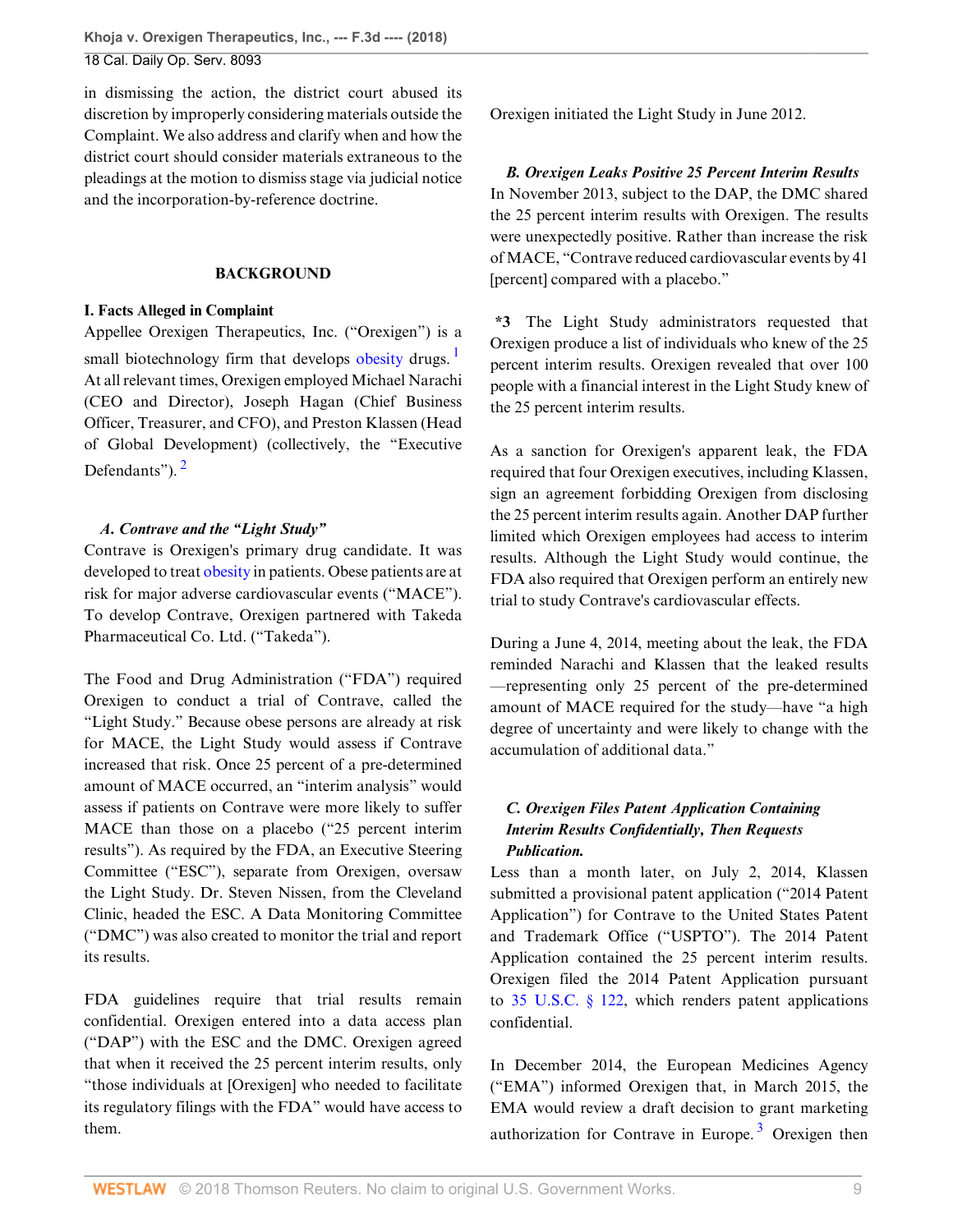requested that the USPTO publish the 2014 Patent Application, thus rescinding its earlier request to keep it confidential. On February 11, 2015, the USPTO informed Orexigen that it would publish the 2014 Patent Application—which contained the confidential interim results—on March 3, 2015.

## *D. Orexigen Reveals Interim Results Again.*

When the USPTO published the 2014 Patent Application, Orexigen filed a Form 8-K ("March 2015 Form 8-K") with the Securities and Exchange Commission ("SEC"). That filing described the 2014 Patent Application, including the Light Study and the 25 percent interim results.

Securities Analysts responded immediately and positively to the revelations about Contrave. One called the 25 percent interim results the "holy grail" for cardiometabolic disease treatment.

Orexigen's stocks surged. The day before the 25 percent interim results were revealed, Orexigen's stock closed at \$5.79 per share. After the revelation, the stock peaked at \$9.37 per share, and closed at \$7.64 per share on an unusually high trading volume. Soon after, on March 13, 2015, and pursuant to Orexigen's Incentive Award Plan, Narachi and Klassen registered six million Orexigen shares.

<span id="page-9-0"></span>It was not all good news, though. A March 3, 2015, Forbes article reported that a senior FDA official stated that the FDA was "very disappointed by Orexigen's actions."<sup>[4](#page-27-4)</sup> The FDA official further warned that the 25 percent interim results should not be misinterpreted. On March 5, 2015, another Forbes article quoted an FDA official "condemning Orexigen's SEC filing as 'unreliable,' 'misleading,' and 'likely false.' " Two days later, shares of Orexigen's common stock slid almost six percent to close at \$8.01 and, the following day, slid 16 percent to as low as \$6.76 in intraday trading.

**\*4** Weeks later, on March 26, 2015, the ESC informed Orexigen that, as the Light Study reached 50 percent completion ("50 percent interim results"), the Light Study no longer indicated a heart benefit from Contrave, contrary to what the earlier 25 percent interim results suggested. Also, because Orexigen again disclosed the 25 percent interim results in the March 2015 Form 8-K, the ESC voted unanimously to halt the Light Study.

Dr. Nissen, the Chair of the ESC, worked with Takeda to draft a press release disclosing the new Light Study data and the termination of the Light Study. Takeda approved the press release, but Orexigen did not.

## *E. Orexigen Does Not Reveal New Developments in SEC Filings or During Investor Call.*

On May 8, 2015, Orexigen filed two forms with the SEC: a press release on a Form 8-K ("May 2015 Form 8-K"), and its Quarterly Report on Form 10-Q ("May 2015 Form 10-Q").

The May 2015 Form 8-K described the Light Study, stating, in part, "[t]he clinical trial program also includes a ... trial known as the Light Study." The May 2015 Form 10-Q stated that "additional analysis of the interim results or new data from the continuing Light Study ... may produce negative or inconclusive results, or may be inconsistent with the conclusion that the interim analysis was successful."

That same day, Orexigen hosted a conference call with investors and analysts. An analyst asked "what is the fate of the Light Study on this point. Has that been terminated?" Klassen said that the "Light Study is continuing and we are continuing to engage both Orexigen and Takeda with the FDA and with ESC and DMC regarding ultimately the status of the study, but it's an ongoing entity as of right now."

Regarding the 50 percent interim results, an analyst asked "I assume you're not going to be releasing that; are you going to be sending it to the FDA?" Klassen responded:

> [W]e're in ongoing discussions related to that and I don't think we're going to go into the details, because again that's a look that [the] DMC does. As a plan, they look at the 25% to 50% and 75%, but it's really on the 25% analysis that was used for regulatory purposes. So if any of that status changes, then we would of course announce that.

Narachi said, in part: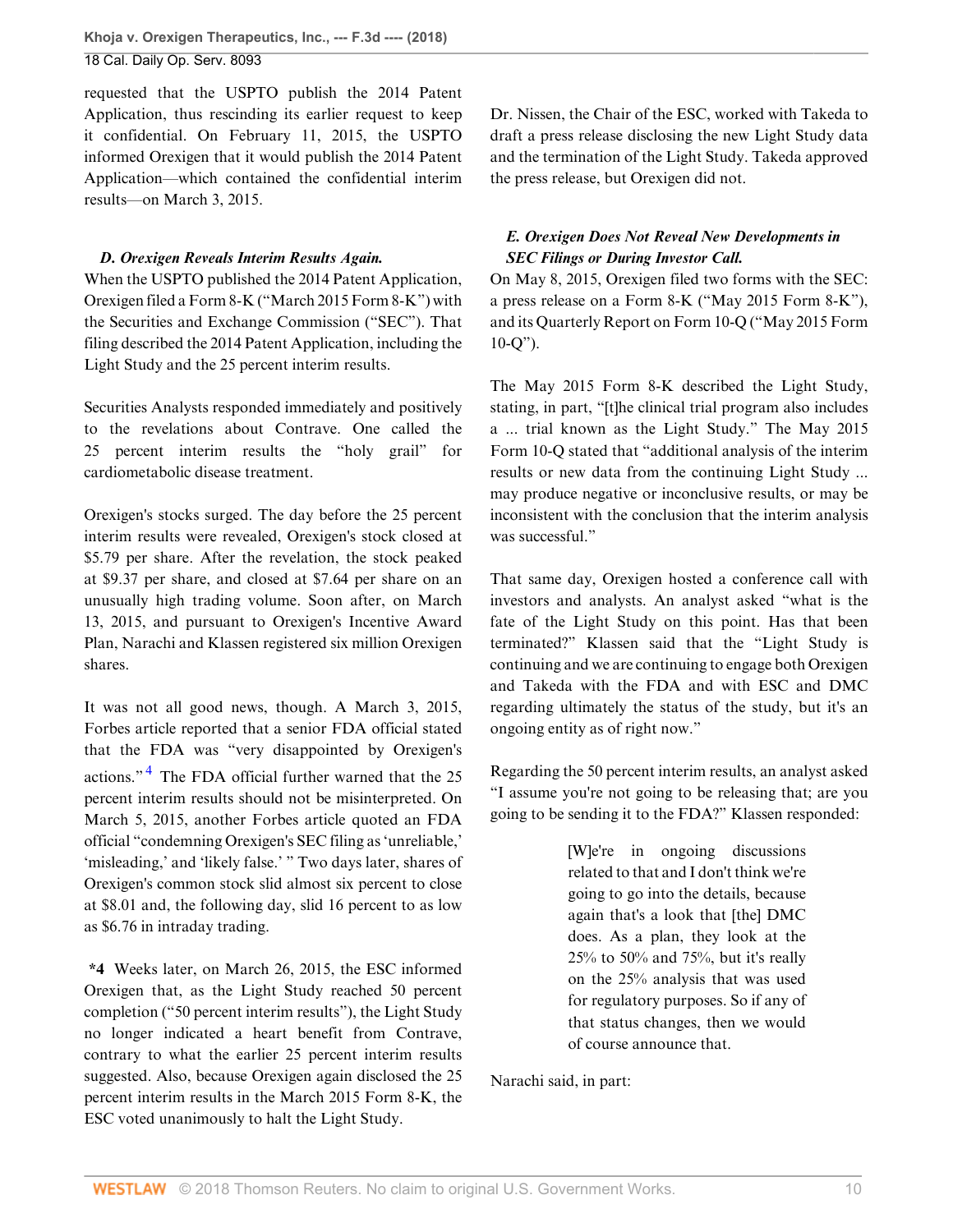So, *if the decision is made to terminate the trial early* and focus resources on the next [trial], which is what we have been advocating, then I think results would come out sooner ... *if you decide to stop the study now* there will be additional events, so these details are being discussed and worked out and as we make formal decisions there, you'll learn more about the availability of data from the study.

## (Emphasis in Comp.)

Again referencing the Light Study, an analyst asked "if you could provide an estimate of the time or the strategy for disclosure around the fate of the Light Study—is that something that you need to disclose ...?" Narachi said:

> *I think that that would be something we disclose*. As [Klassen] said, there are active discussions between FDA, the [ESC] and DMC ... [and] Takeda and Orexigen. And as soon as we understand specifically what the status is, so for example, *if there was a decision to terminate the trial* and move on and focus resources on the new [trial], *that would be a disclosure that we would make.*

(Emphasis in Comp.)

## *F. Light Study's 50 Percent Interim Results and Status Revealed*

Four days after that call, on May 12, 2015, Dr. Nissen issued a statement. He said, in part, "Following premature disclosure of interim study results, the 9,000-patient Light [Study] ... has been halted by the [ESC]." He further revealed that the most recent results did not suggest a heart benefit from Contrave.

**\*5** Orexigen learned that Dr. Nissen would issue such a statement, and then issued its own. Orexigen's statement said, "Today some of the 50% interim analysis of the Light Study was disclosed by a third party. Because most of our management team remains blinded to the 50% data, we are unable to comment."

## **II. Procedural History**

Karim Khoja is an Orexigen investor who represents a class of similarly situated Orexigen investors. On August 20, 2015, after numerous related actions were consolidated, Khoja, acting on behalf of the putative investor class, filed the operative Complaint alleging three securities violations.

Counts I and II allege violations of  $\S$  10(b) of the Securities Exchange Act, [15 U.S.C. § 78j\(b\)](http://www.westlaw.com/Link/Document/FullText?findType=L&pubNum=1000546&cite=15USCAS78J&originatingDoc=I9120ac409f1411e892c4ce5625aacf64&refType=RB&originationContext=document&vr=3.0&rs=cblt1.0&transitionType=DocumentItem&contextData=(sc.Default)#co_pp_a83b000018c76), and SEC Rule 10b-5, [17 C.F.R. § 240.10b-5](http://www.westlaw.com/Link/Document/FullText?findType=L&pubNum=1000547&cite=17CFRS240.10B-5&originatingDoc=I9120ac409f1411e892c4ce5625aacf64&refType=LQ&originationContext=document&vr=3.0&rs=cblt1.0&transitionType=DocumentItem&contextData=(sc.Default)), against Orexigen (including the individually named Executive Defendants). Count I alleges that Orexigen and the executives misrepresented and/or omitted material facts "to conceal the truth and/ or adverse material information" about the Light Study. Count II alleges a fraud scheme under SEC Rules 10b-5(a) and (c).

Count III is against only the Executive Defendants. Under § 20(a) of the Securities Exchange Act, [15 U.S.C. § 78t](http://www.westlaw.com/Link/Document/FullText?findType=L&pubNum=1000546&cite=15USCAS78T&originatingDoc=I9120ac409f1411e892c4ce5625aacf64&refType=LQ&originationContext=document&vr=3.0&rs=cblt1.0&transitionType=DocumentItem&contextData=(sc.Default)), Count III claims that, as "controlling" individuals, those executives are liable for the violations in Counts I and II.

Orexigen moved to dismiss the Complaint for failure to state a claim under §§ 10 and 20 of the Exchange Act. Concurrently, Orexigen requested judicial notice of 22 documents or, alternatively, that the district court treat those documents as incorporated into the Complaint itself. The district court granted this motion for all but one document.

The district court then dismissed the Complaint for failure to state a claim. It dismissed two claims under Count I with prejudice. It granted Khoja leave to amend the others.

Instead of amending the Complaint, Khoja requested entry of judgment in order to pursue the instant appeal. Judgment dismissing the action was entered on June 27, 2016. Khoja timely appealed.

## **JURISDICTION**

We have jurisdiction to review final judgments of district courts. [28 U.S.C. § 1291.](http://www.westlaw.com/Link/Document/FullText?findType=L&pubNum=1000546&cite=28USCAS1291&originatingDoc=I9120ac409f1411e892c4ce5625aacf64&refType=LQ&originationContext=document&vr=3.0&rs=cblt1.0&transitionType=DocumentItem&contextData=(sc.Default)) Khoja timely appealed the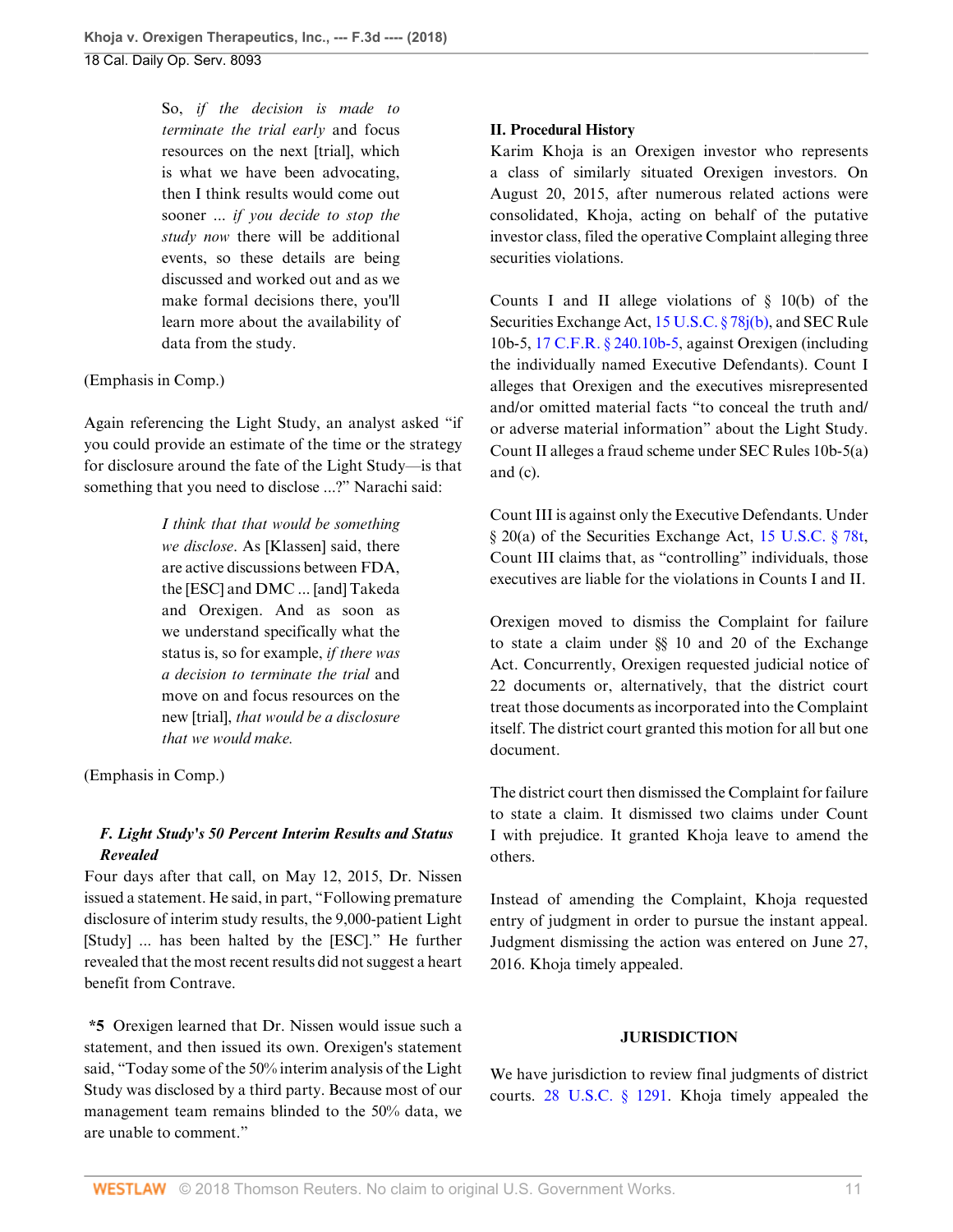judgment. Fed. R. App. P.  $4(b)(4)$ . Accordingly, we have jurisdiction of this appeal.

#### <span id="page-11-1"></span>**STANDARD OF REVIEW**

<span id="page-11-0"></span>**[\[1](#page-0-0)] [\[2\]](#page-0-1)** We review dismissal for failure to state a claim de novo. *[Dougherty v. City of Covina](http://www.westlaw.com/Link/Document/FullText?findType=Y&serNum=2025878171&pubNum=0000506&originatingDoc=I9120ac409f1411e892c4ce5625aacf64&refType=RP&fi=co_pp_sp_506_897&originationContext=document&vr=3.0&rs=cblt1.0&transitionType=DocumentItem&contextData=(sc.Default)#co_pp_sp_506_897)*, 654 F.3d 892, 897 [\(9th Cir. 2011\)](http://www.westlaw.com/Link/Document/FullText?findType=Y&serNum=2025878171&pubNum=0000506&originatingDoc=I9120ac409f1411e892c4ce5625aacf64&refType=RP&fi=co_pp_sp_506_897&originationContext=document&vr=3.0&rs=cblt1.0&transitionType=DocumentItem&contextData=(sc.Default)#co_pp_sp_506_897). The decision to take judicial notice and/ or incorporate documents by reference is reviewed for an abuse of discretion. *[United States v. 14.02 Acres of Land](http://www.westlaw.com/Link/Document/FullText?findType=Y&serNum=2017346452&pubNum=0000506&originatingDoc=I9120ac409f1411e892c4ce5625aacf64&refType=RP&fi=co_pp_sp_506_955&originationContext=document&vr=3.0&rs=cblt1.0&transitionType=DocumentItem&contextData=(sc.Default)#co_pp_sp_506_955) More or Less in Fresno Cty.*[, 547 F.3d 943, 955 \(9th Cir.](http://www.westlaw.com/Link/Document/FullText?findType=Y&serNum=2017346452&pubNum=0000506&originatingDoc=I9120ac409f1411e892c4ce5625aacf64&refType=RP&fi=co_pp_sp_506_955&originationContext=document&vr=3.0&rs=cblt1.0&transitionType=DocumentItem&contextData=(sc.Default)#co_pp_sp_506_955) [2008\)](http://www.westlaw.com/Link/Document/FullText?findType=Y&serNum=2017346452&pubNum=0000506&originatingDoc=I9120ac409f1411e892c4ce5625aacf64&refType=RP&fi=co_pp_sp_506_955&originationContext=document&vr=3.0&rs=cblt1.0&transitionType=DocumentItem&contextData=(sc.Default)#co_pp_sp_506_955) (judicial notice); *[Davis v. HSBC Bank Nev., N.A.](http://www.westlaw.com/Link/Document/FullText?findType=Y&serNum=2028533822&pubNum=0000506&originatingDoc=I9120ac409f1411e892c4ce5625aacf64&refType=RP&fi=co_pp_sp_506_1160&originationContext=document&vr=3.0&rs=cblt1.0&transitionType=DocumentItem&contextData=(sc.Default)#co_pp_sp_506_1160)*, [691 F.3d 1152, 1160 \(9th Cir. 2012\)](http://www.westlaw.com/Link/Document/FullText?findType=Y&serNum=2028533822&pubNum=0000506&originatingDoc=I9120ac409f1411e892c4ce5625aacf64&refType=RP&fi=co_pp_sp_506_1160&originationContext=document&vr=3.0&rs=cblt1.0&transitionType=DocumentItem&contextData=(sc.Default)#co_pp_sp_506_1160) (incorporation by reference).

## **DISCUSSION**

## **I. Judicial Notice and Incorporation-by-Reference Doctrine.**

In dismissing the Complaint, the district court relied, in part, on 21 documents that it judicially noticed or incorporated into the Complaint by reference. To assess whether the district court erred in dismissing any claims, then, we must first determine whether the district court properly considered those documents at the motion to dismiss stage.

<span id="page-11-2"></span>**[\[3](#page-0-2)]** Generally, district courts may not consider material outside the pleadings when assessing the sufficiency of a complaint under [Rule 12\(b\)\(6\) of the Federal Rules of](http://www.westlaw.com/Link/Document/FullText?findType=L&pubNum=1000600&cite=USFRCPR12&originatingDoc=I9120ac409f1411e892c4ce5625aacf64&refType=LQ&originationContext=document&vr=3.0&rs=cblt1.0&transitionType=DocumentItem&contextData=(sc.Default)) [Civil Procedure](http://www.westlaw.com/Link/Document/FullText?findType=L&pubNum=1000600&cite=USFRCPR12&originatingDoc=I9120ac409f1411e892c4ce5625aacf64&refType=LQ&originationContext=document&vr=3.0&rs=cblt1.0&transitionType=DocumentItem&contextData=(sc.Default)). *[Lee v. City of Los Angeles](http://www.westlaw.com/Link/Document/FullText?findType=Y&serNum=2001385224&pubNum=0000506&originatingDoc=I9120ac409f1411e892c4ce5625aacf64&refType=RP&fi=co_pp_sp_506_688&originationContext=document&vr=3.0&rs=cblt1.0&transitionType=DocumentItem&contextData=(sc.Default)#co_pp_sp_506_688)*, 250 F.3d 668, [688 \(9th Cir. 2001\).](http://www.westlaw.com/Link/Document/FullText?findType=Y&serNum=2001385224&pubNum=0000506&originatingDoc=I9120ac409f1411e892c4ce5625aacf64&refType=RP&fi=co_pp_sp_506_688&originationContext=document&vr=3.0&rs=cblt1.0&transitionType=DocumentItem&contextData=(sc.Default)#co_pp_sp_506_688) When "matters outside the pleading are presented to and not excluded by the court," the 12(b) (6) motion converts into a motion for summary judgment under Rule 56. [Fed. R. Civ. P. 12\(d\).](http://www.westlaw.com/Link/Document/FullText?findType=L&pubNum=1000600&cite=USFRCPR12&originatingDoc=I9120ac409f1411e892c4ce5625aacf64&refType=LQ&originationContext=document&vr=3.0&rs=cblt1.0&transitionType=DocumentItem&contextData=(sc.Default)) Then, both parties must have the opportunity "to present all the material that is pertinent to the motion." *Id.*

**\*6** There are two exceptions to this rule: the incorporation-by-reference doctrine, and judicial notice under [Federal Rule of Evidence 201.](http://www.westlaw.com/Link/Document/FullText?findType=L&pubNum=1000607&cite=USFRER201&originatingDoc=I9120ac409f1411e892c4ce5625aacf64&refType=LQ&originationContext=document&vr=3.0&rs=cblt1.0&transitionType=DocumentItem&contextData=(sc.Default)) Both of these procedures permit district courts to consider materials outside a complaint, but each does so for different reasons and in different ways. We address each *seriatim*.

Before doing so, however, we note a concerning pattern in securities cases like this one: exploiting these procedures improperly to defeat what would otherwise constitute adequately stated claims at the pleading stage.

Properly used, this practice has support. The Supreme Court stated in *[Tellabs, Inc. v. Makor Issues & Rights,](http://www.westlaw.com/Link/Document/FullText?findType=Y&serNum=2012518448&pubNum=0000780&originatingDoc=I9120ac409f1411e892c4ce5625aacf64&refType=RP&originationContext=document&vr=3.0&rs=cblt1.0&transitionType=DocumentItem&contextData=(sc.Default)) [Ltd.](http://www.westlaw.com/Link/Document/FullText?findType=Y&serNum=2012518448&pubNum=0000780&originatingDoc=I9120ac409f1411e892c4ce5625aacf64&refType=RP&originationContext=document&vr=3.0&rs=cblt1.0&transitionType=DocumentItem&contextData=(sc.Default))*, that, in assessing securities fraud claims, "courts must consider the complaint in its entirety, as well as other sources courts ordinarily examine when ruling on [Rule 12\(b\)\(6\)](http://www.westlaw.com/Link/Document/FullText?findType=L&pubNum=1000600&cite=USFRCPR12&originatingDoc=I9120ac409f1411e892c4ce5625aacf64&refType=LQ&originationContext=document&vr=3.0&rs=cblt1.0&transitionType=DocumentItem&contextData=(sc.Default)) motions to dismiss, in particular, documents incorporated into the complaint by reference, and matters of which a court may take judicial notice." [551 U.S. 308,](http://www.westlaw.com/Link/Document/FullText?findType=Y&serNum=2012518448&pubNum=0000708&originatingDoc=I9120ac409f1411e892c4ce5625aacf64&refType=RP&originationContext=document&vr=3.0&rs=cblt1.0&transitionType=DocumentItem&contextData=(sc.Default)) [322, 127 S.Ct. 2499, 168 L.Ed.2d 179 \(2007\).](http://www.westlaw.com/Link/Document/FullText?findType=Y&serNum=2012518448&pubNum=0000708&originatingDoc=I9120ac409f1411e892c4ce5625aacf64&refType=RP&originationContext=document&vr=3.0&rs=cblt1.0&transitionType=DocumentItem&contextData=(sc.Default))

Thus, judicial notice and incorporation-by-reference do have roles to play at the pleading stage. The overuse and improper application of judicial notice and the incorporation-by-reference doctrine, however, can lead to unintended and harmful results. Defendants face an alluring temptation to pile on numerous documents to their motions to dismiss to undermine the complaint, and hopefully dismiss the case at an early stage. Yet the unscrupulous use of extrinsic documents to resolve competing theories against the complaint risks premature dismissals of plausible claims that may turn out to be valid after discovery. This risk is especially significant in SEC fraud matters, where there is already a heightened pleading standard, and the defendants possess materials to which the plaintiffs do not yet have access. See *[In re Rigel](http://www.westlaw.com/Link/Document/FullText?findType=Y&serNum=2028559948&pubNum=0000506&originatingDoc=I9120ac409f1411e892c4ce5625aacf64&refType=RP&fi=co_pp_sp_506_876&originationContext=document&vr=3.0&rs=cblt1.0&transitionType=DocumentItem&contextData=(sc.Default)#co_pp_sp_506_876) Pharm., Inc. Sec. Litig.*[, 697 F.3d 869, 876 \(9th Cir. 2012\)](http://www.westlaw.com/Link/Document/FullText?findType=Y&serNum=2028559948&pubNum=0000506&originatingDoc=I9120ac409f1411e892c4ce5625aacf64&refType=RP&fi=co_pp_sp_506_876&originationContext=document&vr=3.0&rs=cblt1.0&transitionType=DocumentItem&contextData=(sc.Default)#co_pp_sp_506_876) (observing that plaintiffs asserting "claims under section 10(b) and Rule 10b-5 must not only meet the requirements of Rule 8, but must satisfy the heightened pleading requirements of both [Federal Rule of Civil Procedure 9\(b\)](http://www.westlaw.com/Link/Document/FullText?findType=L&pubNum=1000600&cite=USFRCPR9&originatingDoc=I9120ac409f1411e892c4ce5625aacf64&refType=LQ&originationContext=document&vr=3.0&rs=cblt1.0&transitionType=DocumentItem&contextData=(sc.Default)) and the Private Securities Litigation Reform Act"); *see also [Hsu v. Puma Biotechnology, Inc.](http://www.westlaw.com/Link/Document/FullText?findType=Y&serNum=2039945157&pubNum=0007903&originatingDoc=I9120ac409f1411e892c4ce5625aacf64&refType=RP&fi=co_pp_sp_7903_1281&originationContext=document&vr=3.0&rs=cblt1.0&transitionType=DocumentItem&contextData=(sc.Default)#co_pp_sp_7903_1281)*, 213 F.Supp.3d 1275, [1281–82 \(C.D. Cal. 2016\)](http://www.westlaw.com/Link/Document/FullText?findType=Y&serNum=2039945157&pubNum=0007903&originatingDoc=I9120ac409f1411e892c4ce5625aacf64&refType=RP&fi=co_pp_sp_7903_1281&originationContext=document&vr=3.0&rs=cblt1.0&transitionType=DocumentItem&contextData=(sc.Default)#co_pp_sp_7903_1281) (describing "practical reality" of "inappropriate efforts by defendants" in SEC matters to "expand courts' consideration of extrinsic evidence at the motion to dismiss stage," which is "particularly troubling in the common situation of asymmetry, where a defendant starts off with sole possession of the information about the alleged wrongdoing"). If defendants are permitted to present their own version of the facts at the pleading stage —and district courts accept those facts as uncontroverted and true—it becomes near impossible for even the most aggrieved plaintiff to demonstrate a sufficiently "plausible" claim for relief. *[Ashcroft v. Iqbal](http://www.westlaw.com/Link/Document/FullText?findType=Y&serNum=2018848474&pubNum=0000708&originatingDoc=I9120ac409f1411e892c4ce5625aacf64&refType=RP&originationContext=document&vr=3.0&rs=cblt1.0&transitionType=DocumentItem&contextData=(sc.Default))*, 556 U.S. [662, 678, 129 S.Ct. 1937, 173 L.Ed.2d 868 \(2009\)](http://www.westlaw.com/Link/Document/FullText?findType=Y&serNum=2018848474&pubNum=0000708&originatingDoc=I9120ac409f1411e892c4ce5625aacf64&refType=RP&originationContext=document&vr=3.0&rs=cblt1.0&transitionType=DocumentItem&contextData=(sc.Default)) (citing *[Bell Atl. Corp. v. Twombly](http://www.westlaw.com/Link/Document/FullText?findType=Y&serNum=2012293296&pubNum=0000708&originatingDoc=I9120ac409f1411e892c4ce5625aacf64&refType=RP&originationContext=document&vr=3.0&rs=cblt1.0&transitionType=DocumentItem&contextData=(sc.Default))*, 550 U.S. 544, 556,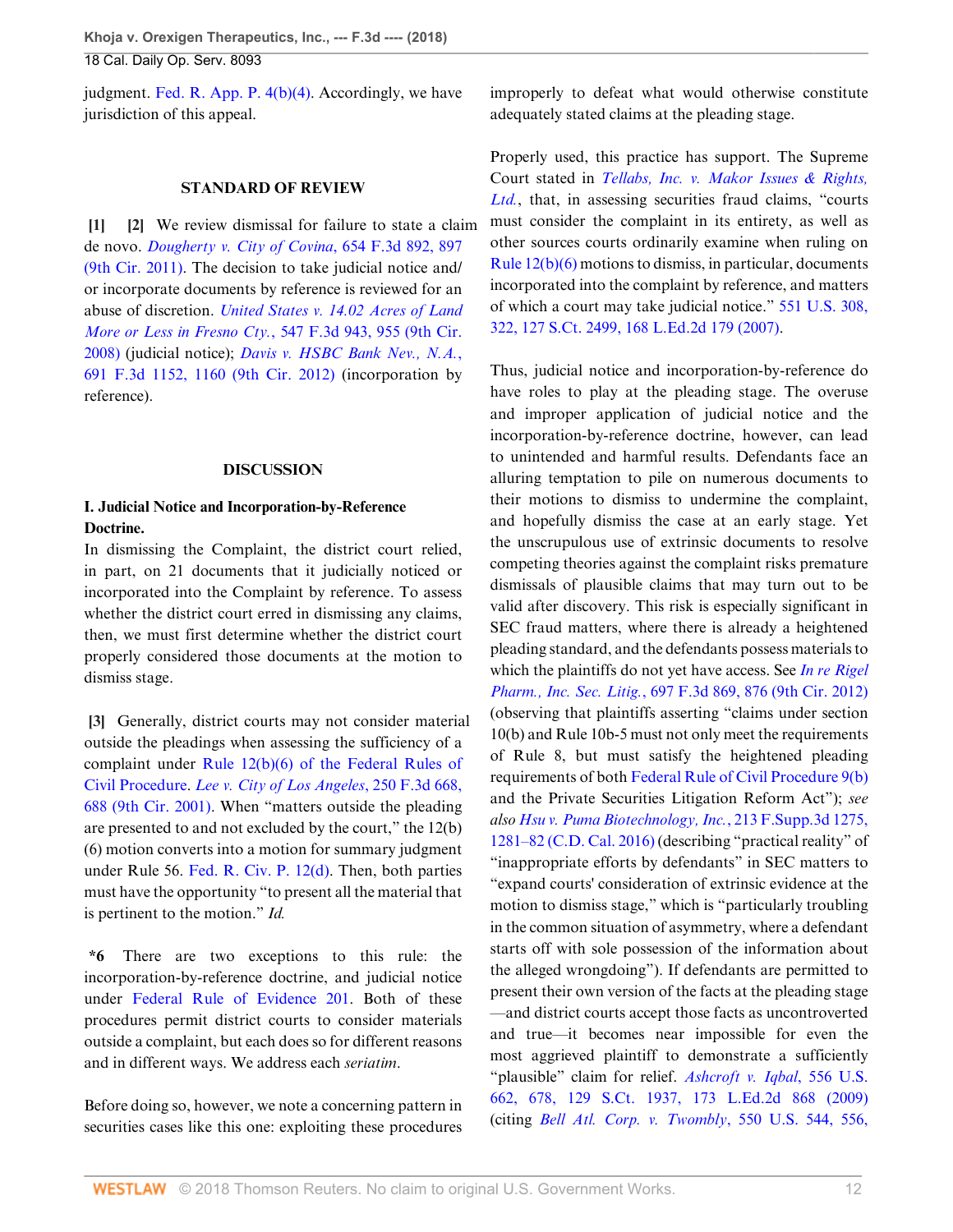[127 S.Ct. 1955, 167 L.Ed.2d 929 \(2007\)](http://www.westlaw.com/Link/Document/FullText?findType=Y&serNum=2012293296&pubNum=0000708&originatingDoc=I9120ac409f1411e892c4ce5625aacf64&refType=RP&originationContext=document&vr=3.0&rs=cblt1.0&transitionType=DocumentItem&contextData=(sc.Default)) ) (articulating standard for "plausible" claim for relief at pleading stage). Such undermining of the usual pleading burdens is not the purpose of judicial notice or the incorporation-byreference doctrine.

Accordingly, we aim here to clarify when it is proper to take judicial notice of facts in documents, or to incorporate by reference documents into a complaint, and when it is not.

## *A. Judicial Notice*

**\*7** Judicial notice under [Rule 201](http://www.westlaw.com/Link/Document/FullText?findType=L&pubNum=1000607&cite=USFRER201&originatingDoc=I9120ac409f1411e892c4ce5625aacf64&refType=LQ&originationContext=document&vr=3.0&rs=cblt1.0&transitionType=DocumentItem&contextData=(sc.Default)) permits a court to notice an adjudicative fact if it is "not subject to reasonable dispute." [Fed. R. Evid. 201\(b\).](http://www.westlaw.com/Link/Document/FullText?findType=L&pubNum=1000607&cite=USFRER201&originatingDoc=I9120ac409f1411e892c4ce5625aacf64&refType=LQ&originationContext=document&vr=3.0&rs=cblt1.0&transitionType=DocumentItem&contextData=(sc.Default)) A fact is "not subject to reasonable dispute" if it is "generally known," or "can be accurately and readily determined from sources whose accuracy cannot reasonably be questioned." [Fed.](http://www.westlaw.com/Link/Document/FullText?findType=L&pubNum=1000607&cite=USFRER201&originatingDoc=I9120ac409f1411e892c4ce5625aacf64&refType=LQ&originationContext=document&vr=3.0&rs=cblt1.0&transitionType=DocumentItem&contextData=(sc.Default)) R. Evid.  $201(b)(1)–(2)$ .

<span id="page-12-1"></span><span id="page-12-0"></span>**[\[4](#page-0-3)] [\[5](#page-1-2)]** Accordingly, "[a] court may take judicial notice of matters of public record without converting a motion to dismiss into a motion for summary judgment." *[Lee](http://www.westlaw.com/Link/Document/FullText?findType=Y&serNum=2001385224&pubNum=0000506&originatingDoc=I9120ac409f1411e892c4ce5625aacf64&refType=RP&fi=co_pp_sp_506_689&originationContext=document&vr=3.0&rs=cblt1.0&transitionType=DocumentItem&contextData=(sc.Default)#co_pp_sp_506_689)*, [250 F.3d at 689](http://www.westlaw.com/Link/Document/FullText?findType=Y&serNum=2001385224&pubNum=0000506&originatingDoc=I9120ac409f1411e892c4ce5625aacf64&refType=RP&fi=co_pp_sp_506_689&originationContext=document&vr=3.0&rs=cblt1.0&transitionType=DocumentItem&contextData=(sc.Default)#co_pp_sp_506_689) (quotation marks and citation omitted). But a court cannot take judicial notice of disputed facts contained in such public records. *[Id.](http://www.westlaw.com/Link/Document/FullText?findType=Y&serNum=2001385224&pubNum=0000506&originatingDoc=I9120ac409f1411e892c4ce5625aacf64&refType=RP&originationContext=document&vr=3.0&rs=cblt1.0&transitionType=DocumentItem&contextData=(sc.Default))*

The district court judicially noticed three exhibits attached to Orexigen's Motion to Dismiss. We address each, in turn.

## *1. September 11, 2014 Investors' Conference Call Transcript.*

<span id="page-12-2"></span>**[\[6](#page-1-0)]** The district court judicially noticed a September 11, 2014, investors' conference call transcript (Ex. D) that was submitted with one of Orexigen's SEC filings.

<span id="page-12-3"></span>**[\[7](#page-1-3)]** An investor call transcript submitted to the SEC generally qualifies as a "source[ ] whose accuracy cannot reasonably be questioned." [Fed. R. Evid. 201\(b\)](http://www.westlaw.com/Link/Document/FullText?findType=L&pubNum=1000607&cite=USFRER201&originatingDoc=I9120ac409f1411e892c4ce5625aacf64&refType=LQ&originationContext=document&vr=3.0&rs=cblt1.0&transitionType=DocumentItem&contextData=(sc.Default)); *see, e.g.*, *[In re Wash. Mut., Inc. Sec., Derivative & ERISA Litig.](http://www.westlaw.com/Link/Document/FullText?findType=Y&serNum=2018865229&pubNum=0000344&originatingDoc=I9120ac409f1411e892c4ce5625aacf64&refType=RP&fi=co_pp_sp_344_495&originationContext=document&vr=3.0&rs=cblt1.0&transitionType=DocumentItem&contextData=(sc.Default)#co_pp_sp_344_495)*, 259 [F.R.D. 490, 495 \(W.D. Wash. 2009\)](http://www.westlaw.com/Link/Document/FullText?findType=Y&serNum=2018865229&pubNum=0000344&originatingDoc=I9120ac409f1411e892c4ce5625aacf64&refType=RP&fi=co_pp_sp_344_495&originationContext=document&vr=3.0&rs=cblt1.0&transitionType=DocumentItem&contextData=(sc.Default)#co_pp_sp_344_495) (taking judicial notice of uncontested conference call transcripts in securities fraud action); *In re Pixar Sec. Litig.*[, 450 F.Supp.2d 1096,](http://www.westlaw.com/Link/Document/FullText?findType=Y&serNum=2010275067&pubNum=0004637&originatingDoc=I9120ac409f1411e892c4ce5625aacf64&refType=RP&fi=co_pp_sp_4637_1100&originationContext=document&vr=3.0&rs=cblt1.0&transitionType=DocumentItem&contextData=(sc.Default)#co_pp_sp_4637_1100) [1100 \(N.D. Cal. 2006\)](http://www.westlaw.com/Link/Document/FullText?findType=Y&serNum=2010275067&pubNum=0004637&originatingDoc=I9120ac409f1411e892c4ce5625aacf64&refType=RP&fi=co_pp_sp_4637_1100&originationContext=document&vr=3.0&rs=cblt1.0&transitionType=DocumentItem&contextData=(sc.Default)#co_pp_sp_4637_1100) (same).

<span id="page-12-4"></span>**[\[8](#page-1-4)]** But accuracy is only part of the inquiry under [Rule](http://www.westlaw.com/Link/Document/FullText?findType=L&pubNum=1000607&cite=USFRER201&originatingDoc=I9120ac409f1411e892c4ce5625aacf64&refType=LQ&originationContext=document&vr=3.0&rs=cblt1.0&transitionType=DocumentItem&contextData=(sc.Default)) [201\(b\)](http://www.westlaw.com/Link/Document/FullText?findType=L&pubNum=1000607&cite=USFRER201&originatingDoc=I9120ac409f1411e892c4ce5625aacf64&refType=LQ&originationContext=document&vr=3.0&rs=cblt1.0&transitionType=DocumentItem&contextData=(sc.Default)). A court must also consider—and identify—which fact or facts it is noticing from such a transcript. Just because the document itself is susceptible to judicial notice does not mean that every assertion of fact within that document is judicially noticeable for its truth.

Here, the district court did not clearly specify what fact or facts it judicially noticed from this transcript. The district court only indicated it would not "take notice of the truth of the facts cited" within the exhibit.

If the district court judicially noticed that there was an investors' conference call on September 11, 2014, that would, in theory, be permissible under [Rule](http://www.westlaw.com/Link/Document/FullText?findType=L&pubNum=1000607&cite=USFRER201&originatingDoc=I9120ac409f1411e892c4ce5625aacf64&refType=LQ&originationContext=document&vr=3.0&rs=cblt1.0&transitionType=DocumentItem&contextData=(sc.Default)) [201\(b\)](http://www.westlaw.com/Link/Document/FullText?findType=L&pubNum=1000607&cite=USFRER201&originatingDoc=I9120ac409f1411e892c4ce5625aacf64&refType=LQ&originationContext=document&vr=3.0&rs=cblt1.0&transitionType=DocumentItem&contextData=(sc.Default)) because that fact "can be accurately and readily determined" from the transcript.  $\frac{5}{9}$  $\frac{5}{9}$  $\frac{5}{9}$ 

<span id="page-12-6"></span>Orexigen sought judicial notice of the transcript because it "reveals what investors already knew[ ] about the decision to conduct" another study besides the Light Study to assess Contrave's heart risks. Then, in its motion to dismiss the Complaint, Orexigen relied on the transcript to demonstrate that it "previously disclosed ... that the FDA had determined that the Light Study would not serve as the" definitive trial for Contrave. Arguably, such a disclosure would be significant to Khoja's claim that Orexigen materially misrepresented the status of the Light Study in May 2015. If Orexigen already told investors that the Light Study would not serve as the definitive trial, then Orexigen could argue that it did not necessarily mislead investors when it failed to inform them about the Light Study's termination.

Yet, from the transcript, it is unclear what exactly Orexigen "previously disclosed" about the Light Study. At one point, Klassen informed investors that, given recent "data confidentiality issues[,] ... continuing doing the Light Study unchanged was not an option." At another point, though, Klassen said, "[i]n the meantime," while a new study began, "the Light Study is ongoing."

<span id="page-12-5"></span>**\*8 [\[9](#page-1-5)]** Reasonable people could debate what exactly this conference call disclosed about the Light Study. Klassen's statements are not entirely consistent; his former statement suggests the Light Study was no longer underway, but his latter statement suggests the opposite. It is improper to judicially notice a transcript when the substance of the transcript "is subject to varying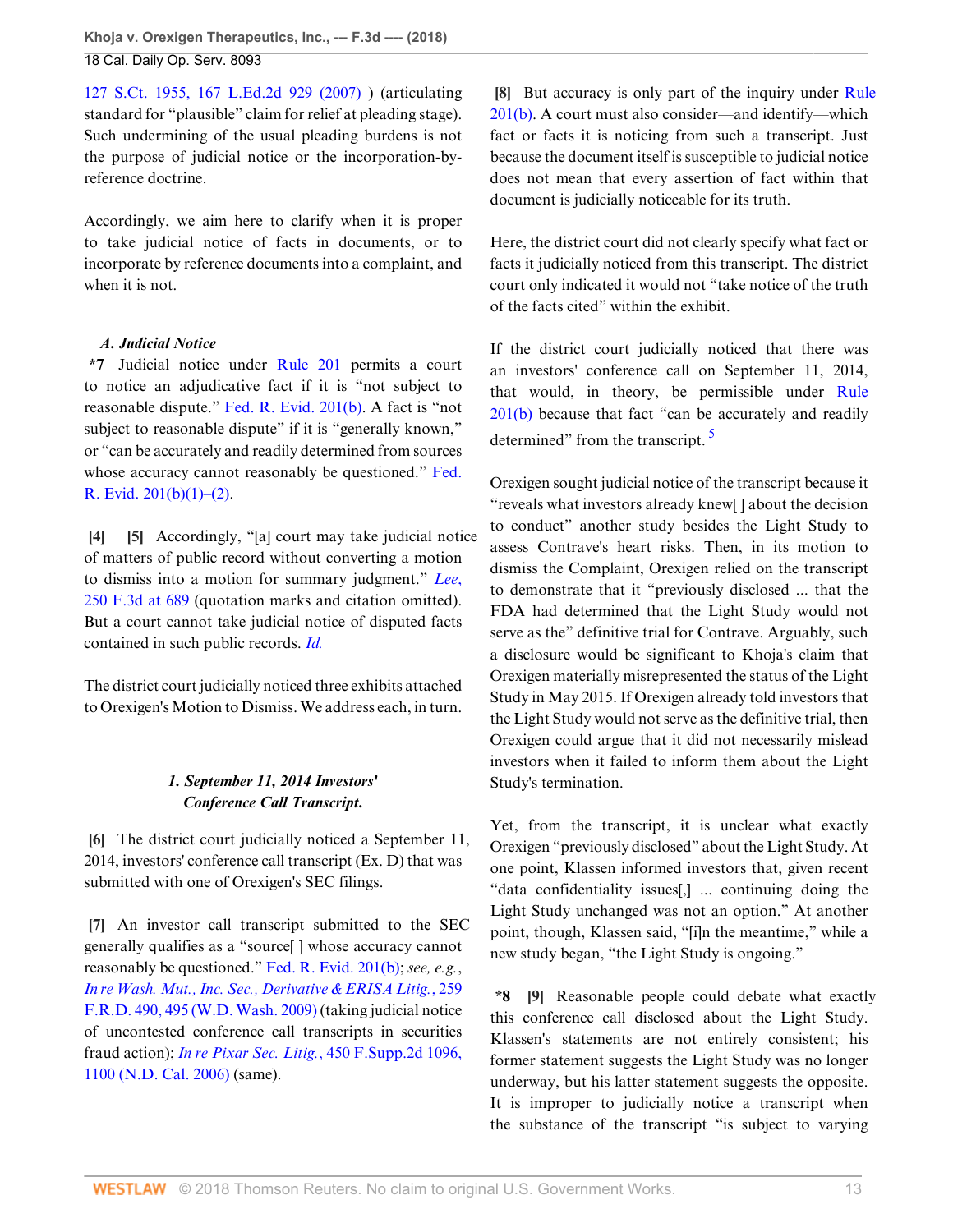interpretations, and there is a reasonable dispute as to what the [transcript] establishes." *[Reina-Rodriguez v.](http://www.westlaw.com/Link/Document/FullText?findType=Y&serNum=2026137272&pubNum=0000506&originatingDoc=I9120ac409f1411e892c4ce5625aacf64&refType=RP&fi=co_pp_sp_506_1193&originationContext=document&vr=3.0&rs=cblt1.0&transitionType=DocumentItem&contextData=(sc.Default)#co_pp_sp_506_1193) United States*[, 655 F.3d 1182, 1193 \(9th Cir. 2011\)](http://www.westlaw.com/Link/Document/FullText?findType=Y&serNum=2026137272&pubNum=0000506&originatingDoc=I9120ac409f1411e892c4ce5625aacf64&refType=RP&fi=co_pp_sp_506_1193&originationContext=document&vr=3.0&rs=cblt1.0&transitionType=DocumentItem&contextData=(sc.Default)#co_pp_sp_506_1193). In that scenario, there is no fact established by the transcript "not subject to reasonable dispute," and the fact identified does not qualify for judicial notice under [Rule 201\(b\).](http://www.westlaw.com/Link/Document/FullText?findType=L&pubNum=1000607&cite=USFRER201&originatingDoc=I9120ac409f1411e892c4ce5625aacf64&refType=LQ&originationContext=document&vr=3.0&rs=cblt1.0&transitionType=DocumentItem&contextData=(sc.Default))

To the extent that the district court judicially noticed the September 11, 2014, investors' call transcript for the purpose for which was offered, *i.e.*, to determine what the investors knew about the status of the Light Study at that time, the district court abused its discretion.

## <span id="page-13-0"></span>*2. December 18, 2014, EMA Report About Contrave.*

**[\[10](#page-1-6)]** The district court judicially noticed a December 18, 2014, EMA report ("2014 EMA report") (Ex. E) about Contrave. Again, the district court did not expressly state what fact it noticed from that report. The rest of the district court's order, however, sheds some light on the district court's reasoning.

Based on the 2014 EMA Report, the district court concluded that the EMA already knew of the favorable, 25 percent interim results before Orexigen sought publication of the 2014 Patent Application, which contained the 25 percent interim results. Therefore, contrary to Khoja's theory, Orexigen could not hope to influence the EMA by improperly publishing the confidential, 25 percent interim results through the 2014 Patent Application.

It thus appears that the district court judicially noticed the fact that the 2014 EMA Report shows that the EMA learned of the 25 percent interim results from Orexiten by December 18, 2014. Judicially noticing that fact was improper.

To be sure, as an agency report, the 2014 EMA Report is generally susceptible to judicial notice. *See [United](http://www.westlaw.com/Link/Document/FullText?findType=Y&serNum=2003584470&pubNum=0000506&originatingDoc=I9120ac409f1411e892c4ce5625aacf64&refType=RP&fi=co_pp_sp_506_907&originationContext=document&vr=3.0&rs=cblt1.0&transitionType=DocumentItem&contextData=(sc.Default)#co_pp_sp_506_907) States v. Ritchie*[, 342 F.3d 903, 907–09 \(9th Cir. 2003\)](http://www.westlaw.com/Link/Document/FullText?findType=Y&serNum=2003584470&pubNum=0000506&originatingDoc=I9120ac409f1411e892c4ce5625aacf64&refType=RP&fi=co_pp_sp_506_907&originationContext=document&vr=3.0&rs=cblt1.0&transitionType=DocumentItem&contextData=(sc.Default)#co_pp_sp_506_907) (observing "[c]ourts may take judicial notice of some public records, including the records and reports of administrative bodies" (internal quotation marks and citation omitted) ). But, again ascertaining this factor is only part of the inquiry under [Rule 201\(b\)](http://www.westlaw.com/Link/Document/FullText?findType=L&pubNum=1000607&cite=USFRER201&originatingDoc=I9120ac409f1411e892c4ce5625aacf64&refType=LQ&originationContext=document&vr=3.0&rs=cblt1.0&transitionType=DocumentItem&contextData=(sc.Default)). Here, like the September 2014 transcript, there is a reasonable dispute as to what the report establishes.

First, we look to what the 2014 EMA Report states. Regarding Contrave, the 2014 EMA Report states, "The Applicant has submitted the first interim report of the [Light Study]." and then summarizes the Light Study's interim results. These statements indicate that, somehow, the EMA knew of the 25 percent interim results when the EMA published the instant report on December 18, 2014. Thus, the district court could have correctly noticed the fact that, based on the 2014 EMA Report, the EMA knew about the 25 percent interim results before Orexigen sought to publish its 2014 Patent Application.

Even so, the 2014 EMA report alone, does not establish who told the EMA about the 25 percent interim results. This gap is important. If Orexigen already provided the 25 percent interim results directly to the EMA, then, as the district court found, it would make little sense for Orexigen to go through the ruse of publishing the 2014 Patent Application. However, the report lists the "Applicant" only as "Orexigen Therapeutics Ireland Limited" ("Orexigen Ireland"). If Orexigen Ireland revealed the 25 percent interim results to the EMA without consulting the Orexigen defendants in this case, then Orexigen Ireland unwittingly foiled Orexigen's alleged scheme to reveal those results by publishing the 2014 Patent Application. Then, Orexigen's alleged scheme although botched—could remain theoretically actionable under Rule 10b-5.

**\*9** Of course, Orexigen Ireland may have obtained the 25 percent interim results from Orexigen, or Orexigen could have explicitly advised Orexigen Ireland to submit those results to the EMA, or Orexigen Ireland's actions could be imputed to Orexigen. The report does not particularly point to any of these inferences. Therefore, the district court could not reasonably conclude on a motion to dismiss what the 2014 EMA Report revealed about Orexigen's alleged scheme to publish the 2014 Patent Application. The district court abused its discretion in judicially noticing that fact on the basis of the 2014 EMA Report.

## *3. International Patent Application.*

<span id="page-13-1"></span>**[\[11](#page-1-1)]** The district court judicially noticed Orexigen's international patent application for Contrave to the World International Property Organization ("WIPO application") (Ex. V). Again, the district court did not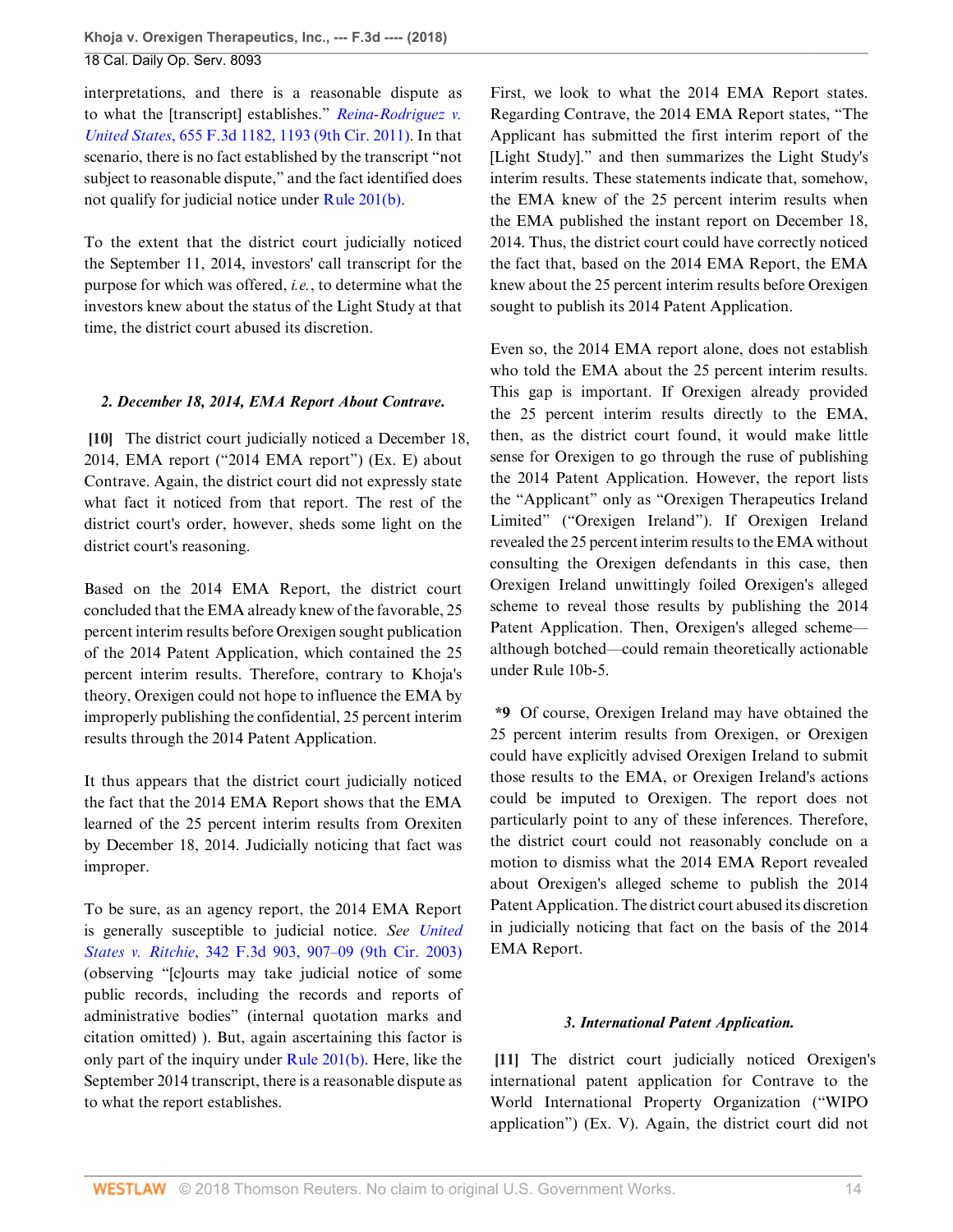explicitly state what it judicially noticed about the WIPO application. Based on the district court's order, however, it appears that the district court noticed only the filing date of the WIPO application.

To start, the date "can be accurately and readily determined from" the WIPO application, which was published by a foreign government agency. [Fed. R. Evid.](http://www.westlaw.com/Link/Document/FullText?findType=L&pubNum=1000607&cite=USFRER201&originatingDoc=I9120ac409f1411e892c4ce5625aacf64&refType=LQ&originationContext=document&vr=3.0&rs=cblt1.0&transitionType=DocumentItem&contextData=(sc.Default)) [201\(b\)\(2\).](http://www.westlaw.com/Link/Document/FullText?findType=L&pubNum=1000607&cite=USFRER201&originatingDoc=I9120ac409f1411e892c4ce5625aacf64&refType=LQ&originationContext=document&vr=3.0&rs=cblt1.0&transitionType=DocumentItem&contextData=(sc.Default)) Neither party disputes the WIPO application's authenticity, or its accuracy. *Id.* The WIPO application is, thus, "verifiable with certainty, and of the same type as other governmental documents which courts have judicially noticed." *[United States v. Camp](http://www.westlaw.com/Link/Document/FullText?findType=Y&serNum=1984102275&pubNum=0000350&originatingDoc=I9120ac409f1411e892c4ce5625aacf64&refType=RP&fi=co_pp_sp_350_744&originationContext=document&vr=3.0&rs=cblt1.0&transitionType=DocumentItem&contextData=(sc.Default)#co_pp_sp_350_744)*, 723 F.2d [741, 744 n.\\*\\* \(9th Cir. 1984\)](http://www.westlaw.com/Link/Document/FullText?findType=Y&serNum=1984102275&pubNum=0000350&originatingDoc=I9120ac409f1411e892c4ce5625aacf64&refType=RP&fi=co_pp_sp_350_744&originationContext=document&vr=3.0&rs=cblt1.0&transitionType=DocumentItem&contextData=(sc.Default)#co_pp_sp_350_744); *see also [GeoVector Corp.](http://www.westlaw.com/Link/Document/FullText?findType=Y&serNum=2040946546&pubNum=0007903&originatingDoc=I9120ac409f1411e892c4ce5625aacf64&refType=RP&fi=co_pp_sp_7903_1016&originationContext=document&vr=3.0&rs=cblt1.0&transitionType=DocumentItem&contextData=(sc.Default)#co_pp_sp_7903_1016) v. Samsung Elecs. Co.*[, 234 F.Supp.3d 1009, 1016 n.2](http://www.westlaw.com/Link/Document/FullText?findType=Y&serNum=2040946546&pubNum=0007903&originatingDoc=I9120ac409f1411e892c4ce5625aacf64&refType=RP&fi=co_pp_sp_7903_1016&originationContext=document&vr=3.0&rs=cblt1.0&transitionType=DocumentItem&contextData=(sc.Default)#co_pp_sp_7903_1016) [\(N.D. Cal. 2017\)](http://www.westlaw.com/Link/Document/FullText?findType=Y&serNum=2040946546&pubNum=0007903&originatingDoc=I9120ac409f1411e892c4ce5625aacf64&refType=RP&fi=co_pp_sp_7903_1016&originationContext=document&vr=3.0&rs=cblt1.0&transitionType=DocumentItem&contextData=(sc.Default)#co_pp_sp_7903_1016) (taking judicial notice of Korean patent application).

The district court did not abuse its discretion by judicially noticing when Orexigen filed the WIPO Application.

## <span id="page-14-1"></span><span id="page-14-0"></span>*B. Incorporation-by-Reference*.

**[\[12](#page-2-0)] [\[13](#page-2-1)]** Unlike rule-established judicial notice, incorporation-by-reference is a judicially created doctrine that treats certain documents as though they are part of the complaint itself. The doctrine prevents plaintiffs from selecting only portions of documents that support their claims, while omitting portions of those very documents that weaken—or doom—their claims. *[Parrino v. FHP,](http://www.westlaw.com/Link/Document/FullText?findType=Y&serNum=1998125716&pubNum=0000506&originatingDoc=I9120ac409f1411e892c4ce5625aacf64&refType=RP&fi=co_pp_sp_506_706&originationContext=document&vr=3.0&rs=cblt1.0&transitionType=DocumentItem&contextData=(sc.Default)#co_pp_sp_506_706) Inc.*[, 146 F.3d 699, 706 \(9th Cir. 1998\)](http://www.westlaw.com/Link/Document/FullText?findType=Y&serNum=1998125716&pubNum=0000506&originatingDoc=I9120ac409f1411e892c4ce5625aacf64&refType=RP&fi=co_pp_sp_506_706&originationContext=document&vr=3.0&rs=cblt1.0&transitionType=DocumentItem&contextData=(sc.Default)#co_pp_sp_506_706), *superseded by statute on other grounds as recognized in [Abrego Abrego](http://www.westlaw.com/Link/Document/FullText?findType=Y&serNum=2008847382&pubNum=0000506&originatingDoc=I9120ac409f1411e892c4ce5625aacf64&refType=RP&fi=co_pp_sp_506_681&originationContext=document&vr=3.0&rs=cblt1.0&transitionType=DocumentItem&contextData=(sc.Default)#co_pp_sp_506_681) v. Dow Chem. Co.*[, 443 F.3d 676, 681–82 \(9th Cir.](http://www.westlaw.com/Link/Document/FullText?findType=Y&serNum=2008847382&pubNum=0000506&originatingDoc=I9120ac409f1411e892c4ce5625aacf64&refType=RP&fi=co_pp_sp_506_681&originationContext=document&vr=3.0&rs=cblt1.0&transitionType=DocumentItem&contextData=(sc.Default)#co_pp_sp_506_681) [2006\)](http://www.westlaw.com/Link/Document/FullText?findType=Y&serNum=2008847382&pubNum=0000506&originatingDoc=I9120ac409f1411e892c4ce5625aacf64&refType=RP&fi=co_pp_sp_506_681&originationContext=document&vr=3.0&rs=cblt1.0&transitionType=DocumentItem&contextData=(sc.Default)#co_pp_sp_506_681) (observing "the policy concern underlying the rule: Preventing plaintiffs from surviving a [Rule 12\(b\)\(6\)](http://www.westlaw.com/Link/Document/FullText?findType=L&pubNum=1000600&cite=USFRCPR12&originatingDoc=I9120ac409f1411e892c4ce5625aacf64&refType=LQ&originationContext=document&vr=3.0&rs=cblt1.0&transitionType=DocumentItem&contextData=(sc.Default)) motion by deliberately omitting references to documents upon which their claims are based").

Although the doctrine is straightforward in its purpose, it is not always easy to apply. In *[Ritchie](http://www.westlaw.com/Link/Document/FullText?findType=Y&serNum=2003584470&pubNum=0000506&originatingDoc=I9120ac409f1411e892c4ce5625aacf64&refType=RP&originationContext=document&vr=3.0&rs=cblt1.0&transitionType=DocumentItem&contextData=(sc.Default))*, we said that a defendant may seek to incorporate a document into the complaint "if the plaintiff refers extensively to the document or the document forms the basis of the plaintiff's claim." *Ritchie*[, 342 F.3d at 907.](http://www.westlaw.com/Link/Document/FullText?findType=Y&serNum=2003584470&pubNum=0000506&originatingDoc=I9120ac409f1411e892c4ce5625aacf64&refType=RP&fi=co_pp_sp_506_907&originationContext=document&vr=3.0&rs=cblt1.0&transitionType=DocumentItem&contextData=(sc.Default)#co_pp_sp_506_907) How "extensively" must the complaint refer to the document? This court has held that "the mere mention of the existence of a document is insufficient to incorporate the contents of a document" under *[Ritchie](http://www.westlaw.com/Link/Document/FullText?findType=Y&serNum=2003584470&pubNum=0000506&originatingDoc=I9120ac409f1411e892c4ce5625aacf64&refType=RP&originationContext=document&vr=3.0&rs=cblt1.0&transitionType=DocumentItem&contextData=(sc.Default))*. *[Coto Settlement v. Eisenberg](http://www.westlaw.com/Link/Document/FullText?findType=Y&serNum=2021239786&pubNum=0000506&originatingDoc=I9120ac409f1411e892c4ce5625aacf64&refType=RP&fi=co_pp_sp_506_1038&originationContext=document&vr=3.0&rs=cblt1.0&transitionType=DocumentItem&contextData=(sc.Default)#co_pp_sp_506_1038)*, [593 F.3d 1031, 1038 \(9th Cir. 2010\)](http://www.westlaw.com/Link/Document/FullText?findType=Y&serNum=2021239786&pubNum=0000506&originatingDoc=I9120ac409f1411e892c4ce5625aacf64&refType=RP&fi=co_pp_sp_506_1038&originationContext=document&vr=3.0&rs=cblt1.0&transitionType=DocumentItem&contextData=(sc.Default)#co_pp_sp_506_1038) (citing *[Ritchie](http://www.westlaw.com/Link/Document/FullText?findType=Y&serNum=2003584470&pubNum=0000506&originatingDoc=I9120ac409f1411e892c4ce5625aacf64&refType=RP&fi=co_pp_sp_506_908&originationContext=document&vr=3.0&rs=cblt1.0&transitionType=DocumentItem&contextData=(sc.Default)#co_pp_sp_506_908)*, 342 [F.3d at 908–09\)](http://www.westlaw.com/Link/Document/FullText?findType=Y&serNum=2003584470&pubNum=0000506&originatingDoc=I9120ac409f1411e892c4ce5625aacf64&refType=RP&fi=co_pp_sp_506_908&originationContext=document&vr=3.0&rs=cblt1.0&transitionType=DocumentItem&contextData=(sc.Default)#co_pp_sp_506_908). A more difficult question is whether a

document can ever "form[ ] the basis of the plaintiff's claim" if the complaint does not mention the document at all.

<span id="page-14-3"></span><span id="page-14-2"></span>**[\[14](#page-2-2)] [\[15](#page-2-3)]** To be sure, there are those rare instances when assessing the sufficiency of a claim requires that the document at issue be reviewed, even at the pleading stage. For example, in *[Knievel v. ESPN](http://www.westlaw.com/Link/Document/FullText?findType=Y&serNum=2005883507&pubNum=0000506&originatingDoc=I9120ac409f1411e892c4ce5625aacf64&refType=RP&originationContext=document&vr=3.0&rs=cblt1.0&transitionType=DocumentItem&contextData=(sc.Default))*, 393 F.3d 1068 [\(9th Cir. 2005\),](http://www.westlaw.com/Link/Document/FullText?findType=Y&serNum=2005883507&pubNum=0000506&originatingDoc=I9120ac409f1411e892c4ce5625aacf64&refType=RP&originationContext=document&vr=3.0&rs=cblt1.0&transitionType=DocumentItem&contextData=(sc.Default)) we affirmed the incorporation of materials that the complaint did not reference at all. Evel Knievel alleged that ESPN defamed him and his wife on its website by posting a picture of them and another woman with an arguably suggestive caption. *Id.* [at 1070](http://www.westlaw.com/Link/Document/FullText?findType=Y&serNum=2005883507&pubNum=0000506&originatingDoc=I9120ac409f1411e892c4ce5625aacf64&refType=RP&fi=co_pp_sp_506_1070&originationContext=document&vr=3.0&rs=cblt1.0&transitionType=DocumentItem&contextData=(sc.Default)#co_pp_sp_506_1070). In the complaint, Knievel only referenced the allegedly defamatory photo and caption. *Id.* [at 1076.](http://www.westlaw.com/Link/Document/FullText?findType=Y&serNum=2005883507&pubNum=0000506&originatingDoc=I9120ac409f1411e892c4ce5625aacf64&refType=RP&fi=co_pp_sp_506_1076&originationContext=document&vr=3.0&rs=cblt1.0&transitionType=DocumentItem&contextData=(sc.Default)#co_pp_sp_506_1076) ESPN then submitted the surrounding photos and captions to show a reasonable person would not view the caption at issue as defamatory. *[Id.](http://www.westlaw.com/Link/Document/FullText?findType=Y&serNum=2005883507&pubNum=0000506&originatingDoc=I9120ac409f1411e892c4ce5625aacf64&refType=RP&originationContext=document&vr=3.0&rs=cblt1.0&transitionType=DocumentItem&contextData=(sc.Default))* A defamation claim requires showing that the statement at issue, given its context, "is capable of sustaining a defamatory meaning." *Id.* [at 1073](http://www.westlaw.com/Link/Document/FullText?findType=Y&serNum=2005883507&pubNum=0000506&originatingDoc=I9120ac409f1411e892c4ce5625aacf64&refType=RP&fi=co_pp_sp_506_1073&originationContext=document&vr=3.0&rs=cblt1.0&transitionType=DocumentItem&contextData=(sc.Default)#co_pp_sp_506_1073) (internal quotation marks omitted). Therefore, even though the complaint did not "allege or describe the contents of the surrounding pages," it was proper to incorporate them because the claim necessarily depended on them. *Id.* [at](http://www.westlaw.com/Link/Document/FullText?findType=Y&serNum=2005883507&pubNum=0000506&originatingDoc=I9120ac409f1411e892c4ce5625aacf64&refType=RP&fi=co_pp_sp_506_1076&originationContext=document&vr=3.0&rs=cblt1.0&transitionType=DocumentItem&contextData=(sc.Default)#co_pp_sp_506_1076) [1076](http://www.westlaw.com/Link/Document/FullText?findType=Y&serNum=2005883507&pubNum=0000506&originatingDoc=I9120ac409f1411e892c4ce5625aacf64&refType=RP&fi=co_pp_sp_506_1076&originationContext=document&vr=3.0&rs=cblt1.0&transitionType=DocumentItem&contextData=(sc.Default)#co_pp_sp_506_1076); *see also Parrino*[, 146 F.3d at 706](http://www.westlaw.com/Link/Document/FullText?findType=Y&serNum=1998125716&pubNum=0000506&originatingDoc=I9120ac409f1411e892c4ce5625aacf64&refType=RP&fi=co_pp_sp_506_706&originationContext=document&vr=3.0&rs=cblt1.0&transitionType=DocumentItem&contextData=(sc.Default)#co_pp_sp_506_706) (incorporating employee health plan where the claims were premised upon plaintiff's coverage under the plan).

<span id="page-14-5"></span><span id="page-14-4"></span>**\*10 [\[16](#page-2-4)] [\[17](#page-2-5)]** However, if the document merely creates a defense to the well-pled allegations in the complaint, then that document did not necessarily form the basis of the complaint. Otherwise, defendants could use the doctrine to insert their own version of events into the complaint to defeat otherwise cognizable claims. *See [In re Immune](http://www.westlaw.com/Link/Document/FullText?findType=Y&serNum=2006913032&pubNum=0004637&originatingDoc=I9120ac409f1411e892c4ce5625aacf64&refType=RP&fi=co_pp_sp_4637_995&originationContext=document&vr=3.0&rs=cblt1.0&transitionType=DocumentItem&contextData=(sc.Default)#co_pp_sp_4637_995) Response Sec. Litig.*[, 375 F.Supp.2d 983, 995–96 \(S.D.](http://www.westlaw.com/Link/Document/FullText?findType=Y&serNum=2006913032&pubNum=0004637&originatingDoc=I9120ac409f1411e892c4ce5625aacf64&refType=RP&fi=co_pp_sp_4637_995&originationContext=document&vr=3.0&rs=cblt1.0&transitionType=DocumentItem&contextData=(sc.Default)#co_pp_sp_4637_995) [Cal. 2005\)](http://www.westlaw.com/Link/Document/FullText?findType=Y&serNum=2006913032&pubNum=0004637&originatingDoc=I9120ac409f1411e892c4ce5625aacf64&refType=RP&fi=co_pp_sp_4637_995&originationContext=document&vr=3.0&rs=cblt1.0&transitionType=DocumentItem&contextData=(sc.Default)#co_pp_sp_4637_995) (declining to incorporate numerous exhibits in SEC action where the complaint did not mention or rely on them, but the defendants instead "offer[ed] the documents as evidence that Defendants did not commit a securities violation"); *[Glob. Network Commc'ns, Inc.](http://www.westlaw.com/Link/Document/FullText?findType=Y&serNum=2009637726&pubNum=0000506&originatingDoc=I9120ac409f1411e892c4ce5625aacf64&refType=RP&fi=co_pp_sp_506_156&originationContext=document&vr=3.0&rs=cblt1.0&transitionType=DocumentItem&contextData=(sc.Default)#co_pp_sp_506_156) v. City of New York*[, 458 F.3d 150, 156–57 \(2d Cir.](http://www.westlaw.com/Link/Document/FullText?findType=Y&serNum=2009637726&pubNum=0000506&originatingDoc=I9120ac409f1411e892c4ce5625aacf64&refType=RP&fi=co_pp_sp_506_156&originationContext=document&vr=3.0&rs=cblt1.0&transitionType=DocumentItem&contextData=(sc.Default)#co_pp_sp_506_156) [2006\)](http://www.westlaw.com/Link/Document/FullText?findType=Y&serNum=2009637726&pubNum=0000506&originatingDoc=I9120ac409f1411e892c4ce5625aacf64&refType=RP&fi=co_pp_sp_506_156&originationContext=document&vr=3.0&rs=cblt1.0&transitionType=DocumentItem&contextData=(sc.Default)#co_pp_sp_506_156) (finding error where the court relied on documents the complaint did not mention to resolve an issue in defendant's favor, even though the complaint had not raised the issue). Submitting documents not mentioned in the complaint to create a defense is nothing more than another way of disputing the factual allegations in the complaint, but with a perverse added benefit: unless the district court converts the defendant's motion to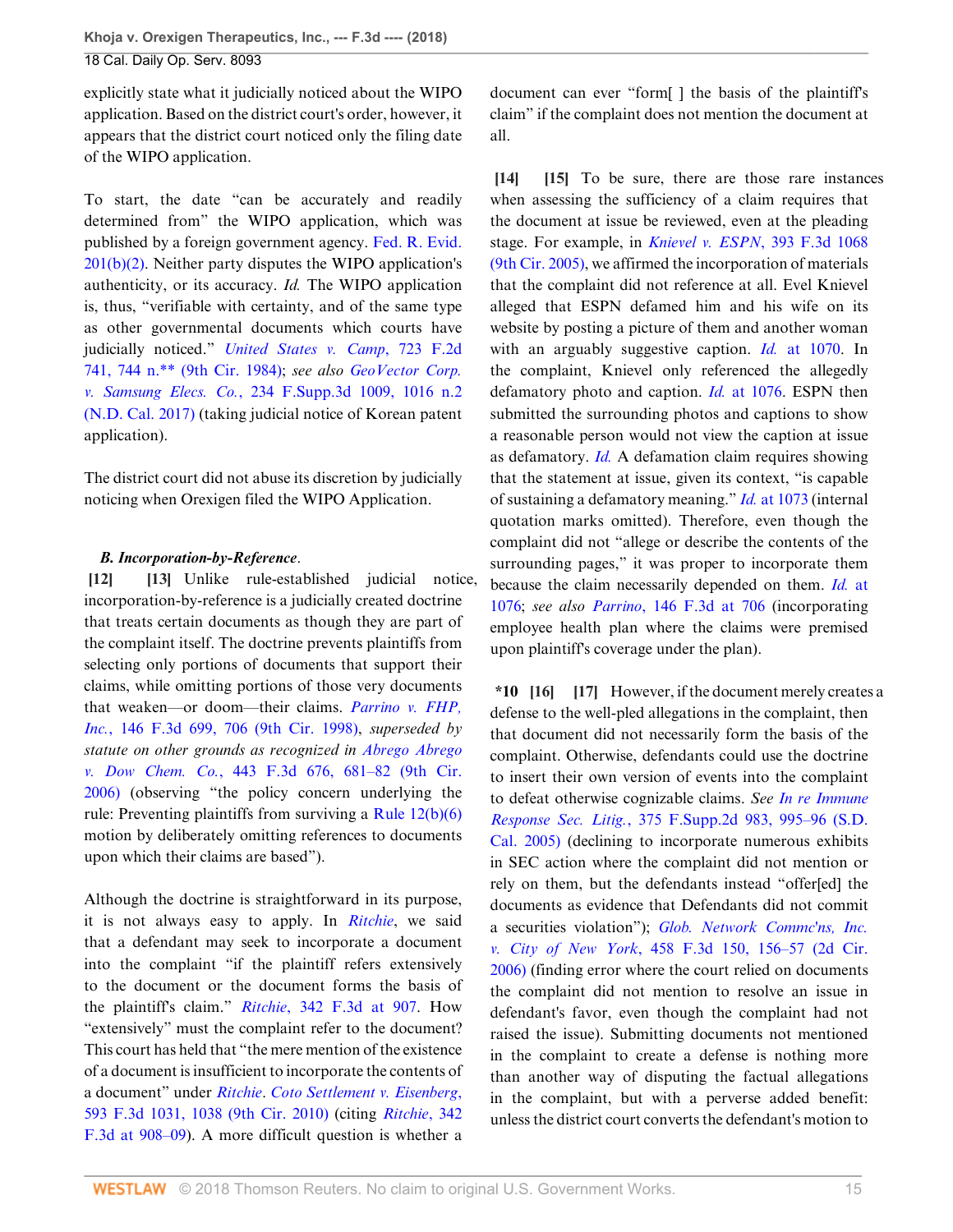dismiss into a motion for summary judgment, the plaintiff receives no opportunity to respond to the defendant's new version of the facts. Without that opportunity to respond, the defendant's newly-expanded version of the complaint—accepted as true at the pleading stage—can easily topple otherwise cognizable claims. Although the incorporation-by-reference doctrine is designed to prevent artful pleading by plaintiffs, the doctrine is not a tool for defendants to short-circuit the resolution of a well-pleaded claim.

<span id="page-15-1"></span><span id="page-15-0"></span>**[\[18](#page-2-6)] [\[19](#page-2-7)]** For this same reason, what inferences a court may draw from an incorporated document should also be approached with caution. We have stated that, unlike judicial notice, a court "may assume [an incorporated document's] contents are true for purposes of a motion to dismiss under [Rule 12\(b\)\(6\)](http://www.westlaw.com/Link/Document/FullText?findType=L&pubNum=1000600&cite=USFRCPR12&originatingDoc=I9120ac409f1411e892c4ce5625aacf64&refType=LQ&originationContext=document&vr=3.0&rs=cblt1.0&transitionType=DocumentItem&contextData=(sc.Default))." *[Marder v. Lopez](http://www.westlaw.com/Link/Document/FullText?findType=Y&serNum=2009334428&pubNum=0000506&originatingDoc=I9120ac409f1411e892c4ce5625aacf64&refType=RP&fi=co_pp_sp_506_448&originationContext=document&vr=3.0&rs=cblt1.0&transitionType=DocumentItem&contextData=(sc.Default)#co_pp_sp_506_448)*, 450 F.3d [445, 448 \(9th Cir. 2006\)](http://www.westlaw.com/Link/Document/FullText?findType=Y&serNum=2009334428&pubNum=0000506&originatingDoc=I9120ac409f1411e892c4ce5625aacf64&refType=RP&fi=co_pp_sp_506_448&originationContext=document&vr=3.0&rs=cblt1.0&transitionType=DocumentItem&contextData=(sc.Default)#co_pp_sp_506_448) (quoting *Ritchie*[, 342 F.3d at 908\)](http://www.westlaw.com/Link/Document/FullText?findType=Y&serNum=2003584470&pubNum=0000506&originatingDoc=I9120ac409f1411e892c4ce5625aacf64&refType=RP&fi=co_pp_sp_506_908&originationContext=document&vr=3.0&rs=cblt1.0&transitionType=DocumentItem&contextData=(sc.Default)#co_pp_sp_506_908). While this is generally true, it is improper to assume the truth of an incorporated document if such assumptions only serve to dispute facts stated in a well-pleaded complaint. This admonition is, of course, consistent with the prohibition against resolving factual disputes at the pleading stage. *See [In re Tracht Gut, LLC](http://www.westlaw.com/Link/Document/FullText?findType=Y&serNum=2039738304&pubNum=0000506&originatingDoc=I9120ac409f1411e892c4ce5625aacf64&refType=RP&fi=co_pp_sp_506_1150&originationContext=document&vr=3.0&rs=cblt1.0&transitionType=DocumentItem&contextData=(sc.Default)#co_pp_sp_506_1150)*, 836 F.3d 1146, [1150 \(9th Cir. 2016\)](http://www.westlaw.com/Link/Document/FullText?findType=Y&serNum=2039738304&pubNum=0000506&originatingDoc=I9120ac409f1411e892c4ce5625aacf64&refType=RP&fi=co_pp_sp_506_1150&originationContext=document&vr=3.0&rs=cblt1.0&transitionType=DocumentItem&contextData=(sc.Default)#co_pp_sp_506_1150) ("At the motion to dismiss phase, the trial court must accept as true all facts alleged in the complaint and draw all reasonable inferences in favor of the plaintiff."); *see also [Sgro v. Danone Waters of N.](http://www.westlaw.com/Link/Document/FullText?findType=Y&serNum=2016447047&pubNum=0000506&originatingDoc=I9120ac409f1411e892c4ce5625aacf64&refType=RP&fi=co_pp_sp_506_942&originationContext=document&vr=3.0&rs=cblt1.0&transitionType=DocumentItem&contextData=(sc.Default)#co_pp_sp_506_942) Am., Inc.*[, 532 F.3d 940, 942, n.1 \(9th Cir. 2008\)](http://www.westlaw.com/Link/Document/FullText?findType=Y&serNum=2016447047&pubNum=0000506&originatingDoc=I9120ac409f1411e892c4ce5625aacf64&refType=RP&fi=co_pp_sp_506_942&originationContext=document&vr=3.0&rs=cblt1.0&transitionType=DocumentItem&contextData=(sc.Default)#co_pp_sp_506_942) (finding it proper to consider disability benefits plan referenced in complaint, but declining to accept truth of the plan's contents where the parties disputed whether defendant actually implemented the plan according to its terms).

With these principles in mind, we turn to the documents at issue here. The district court incorporated eighteen documents, fifteen of which Khoja objects to on appeal.

## *1. Analyst Reports and Blog Entries.*

## <span id="page-15-2"></span>a. *March 6, 2015,* Wall Street Journal *blog post.*

**[\[20](#page-3-0)]** The district court incorporated a March 6, 2015, *Wall Street Journal* blog post titled "Orexigen Data is 'Unreliable and Premature': FDA's Jenkins Explains." (Ex. C) The Complaint quotes this post once in a two-sentence footnote explaining the meaning and significance of a DAP. This footnote is the only reference

to the blog post in the Complaint. For "extensively" to mean anything under *[Ritchie](http://www.westlaw.com/Link/Document/FullText?findType=Y&serNum=2003584470&pubNum=0000506&originatingDoc=I9120ac409f1411e892c4ce5625aacf64&refType=RP&originationContext=document&vr=3.0&rs=cblt1.0&transitionType=DocumentItem&contextData=(sc.Default))*, it should, ordinarily at least, mean more than once. *See Coto*[, 593 F.3d at 1038](http://www.westlaw.com/Link/Document/FullText?findType=Y&serNum=2021239786&pubNum=0000506&originatingDoc=I9120ac409f1411e892c4ce5625aacf64&refType=RP&fi=co_pp_sp_506_1038&originationContext=document&vr=3.0&rs=cblt1.0&transitionType=DocumentItem&contextData=(sc.Default)#co_pp_sp_506_1038). Otherwise, the rule would simply require a complaint to "refer" to the document. In theory, a reference may be sufficiently "extensive" if a single reference is relatively lengthy. Here, the quotation comprises only a few lines in a footnote of a 67-page complaint. It conveys only basic historic facts about the DAP. It is not sufficiently extensive under *[Ritchie](http://www.westlaw.com/Link/Document/FullText?findType=Y&serNum=2003584470&pubNum=0000506&originatingDoc=I9120ac409f1411e892c4ce5625aacf64&refType=RP&originationContext=document&vr=3.0&rs=cblt1.0&transitionType=DocumentItem&contextData=(sc.Default))*.

Nor did the blog post form the basis of any claim in the Complaint. Although the blog post shares a discussion with Dr. Jenkins about the unreliability of the earlier 25 percent interim results, the claims do not rely on what exactly Dr. Jenkins said to this particular blogger. Rather, the claims concern whether Orexigen misled investors about the reliability of the interim results and the status of the Light Study. *Cf. [Branch v Tunnell](http://www.westlaw.com/Link/Document/FullText?findType=Y&serNum=1994025384&pubNum=0000506&originatingDoc=I9120ac409f1411e892c4ce5625aacf64&refType=RP&fi=co_pp_sp_506_453&originationContext=document&vr=3.0&rs=cblt1.0&transitionType=DocumentItem&contextData=(sc.Default)#co_pp_sp_506_453)*, 14 F.3d 449, [453–54 \(9th Cir. 1994\)](http://www.westlaw.com/Link/Document/FullText?findType=Y&serNum=1994025384&pubNum=0000506&originatingDoc=I9120ac409f1411e892c4ce5625aacf64&refType=RP&fi=co_pp_sp_506_453&originationContext=document&vr=3.0&rs=cblt1.0&transitionType=DocumentItem&contextData=(sc.Default)#co_pp_sp_506_453), *overruled on other grounds by [Galbraith v. County of Santa Clara](http://www.westlaw.com/Link/Document/FullText?findType=Y&serNum=2002640269&pubNum=0000506&originatingDoc=I9120ac409f1411e892c4ce5625aacf64&refType=RP&originationContext=document&vr=3.0&rs=cblt1.0&transitionType=DocumentItem&contextData=(sc.Default))*, 307 F.3d 1119 (9th [Cir. 2002\)](http://www.westlaw.com/Link/Document/FullText?findType=Y&serNum=2002640269&pubNum=0000506&originatingDoc=I9120ac409f1411e892c4ce5625aacf64&refType=RP&originationContext=document&vr=3.0&rs=cblt1.0&transitionType=DocumentItem&contextData=(sc.Default)) (incorporating transcript of testimony plaintiff relied on to allege defendant submitted a false affidavit where the transcript actually proved defendant did not do so). Accordingly, the March 6, 2015, *Wall Street Journal* blog post (Ex. C) did not satisfy *[Ritchie](http://www.westlaw.com/Link/Document/FullText?findType=Y&serNum=2003584470&pubNum=0000506&originatingDoc=I9120ac409f1411e892c4ce5625aacf64&refType=RP&originationContext=document&vr=3.0&rs=cblt1.0&transitionType=DocumentItem&contextData=(sc.Default))*. The district court abused its discretion by incorporating it.

> <span id="page-15-3"></span>b. *March 4, 2015, Blog Post, "Fat Chance: FDA Chastises Orexigen."*

**\*11 [\[21\]](#page-3-1)** The district court incorporated another blog post: a March 4, 2015 *Wall Street Journal* post titled "Fat Chance: FDA Chastises Orexigen for Disclosing Interim Trial Data." (Ex. I)

The Complaint only identifies and quotes this blog post once. The quotation—nearly a page and a half—is lengthy and conveys numerous facts: FDA officials were upset about the release of interim results; the FDA "considers the preliminary data 'far too unreliable to conclude anything further about cardiovascular safety' "; the Light Study may be at risk because of the disclosures; and Orexigen violated the Light Study's confidentiality once before.

Although the claims do not turn on the blog post itself, Khoja did more than merely mention it. *See Coto*[, 593](http://www.westlaw.com/Link/Document/FullText?findType=Y&serNum=2021239786&pubNum=0000506&originatingDoc=I9120ac409f1411e892c4ce5625aacf64&refType=RP&fi=co_pp_sp_506_1038&originationContext=document&vr=3.0&rs=cblt1.0&transitionType=DocumentItem&contextData=(sc.Default)#co_pp_sp_506_1038)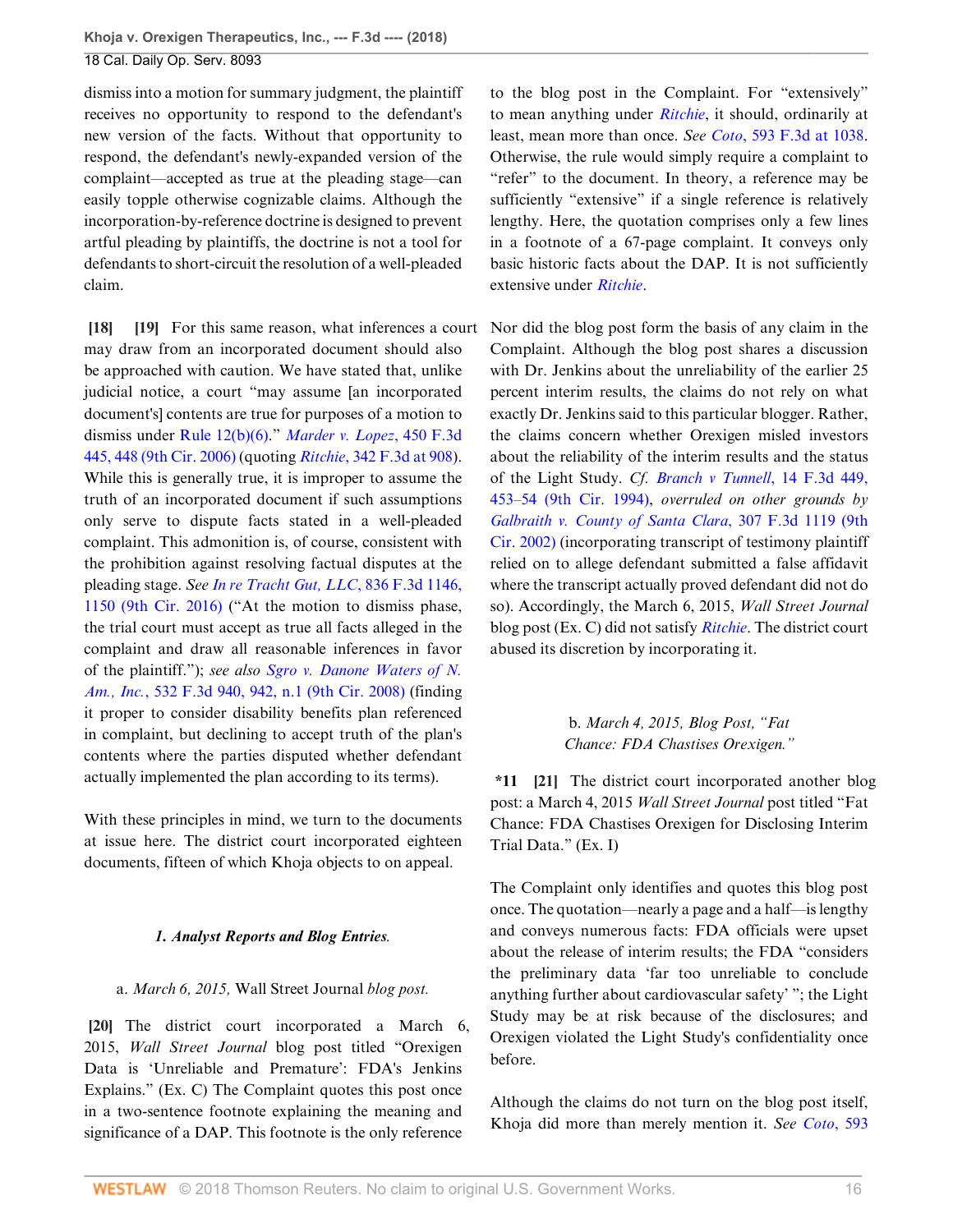[F.3d at 1038.](http://www.westlaw.com/Link/Document/FullText?findType=Y&serNum=2021239786&pubNum=0000506&originatingDoc=I9120ac409f1411e892c4ce5625aacf64&refType=RP&fi=co_pp_sp_506_1038&originationContext=document&vr=3.0&rs=cblt1.0&transitionType=DocumentItem&contextData=(sc.Default)#co_pp_sp_506_1038) Per *[Ritchie](http://www.westlaw.com/Link/Document/FullText?findType=Y&serNum=2003584470&pubNum=0000506&originatingDoc=I9120ac409f1411e892c4ce5625aacf64&refType=RP&originationContext=document&vr=3.0&rs=cblt1.0&transitionType=DocumentItem&contextData=(sc.Default))*, it was not an abuse of discretion to incorporate it.

## c. *March 3, 2015, Market Reports.*

<span id="page-16-0"></span>**[\[22](#page-3-2)]** The Complaint quoted two reports (Ex. K & L) to demonstrate how analysts positively reacted to the interim results upon release of the allegedly misleading March 2015 Form 8-K: (1) a March 3, 2015, RBC Capital Markets report titled "Orexigen Therapeutics Inc. LIGHT interim data reveal Contrave positive CV effect; extend IP by 7 years"; and (2) a March 3, 2015, Leerink Partner report titled "OREXIGEN THERAPEUTICS, INC 25% Interim LIGHT Analysis Shows Stat. Sig. Contrave Benefit on CV Outcomes."

The quotes are not as extensive as the quotations of the March 4, 2015, blog post, discussed above. Nonetheless, the reports form the basis of Khoja's claim that the market relied on Orexigen's claims about the 25 percent interim results after "numerous securities analysts" followed and wrote reports about Orexigen. The district court did not abuse its discretion by incorporating these reports. *See, e.g.*, *Patel v. Parnes*[, 253 F.R.D. 531, 546–50 \(C.D. Cal.](http://www.westlaw.com/Link/Document/FullText?findType=Y&serNum=2016571495&pubNum=0000344&originatingDoc=I9120ac409f1411e892c4ce5625aacf64&refType=RP&fi=co_pp_sp_344_546&originationContext=document&vr=3.0&rs=cblt1.0&transitionType=DocumentItem&contextData=(sc.Default)#co_pp_sp_344_546) [2008\)](http://www.westlaw.com/Link/Document/FullText?findType=Y&serNum=2016571495&pubNum=0000344&originatingDoc=I9120ac409f1411e892c4ce5625aacf64&refType=RP&fi=co_pp_sp_344_546&originationContext=document&vr=3.0&rs=cblt1.0&transitionType=DocumentItem&contextData=(sc.Default)#co_pp_sp_344_546) (incorporating analyst reports to show when the alleged misrepresentations were provided to the market and their materiality).

d. *March 3, 2015, Forbes Web Article—"The FDA Is Forcing Orexigen to Do a Second Safety Study Because of Contrave Disclosures."*

<span id="page-16-1"></span>**[\[23](#page-3-3)]** The Complaint quotes the article (Ex. N) to show that the FDA "warned patients and physicians that it was 'critical that the[ ] interim data [ ] not be misinterpreted.' " (Alterations in original.) Then, "immediately after" this article, Orexigen submitted its own statement "to maintain the artificial price inflation in [Orexigen's] securities." Khoja thus claims that Orexigen's response to the article was truly part of its scheme to inflate its stock values. Because the article triggered the alleged scheme, the article formed the basis of the scheme. Accordingly, the district court did not abuse its discretion by incorporating the article.

e. *March 5, 2015 Forbes web article titled "Top FDA Official Says Orexigen Study Result 'Unreliable,' 'Misleading.' "*

<span id="page-16-2"></span>**[\[24](#page-3-4)]** The Complaint describes and quotes this article (Ex. O):

After the close of trading on March 5, 2015, in a report entitled "Top FDA Official Says Orexigen Study Result 'Unreliable,' 'Misleading' " published on *Forbes.com*, top FDA official Dr. John Jenkins criticized Orexigen and its decision to release interim trial data. In the report, he criticized the released data as "unreliable," "misleading," and "likely false." Dr. Jenkins also said that the results must be kept confidential to avoid compromising the trial's integrity so researchers can get a clear sense of any cardiovascular risk that comes with the drug. The report also warned that if "Orexigen cannot find a way to set things right, it could face fines, civil penalties, or even the withdrawal of Contrave from the market."

**\*12** The Complaint then alleges that, "[a]s a result of the FDA's" statements in the article, "the price of Orexigen stock plummeted."

These are more than passing reference to the article. *See Ritchie*[, 342 F.3d at 908.](http://www.westlaw.com/Link/Document/FullText?findType=Y&serNum=2003584470&pubNum=0000506&originatingDoc=I9120ac409f1411e892c4ce5625aacf64&refType=RP&fi=co_pp_sp_506_908&originationContext=document&vr=3.0&rs=cblt1.0&transitionType=DocumentItem&contextData=(sc.Default)#co_pp_sp_506_908) The Complaint alleges the loss in Orexigen's stock price occurred because of this article's revelations. Put differently, the article revealed the materiality of Orexigen's alleged misrepresentations and omissions about the 25 percent interim results. Because such materiality forms the basis of Count I, the district court did not abuse its discretion by incorporating this article.

## f. *April 6, 2015 Leerink Partner report—"OREXIGEN THERAPEUTICS, INC Meeting with Mgmt Highlights Partnering Goals, Next Steps for CV Studies."*

The Complaint does not name this report (Ex. P), but appears to quote from it. Per the Complaint, the article "relayed a highly positive report about the 25% interim results based [on] [Orexigen's] representations that '... Contrave is, at worst, CV safe or, at best, cardioprotective[.]' "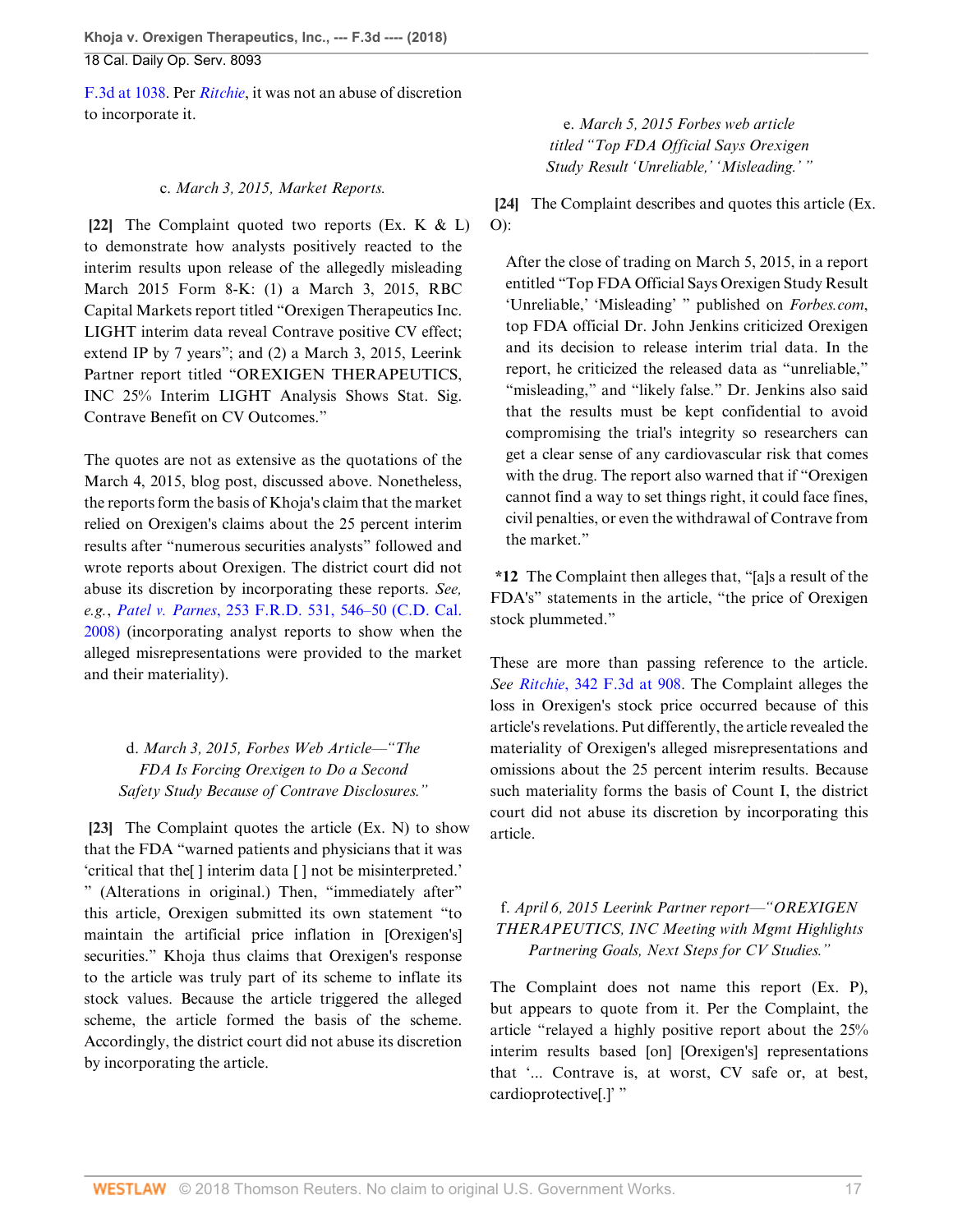<span id="page-17-0"></span>**[\[25](#page-3-5)]** This single brief quotation is likely not extensive enough under *[Ritchie](http://www.westlaw.com/Link/Document/FullText?findType=Y&serNum=2003584470&pubNum=0000506&originatingDoc=I9120ac409f1411e892c4ce5625aacf64&refType=RP&originationContext=document&vr=3.0&rs=cblt1.0&transitionType=DocumentItem&contextData=(sc.Default))*. Nonetheless, the Complaint uses the article to allege that Narachi and Hagan said that Contrave was "at best, cardioprotective" even though they allegedly knew by then that the data revealed no benefit. Count I is not based specifically on this alleged misrepresentation. The statement, however, represents another occasion when Narachi and Hagan may have misrepresented the benefits of Contrave, which evinces the same scheme alleged in Count I. Therefore, the article—to the extent it contains an alleged misrepresentation—forms the basis of Count I. The district court did not abuse its discretion by incorporating this article.

## *2. SEC Filings and Attachments.*

#### a. *February 27, 2015 Form 10-K*

The Complaint certainly quotes Orexigen's February 27, 2015, SEC filing. (Ex. B) But that is not the SEC filing that Orexigen submitted to the district court, and which the district court incorporated here. The date "February 27, 2015" does not even appear on the document that Orexigen submitted. Accordingly, the Complaint did not refer to this document, and the document did not form the basis of any claims. The district court abused its discretion by incorporating it.

This apparent misstep—although ostensibly inadvertent —highlights another risk in overuse of the incorporationby-reference doctrine. When parties pile on volumes of exhibits to their motion to dismiss, hoping to squeeze some into the complaint, their submissions can become needlessly unwieldy. Simply reviewing these submissions demands precious time. It is the parties' duty to ensure their own accuracy. Otherwise, as here, materials may be inserted into pleadings when they should not be there.

## b. *SEC filings regarding Orexigen executive compensation*

<span id="page-17-1"></span>**[\[26](#page-4-0)]** The Complaint alleges that Executive Defendants Narachi and Klassen financially benefitted from the "artificially inflated" Orexigen stock prices after leaking the 25 percent interim results. In particular, Orexigen's "2007 Equity Incentive Plan" permitted Narachi, Klassen, and Hagan to register their inflated stocks.

Also, Orexigen's corporate goals—and, by extension, these executives' compensation packages—depended on Contrave's success.

<span id="page-17-3"></span>**\*13** According to Orexigen, Khoja relied on three SEC filings (Exs. R, S & U) "to plead scienter against [the executive defendants] based on Orexigen's executive compensation and registration of stock during the class period." <sup>[6](#page-27-6)</sup> Orexigen asked the district court to incorporate them "so that it may consider portions of those documents omitted from the [Complaint] which, among other things, show that such awards were routinely granted on an annual basis."

None of these documents qualified for incorporation. The Complaint did not refer to any of these documents extensively enough to warrant incorporation on that ground alone. Khoja's claims did not arise from these proxy statements and incentive plans. Rather, Khoja's references to these documents merely demonstrated that there was some financial incentive to misrepresent the success of Contrave to the investors.

<span id="page-17-4"></span>Also, in seeking incorporation of these documents, Orexigen improperly asked the district court to engage in fact-finding in the course of deciding the sufficiency of the Complaint. It may be, as Orexigen argued, that those documents show that such financial incentives were routine. However, these nuances are irrelevant at the pleading stage.<sup>[7](#page-27-7)</sup> Asking the district court to conclude that the alleged financial incentives were routine went beyond testing the sufficiency of the claims and into the realm of factual disputes. The district court abused its discretion by incorporating these documents for that improper purpose.

### <span id="page-17-5"></span><span id="page-17-2"></span>c. *March 13, 2015 Form S-8 Registration Statement* [8](#page-27-8)

**[\[27](#page-4-1)]** The Complaint references this Registration Statement twice to allege that "Narachi and Klassen ... register[ed] six million Orexigen shares at an artificially inflated price of \$7.08" pursuant to Orexigen's Award Plan. (Ex. T) The Complaint also alleges that the Registration Statement "incorporated by reference the Company's materially misleading March 3, 2015 Form 8- K."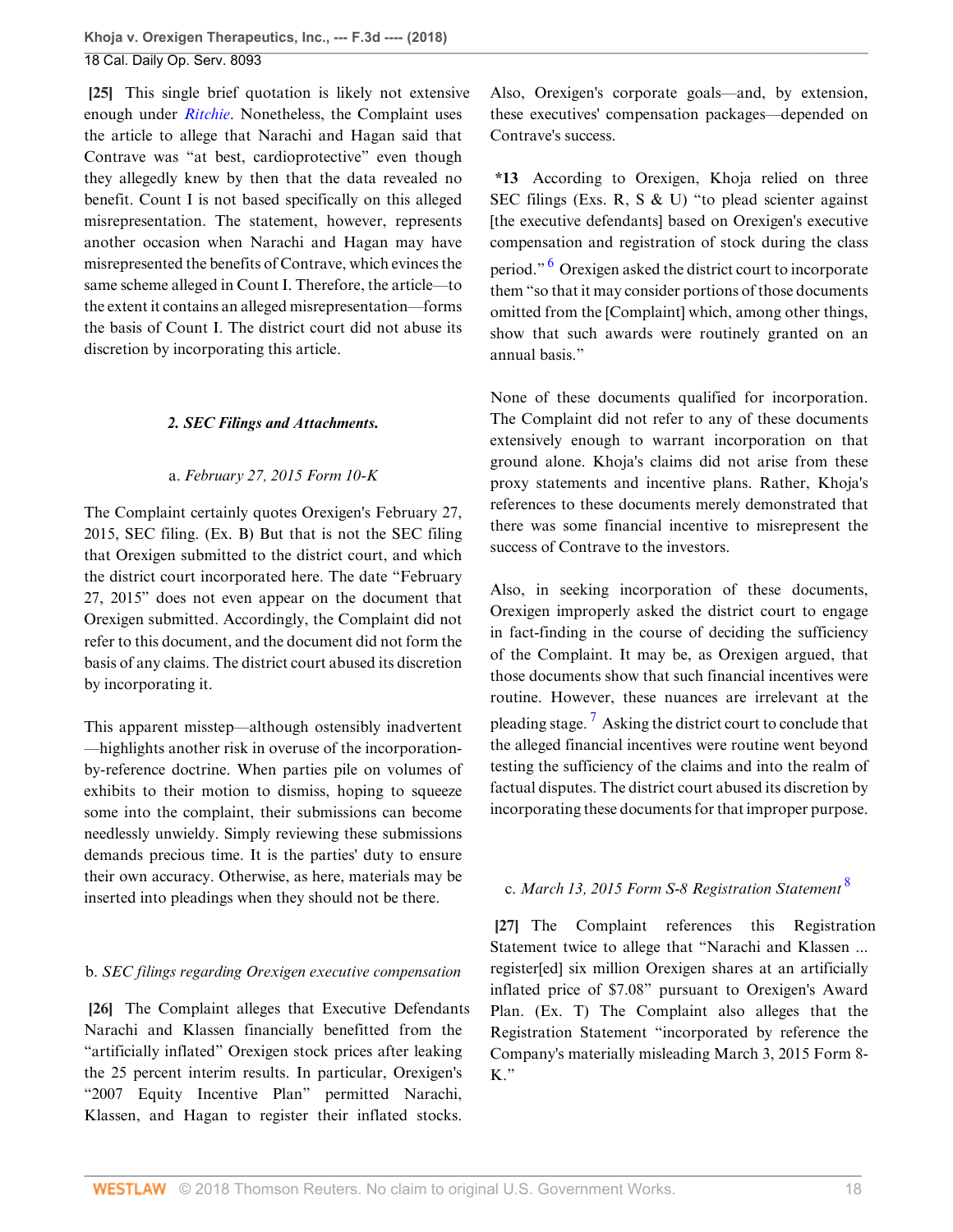The Complaint thus refers to the document to establish (1) the "artificially inflated price" of the shares, and (2) that the Registration Statement incorporated the "materially misleading" statements that allegedly caused the "artificially inflated price." These allegations form the basis of these claims. Therefore, the district court did not abuse its discretion by incorporating this document into the Complaint.

## *3. Agency Reports*

<span id="page-18-0"></span>a. *September 10, 2014 FDA Report on Contrave.*

<span id="page-18-7"></span>**[\[28](#page-4-2)]** The Complaint references this report (Ex. A) several times. $\frac{9}{7}$  $\frac{9}{7}$  $\frac{9}{7}$  The Complaint quotes it to show that, around November 2013, Light Study team members "requested that Orexigen produce a list of individuals who 'had knowledge of the interim results or access to unblended interim data.' " The Complaint quotes it again to describe Orexigen's violation of the DAP and the FDA's critical reaction to that violation.

**\*14** Still, the claims do not rely on the report itself. They rely, to an extent, on the historical facts asserted therein. Even so, the numerous references were sufficiently extensive that incorporation was justified under *[Ritchie](http://www.westlaw.com/Link/Document/FullText?findType=Y&serNum=2003584470&pubNum=0000506&originatingDoc=I9120ac409f1411e892c4ce5625aacf64&refType=RP&originationContext=document&vr=3.0&rs=cblt1.0&transitionType=DocumentItem&contextData=(sc.Default))*. The district court did not abuse its discretion by incorporating this report.

> b. *EMA's December 19, 2014 Press Release—"[Contrave] recommended for approval in weight management in adults."*

<span id="page-18-1"></span>**[\[29](#page-4-3)]** Orexigen claimed that the Complaint "references" this press release. (Ex. F) In fact, the Complaint does not reference or identify this press release at all. The Complaint only alleges facts that the press release happens to report: Orexigen learned in December 2014 that the EMA adopted a "positive opinion" for Contrave and recommended that the European Commission authorize marketing in Europe. Nothing in the Complaint connects this information with this press release. The facts alleged could have come from other sources. Therefore, the district court abused its discretion by incorporating the press release.

## <span id="page-18-8"></span>*4. USPTO '371 Patent File History*

<span id="page-18-2"></span>**[\[30](#page-4-4)]** According to Orexigen, Khoja "mischaracterize[d] the content, purpose, and effect of many portions of the '371 patent's file history" in the Complaint.  $\frac{10}{10}$  $\frac{10}{10}$  $\frac{10}{10}$  Orexigen asked the district court to incorporate that history (Ex. H) "to obtain an accurate understanding of" it.

Again, the Complaint does not refer to the particular "USPTO file history" that Orexigen presented to the court. Although the Complaint alleges facts that may appear there, those facts could have come from other sources.

At the same time, Count II claims that the Executive Defendants engaged in a scheme improperly to publish Light Study results through a patent application. To the extent the Complaint alleges that the timing of Orexigen's actions evinces a scheme, the USPTO file history is certainly relevant because it sets forth the timeline. However, the sufficiency of the alleged scheme itself does not depend on what the entire USPTO file history says. Whether Orexigen has other reasons or explanations for publishing the patent goes beyond the sufficiency of the alleged scheme at the pleading stage. It was, therefore, an abuse of discretion to incorporate the entire USPTO '371 patent file history.

To the extent the district court properly judicially noticed or incorporated by reference any of the above documents, the next issue is whether the district court properly considered those documents in dismissing Khoja's claims.

## **II. Dismissal for Failure to State a Claim Under The Securities Exchange Act.**

## <span id="page-18-3"></span>**A. Legal Standard**

**[\[31](#page-5-0)]** Dismissal "is appropriate only where the complaint lacks a cognizable legal theory or sufficient facts to support a cognizable legal theory." *[Mendiondo v.](http://www.westlaw.com/Link/Document/FullText?findType=Y&serNum=2015647475&pubNum=0000506&originatingDoc=I9120ac409f1411e892c4ce5625aacf64&refType=RP&fi=co_pp_sp_506_1104&originationContext=document&vr=3.0&rs=cblt1.0&transitionType=DocumentItem&contextData=(sc.Default)#co_pp_sp_506_1104) Centinela Hosp. Med. Ctr.*[, 521 F.3d 1097, 1104 \(9th Cir.](http://www.westlaw.com/Link/Document/FullText?findType=Y&serNum=2015647475&pubNum=0000506&originatingDoc=I9120ac409f1411e892c4ce5625aacf64&refType=RP&fi=co_pp_sp_506_1104&originationContext=document&vr=3.0&rs=cblt1.0&transitionType=DocumentItem&contextData=(sc.Default)#co_pp_sp_506_1104) [2008\)](http://www.westlaw.com/Link/Document/FullText?findType=Y&serNum=2015647475&pubNum=0000506&originatingDoc=I9120ac409f1411e892c4ce5625aacf64&refType=RP&fi=co_pp_sp_506_1104&originationContext=document&vr=3.0&rs=cblt1.0&transitionType=DocumentItem&contextData=(sc.Default)#co_pp_sp_506_1104).

<span id="page-18-6"></span><span id="page-18-5"></span><span id="page-18-4"></span>**[\[32](#page-5-1)] [\[33](#page-5-2)] [\[34](#page-5-3)]** " 'To survive a motion to dismiss, a complaint must contain sufficient factual matter, accepted as true, to state a claim to relief that is plausible on its face;' that is, plaintiff must 'plead[ ] factual content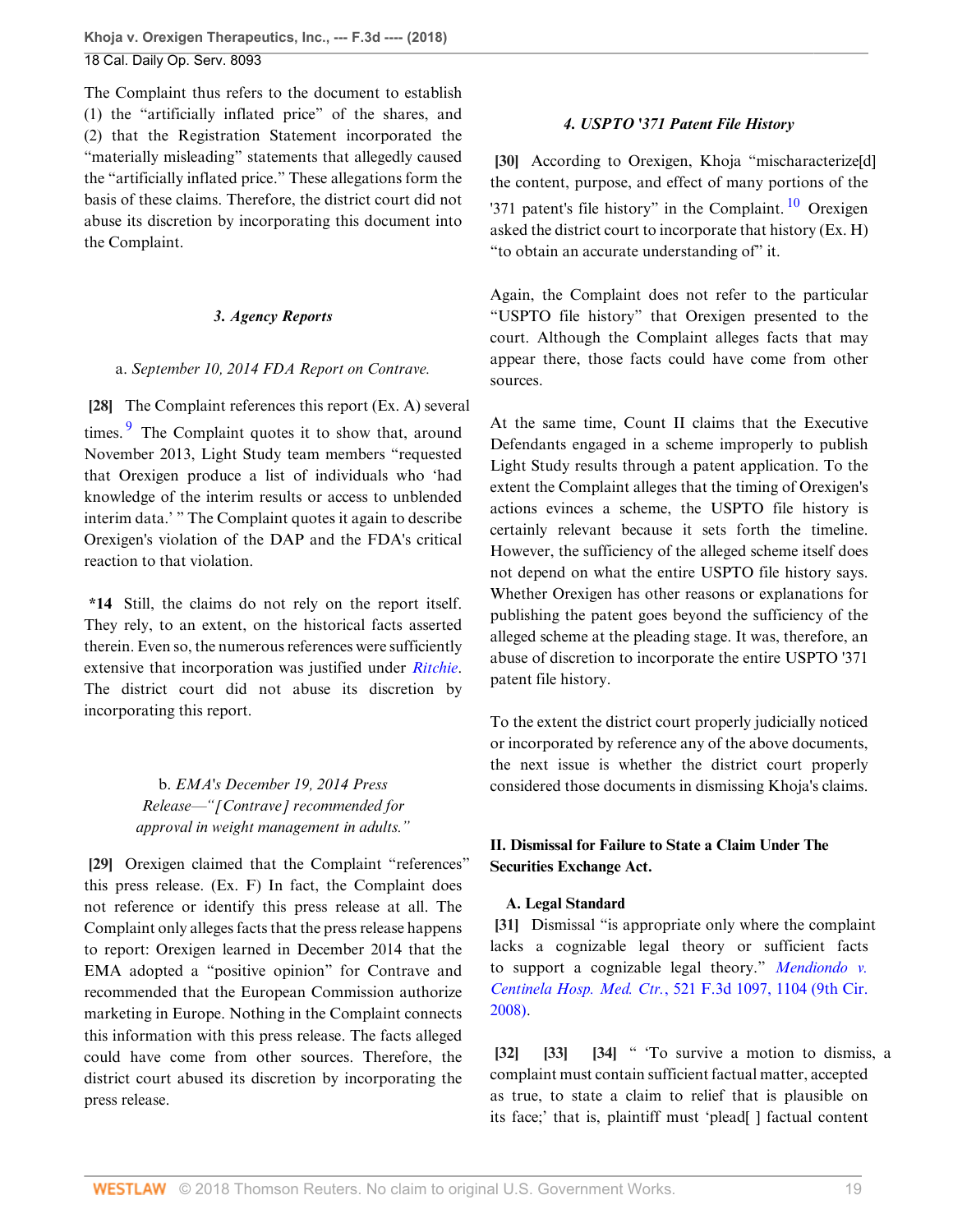that allows the court to draw the reasonable inference that the defendant is liable[.]' " *[Telesaurus VPC, LLC](http://www.westlaw.com/Link/Document/FullText?findType=Y&serNum=2023265467&pubNum=0000506&originatingDoc=I9120ac409f1411e892c4ce5625aacf64&refType=RP&fi=co_pp_sp_506_1003&originationContext=document&vr=3.0&rs=cblt1.0&transitionType=DocumentItem&contextData=(sc.Default)#co_pp_sp_506_1003) v. Power*[, 623 F.3d 998, 1003 \(9th Cir. 2010\)](http://www.westlaw.com/Link/Document/FullText?findType=Y&serNum=2023265467&pubNum=0000506&originatingDoc=I9120ac409f1411e892c4ce5625aacf64&refType=RP&fi=co_pp_sp_506_1003&originationContext=document&vr=3.0&rs=cblt1.0&transitionType=DocumentItem&contextData=(sc.Default)#co_pp_sp_506_1003) (quoting *Iqbal*[, 556 U.S. at 678, 129 S.Ct. 1937](http://www.westlaw.com/Link/Document/FullText?findType=Y&serNum=2018848474&pubNum=0000708&originatingDoc=I9120ac409f1411e892c4ce5625aacf64&refType=RP&originationContext=document&vr=3.0&rs=cblt1.0&transitionType=DocumentItem&contextData=(sc.Default))). "[T]he court [is not] required to accept as true allegations that are merely conclusory, unwarranted deductions of fact, or unreasonable inferences." *[In re Gilead Scis. Sec. Litig.](http://www.westlaw.com/Link/Document/FullText?findType=Y&serNum=2016722866&pubNum=0000506&originatingDoc=I9120ac409f1411e892c4ce5625aacf64&refType=RP&fi=co_pp_sp_506_1055&originationContext=document&vr=3.0&rs=cblt1.0&transitionType=DocumentItem&contextData=(sc.Default)#co_pp_sp_506_1055)*, 536 [F.3d 1049, 1055 \(9th Cir. 2008\)](http://www.westlaw.com/Link/Document/FullText?findType=Y&serNum=2016722866&pubNum=0000506&originatingDoc=I9120ac409f1411e892c4ce5625aacf64&refType=RP&fi=co_pp_sp_506_1055&originationContext=document&vr=3.0&rs=cblt1.0&transitionType=DocumentItem&contextData=(sc.Default)#co_pp_sp_506_1055) (internal quotation marks and citation omitted).

<span id="page-19-0"></span>**\*15 [\[35\]](#page-5-4)** If a claim includes an element of fraud, it must also "state with particularity the circumstances constituting fraud." [Fed. R. Civ. P. 9\(b\)](http://www.westlaw.com/Link/Document/FullText?findType=L&pubNum=1000600&cite=USFRCPR9&originatingDoc=I9120ac409f1411e892c4ce5625aacf64&refType=LQ&originationContext=document&vr=3.0&rs=cblt1.0&transitionType=DocumentItem&contextData=(sc.Default)). That is, the complaint must allege the "who, what, when, where, and how" of the fraud. *[Vess v. Ciba-Geigy Corp. USA](http://www.westlaw.com/Link/Document/FullText?findType=Y&serNum=2003124194&pubNum=0000506&originatingDoc=I9120ac409f1411e892c4ce5625aacf64&refType=RP&fi=co_pp_sp_506_1106&originationContext=document&vr=3.0&rs=cblt1.0&transitionType=DocumentItem&contextData=(sc.Default)#co_pp_sp_506_1106)*, 317 [F.3d 1097, 1106 \(9th Cir. 2003\)](http://www.westlaw.com/Link/Document/FullText?findType=Y&serNum=2003124194&pubNum=0000506&originatingDoc=I9120ac409f1411e892c4ce5625aacf64&refType=RP&fi=co_pp_sp_506_1106&originationContext=document&vr=3.0&rs=cblt1.0&transitionType=DocumentItem&contextData=(sc.Default)#co_pp_sp_506_1106).

If a claim alleges securities fraud, the Private Securities Litigation Reform Act ("PSLRA"), [15 U.S.C. § 78u-4](http://www.westlaw.com/Link/Document/FullText?findType=L&pubNum=1000546&cite=15USCAS78U-4&originatingDoc=I9120ac409f1411e892c4ce5625aacf64&refType=LQ&originationContext=document&vr=3.0&rs=cblt1.0&transitionType=DocumentItem&contextData=(sc.Default)), also applies. When the alleged fraud is a material misstatement or omission, "the complaint shall specify [1] each statement alleged to have been misleading, [2] the reason or reasons why the statement is misleading, and, [3] if an allegation regarding the statement or omission is made on information and belief, the complaint shall state with particularity all facts on which that belief is formed." [15 U.S.C. § 78u-4\(b\)\(1\)](http://www.westlaw.com/Link/Document/FullText?findType=L&pubNum=1000546&cite=15USCAS78U-4&originatingDoc=I9120ac409f1411e892c4ce5625aacf64&refType=RB&originationContext=document&vr=3.0&rs=cblt1.0&transitionType=DocumentItem&contextData=(sc.Default)#co_pp_3fed000053a85).

## **B. Count I - Material Misstatements and Omissions (Rule 10b-5)**

<span id="page-19-1"></span>**[\[36](#page-5-5)]** To plead a primary violation of SEC Rule 10b-5, a complaint must allege "1) a material misrepresentation or omission by the defendant [falsity]; 2) scienter; 3) a connection between the misrepresentation or omission and the purchase or sale of a security; 4) reliance upon the misrepresentation or omission; 5) economic loss; and 6) loss causation." *[In re Rigel Pharm., Inc. Sec. Litig.](http://www.westlaw.com/Link/Document/FullText?findType=Y&serNum=2028559948&pubNum=0000506&originatingDoc=I9120ac409f1411e892c4ce5625aacf64&refType=RP&fi=co_pp_sp_506_876&originationContext=document&vr=3.0&rs=cblt1.0&transitionType=DocumentItem&contextData=(sc.Default)#co_pp_sp_506_876)*, 697 [F.3d at 876](http://www.westlaw.com/Link/Document/FullText?findType=Y&serNum=2028559948&pubNum=0000506&originatingDoc=I9120ac409f1411e892c4ce5625aacf64&refType=RP&fi=co_pp_sp_506_876&originationContext=document&vr=3.0&rs=cblt1.0&transitionType=DocumentItem&contextData=(sc.Default)#co_pp_sp_506_876).

The district court's dismissal of Count I was based on the elements of falsity and materiality. Accordingly, the analysis here is limited to those issues. *[In re Gilead Scis.](http://www.westlaw.com/Link/Document/FullText?findType=Y&serNum=2016722866&pubNum=0000506&originatingDoc=I9120ac409f1411e892c4ce5625aacf64&refType=RP&fi=co_pp_sp_506_1055&originationContext=document&vr=3.0&rs=cblt1.0&transitionType=DocumentItem&contextData=(sc.Default)#co_pp_sp_506_1055) Sec. Litig.*[, 536 F.3d at 1055](http://www.westlaw.com/Link/Document/FullText?findType=Y&serNum=2016722866&pubNum=0000506&originatingDoc=I9120ac409f1411e892c4ce5625aacf64&refType=RP&fi=co_pp_sp_506_1055&originationContext=document&vr=3.0&rs=cblt1.0&transitionType=DocumentItem&contextData=(sc.Default)#co_pp_sp_506_1055) (limiting consideration of Rule 10b-5 claim to sole issue the district court addressed because, generally, "a federal appellate court does not consider an issue not passed upon below").

<span id="page-19-3"></span><span id="page-19-2"></span>**[\[37](#page-5-6)] [\[38\]](#page-5-7)** Falsity is alleged when a plaintiff points to defendant's statements that directly contradict what the

defendant knew at that time. *See [In re Atossa Genetics Inc.](http://www.westlaw.com/Link/Document/FullText?findType=Y&serNum=2042376963&pubNum=0000506&originatingDoc=I9120ac409f1411e892c4ce5625aacf64&refType=RP&fi=co_pp_sp_506_794&originationContext=document&vr=3.0&rs=cblt1.0&transitionType=DocumentItem&contextData=(sc.Default)#co_pp_sp_506_794) Sec. Litig.*[, 868 F.3d 784, 794–96 \(9th Cir. 2017\)](http://www.westlaw.com/Link/Document/FullText?findType=Y&serNum=2042376963&pubNum=0000506&originatingDoc=I9120ac409f1411e892c4ce5625aacf64&refType=RP&fi=co_pp_sp_506_794&originationContext=document&vr=3.0&rs=cblt1.0&transitionType=DocumentItem&contextData=(sc.Default)#co_pp_sp_506_794) (finding that plaintiff pled falsity where defendants said a drug had "gone through all of the FDA clearance process," but it had not received FDA clearance). Indeed, "[t]o be misleading, a statement must be capable of objective verification." *Retail Wholesale [& Dep't Store Union Local](http://www.westlaw.com/Link/Document/FullText?findType=Y&serNum=2040794802&pubNum=0000506&originatingDoc=I9120ac409f1411e892c4ce5625aacf64&refType=RP&fi=co_pp_sp_506_1275&originationContext=document&vr=3.0&rs=cblt1.0&transitionType=DocumentItem&contextData=(sc.Default)#co_pp_sp_506_1275) [338 Ret. Fund v. Hewlett-Packard](http://www.westlaw.com/Link/Document/FullText?findType=Y&serNum=2040794802&pubNum=0000506&originatingDoc=I9120ac409f1411e892c4ce5625aacf64&refType=RP&fi=co_pp_sp_506_1275&originationContext=document&vr=3.0&rs=cblt1.0&transitionType=DocumentItem&contextData=(sc.Default)#co_pp_sp_506_1275) Co.*, 845 F.3d 1268, 1275 [\(9th Cir. 2017\).](http://www.westlaw.com/Link/Document/FullText?findType=Y&serNum=2040794802&pubNum=0000506&originatingDoc=I9120ac409f1411e892c4ce5625aacf64&refType=RP&fi=co_pp_sp_506_1275&originationContext=document&vr=3.0&rs=cblt1.0&transitionType=DocumentItem&contextData=(sc.Default)#co_pp_sp_506_1275)

<span id="page-19-5"></span><span id="page-19-4"></span>**[\[39](#page-5-8)] [\[40](#page-6-2)]** Even if a statement is not false, it may be misleading if it omits material information. *[In re](http://www.westlaw.com/Link/Document/FullText?findType=Y&serNum=2034483751&pubNum=0000506&originatingDoc=I9120ac409f1411e892c4ce5625aacf64&refType=RP&fi=co_pp_sp_506_1054&originationContext=document&vr=3.0&rs=cblt1.0&transitionType=DocumentItem&contextData=(sc.Default)#co_pp_sp_506_1054) NVIDIA Corp. Sec. Litig.*[, 768 F.3d 1046, 1054 \(9th Cir.](http://www.westlaw.com/Link/Document/FullText?findType=Y&serNum=2034483751&pubNum=0000506&originatingDoc=I9120ac409f1411e892c4ce5625aacf64&refType=RP&fi=co_pp_sp_506_1054&originationContext=document&vr=3.0&rs=cblt1.0&transitionType=DocumentItem&contextData=(sc.Default)#co_pp_sp_506_1054) [2014\)](http://www.westlaw.com/Link/Document/FullText?findType=Y&serNum=2034483751&pubNum=0000506&originatingDoc=I9120ac409f1411e892c4ce5625aacf64&refType=RP&fi=co_pp_sp_506_1054&originationContext=document&vr=3.0&rs=cblt1.0&transitionType=DocumentItem&contextData=(sc.Default)#co_pp_sp_506_1054). "Disclosure is required ... only when necessary 'to make ... statements made, in the light of the circumstances under which they were made, not misleading.' " *[Matrixx](http://www.westlaw.com/Link/Document/FullText?findType=Y&serNum=2024826834&pubNum=0000708&originatingDoc=I9120ac409f1411e892c4ce5625aacf64&refType=RP&originationContext=document&vr=3.0&rs=cblt1.0&transitionType=DocumentItem&contextData=(sc.Default)) [Initiatives, Inc. v. Siracusano](http://www.westlaw.com/Link/Document/FullText?findType=Y&serNum=2024826834&pubNum=0000708&originatingDoc=I9120ac409f1411e892c4ce5625aacf64&refType=RP&originationContext=document&vr=3.0&rs=cblt1.0&transitionType=DocumentItem&contextData=(sc.Default))*, 563 U.S. 27, 44, 131 S.Ct. [1309, 179 L.Ed.2d 398 \(2011\)](http://www.westlaw.com/Link/Document/FullText?findType=Y&serNum=2024826834&pubNum=0000708&originatingDoc=I9120ac409f1411e892c4ce5625aacf64&refType=RP&originationContext=document&vr=3.0&rs=cblt1.0&transitionType=DocumentItem&contextData=(sc.Default)) (quoting [17 C.F.R. §](http://www.westlaw.com/Link/Document/FullText?findType=L&pubNum=1000547&cite=17CFRS240.10B-5&originatingDoc=I9120ac409f1411e892c4ce5625aacf64&refType=LQ&originationContext=document&vr=3.0&rs=cblt1.0&transitionType=DocumentItem&contextData=(sc.Default)) [240.10b-5\(b\)](http://www.westlaw.com/Link/Document/FullText?findType=L&pubNum=1000547&cite=17CFRS240.10B-5&originatingDoc=I9120ac409f1411e892c4ce5625aacf64&refType=LQ&originationContext=document&vr=3.0&rs=cblt1.0&transitionType=DocumentItem&contextData=(sc.Default)) ). As such, "companies can control what they have to disclose under these provisions by controlling what they say to the market." *Id.* [at 45, 131 S.Ct.](http://www.westlaw.com/Link/Document/FullText?findType=Y&serNum=2024826834&pubNum=0000708&originatingDoc=I9120ac409f1411e892c4ce5625aacf64&refType=RP&originationContext=document&vr=3.0&rs=cblt1.0&transitionType=DocumentItem&contextData=(sc.Default)) [1309](http://www.westlaw.com/Link/Document/FullText?findType=Y&serNum=2024826834&pubNum=0000708&originatingDoc=I9120ac409f1411e892c4ce5625aacf64&refType=RP&originationContext=document&vr=3.0&rs=cblt1.0&transitionType=DocumentItem&contextData=(sc.Default)). "But once defendants [choose] to tout positive information to the market, they [are] bound to do so in a manner that wouldn't mislead investors, including disclosing adverse information that cuts against the positive information." *[Schueneman v. Arena Pharm., Inc.](http://www.westlaw.com/Link/Document/FullText?findType=Y&serNum=2040178069&pubNum=0000506&originatingDoc=I9120ac409f1411e892c4ce5625aacf64&refType=RP&fi=co_pp_sp_506_705&originationContext=document&vr=3.0&rs=cblt1.0&transitionType=DocumentItem&contextData=(sc.Default)#co_pp_sp_506_705)*, [840 F.3d 698, 705–06 \(9th Cir. 2016\)](http://www.westlaw.com/Link/Document/FullText?findType=Y&serNum=2040178069&pubNum=0000506&originatingDoc=I9120ac409f1411e892c4ce5625aacf64&refType=RP&fi=co_pp_sp_506_705&originationContext=document&vr=3.0&rs=cblt1.0&transitionType=DocumentItem&contextData=(sc.Default)#co_pp_sp_506_705) (quotation marks and citation omitted).

<span id="page-19-7"></span><span id="page-19-6"></span>**[\[41](#page-6-3)] [\[42](#page-6-4)]** Whether its allegations concern an omission or a misstatement, a plaintiff must allege materiality. "[A] misrepresentation or omission is material if there is a substantial likelihood that a reasonable investor would have acted differently if the misrepresentation had not been made or the truth had been disclosed." *[Livid](http://www.westlaw.com/Link/Document/FullText?findType=Y&serNum=2007065235&pubNum=0000506&originatingDoc=I9120ac409f1411e892c4ce5625aacf64&refType=RP&fi=co_pp_sp_506_946&originationContext=document&vr=3.0&rs=cblt1.0&transitionType=DocumentItem&contextData=(sc.Default)#co_pp_sp_506_946) [Holdings Ltd. v. Salomon Smith Barney, Inc.](http://www.westlaw.com/Link/Document/FullText?findType=Y&serNum=2007065235&pubNum=0000506&originatingDoc=I9120ac409f1411e892c4ce5625aacf64&refType=RP&fi=co_pp_sp_506_946&originationContext=document&vr=3.0&rs=cblt1.0&transitionType=DocumentItem&contextData=(sc.Default)#co_pp_sp_506_946)*, 416 F.3d 940, [946 \(9th Cir. 2005\)](http://www.westlaw.com/Link/Document/FullText?findType=Y&serNum=2007065235&pubNum=0000506&originatingDoc=I9120ac409f1411e892c4ce5625aacf64&refType=RP&fi=co_pp_sp_506_946&originationContext=document&vr=3.0&rs=cblt1.0&transitionType=DocumentItem&contextData=(sc.Default)#co_pp_sp_506_946).

<span id="page-19-8"></span>**\*16 [\[43](#page-6-5)]** The Supreme Court has eschewed brightline tests for materiality. *[Matrixx Initiatives](http://www.westlaw.com/Link/Document/FullText?findType=Y&serNum=2024826834&pubNum=0000708&originatingDoc=I9120ac409f1411e892c4ce5625aacf64&refType=RP&fi=co_pp_sp_708_398&originationContext=document&vr=3.0&rs=cblt1.0&transitionType=DocumentItem&contextData=(sc.Default)#co_pp_sp_708_398)*, 563 U.S. at 46, [131 S.Ct. 1309](http://www.westlaw.com/Link/Document/FullText?findType=Y&serNum=2024826834&pubNum=0000708&originatingDoc=I9120ac409f1411e892c4ce5625aacf64&refType=RP&fi=co_pp_sp_708_398&originationContext=document&vr=3.0&rs=cblt1.0&transitionType=DocumentItem&contextData=(sc.Default)#co_pp_sp_708_398) (citing *[Basic Inc. v. Levinson](http://www.westlaw.com/Link/Document/FullText?findType=Y&serNum=1988031229&pubNum=0000708&originatingDoc=I9120ac409f1411e892c4ce5625aacf64&refType=RP&originationContext=document&vr=3.0&rs=cblt1.0&transitionType=DocumentItem&contextData=(sc.Default))*, 485 U.S. 224, [236, 108 S.Ct. 978, 99 L.Ed.2d 194 \(1988\)](http://www.westlaw.com/Link/Document/FullText?findType=Y&serNum=1988031229&pubNum=0000708&originatingDoc=I9120ac409f1411e892c4ce5625aacf64&refType=RP&originationContext=document&vr=3.0&rs=cblt1.0&transitionType=DocumentItem&contextData=(sc.Default)) ). At a minimum, "[p]laintiffs' allegations must suffice to raise a reasonable expectation that discovery will reveal evidence satisfying the materiality requirement, and to allow the court to draw the reasonable inference that the defendant is liable." *[In re Atossa Genetics Inc. Sec. Litig.](http://www.westlaw.com/Link/Document/FullText?findType=Y&serNum=2042376963&pubNum=0000506&originatingDoc=I9120ac409f1411e892c4ce5625aacf64&refType=RP&fi=co_pp_sp_506_794&originationContext=document&vr=3.0&rs=cblt1.0&transitionType=DocumentItem&contextData=(sc.Default)#co_pp_sp_506_794)*, 868 F.3d at 794.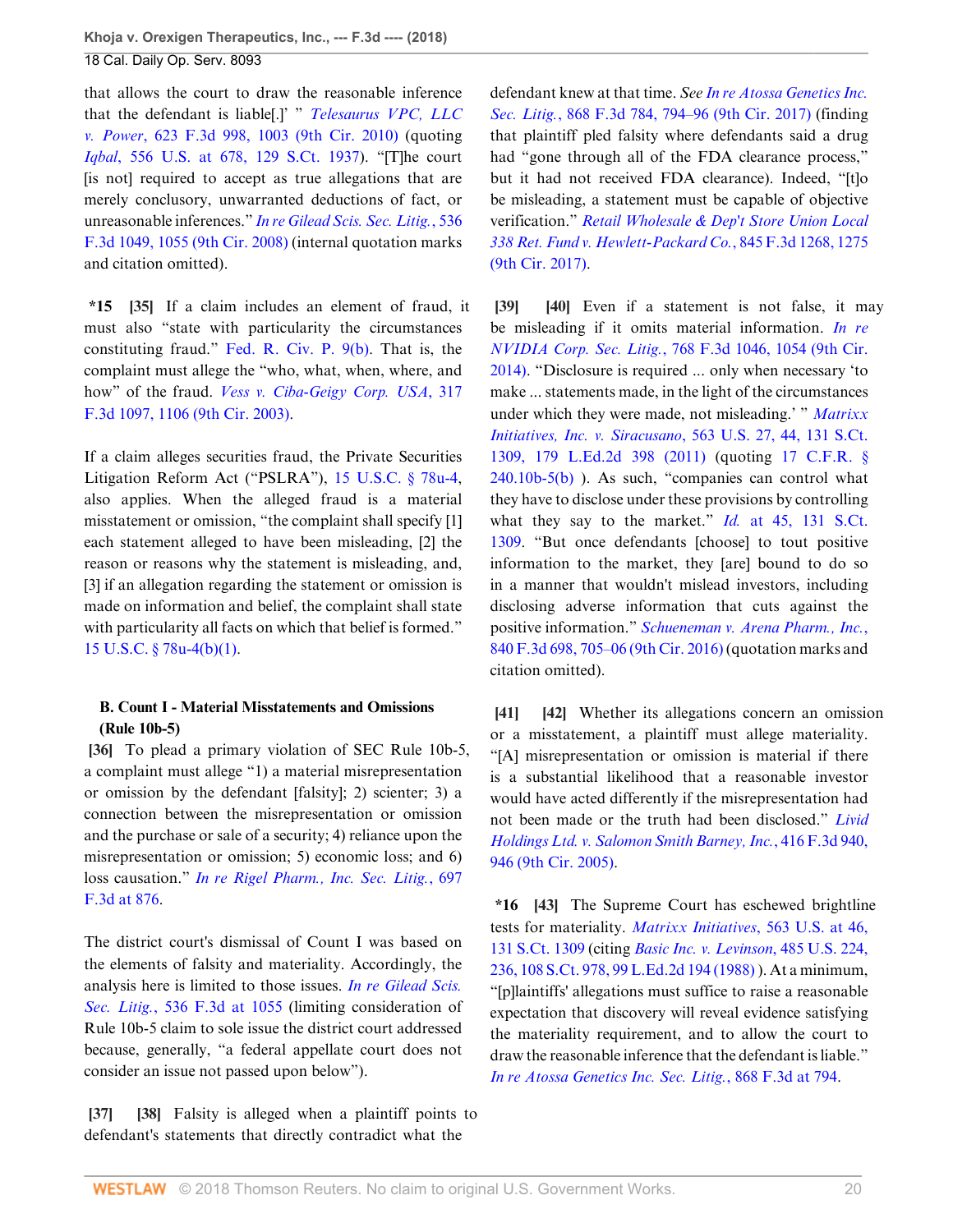The district court identified five statements that arguably supported Khoja's claims in Count I. We address each in turn.

## *1. March 2015 Form 8-K.*

The March 2015 Form 8-K announced the publication of the 2014 Patent Application, the Light Study, and 25 percent interim results. It stated:

The 371 Patent and the Provisional Patent Applications contain claims related to a positive effect of Contrave on CV outcomes. The observed effects on CV outcomes were unexpected and appear to be unrelated to weight change. ...

The 25% Interim Analysis was prospectively designed to enable an early and preliminary assessment of safety to support regulatory approval. A larger number of MACE are required to precisely determine the effect of Contrave on CV outcomes.

The March 2015 Form 8-K also included a graph that showed a lower occurrence of MACE in patients on Contrave than in patients on placebos.

Khoja alleges that the chart and Orexigen's description in the March 2015 Form 8-K were false and misleading. First, Orexigen failed to disclose that the interim results "were 'unreliable,' 'likely false,' and 'misleading.' " Orexigen further failed to disclose that it violated the DAP by releasing the 25 percent interim results, and, as a result, could face penalties. Finally, Orexigen omitted the fact that it had, itself, requested the publication of the 2014 Patent Application so that investors would see the positive, yet unreliable interim results.

The district court dismissed these theories with prejudice. First, the district court found that Orexigen did not misrepresent the interim results. The district court reasoned that Orexigen "did not claim that the results were statistically significant." Also, the court noted that Orexigen cautioned that ... " '[a] larger number of MACE are required to precisely determine the effect of Contrave on CV outcomes.' " In other words, according to the district court, even though Orexigen did not outright say that the 25 percent interim results were unreliable, Orexigen sufficiently warned its investors by saying the results were preliminary.

But per the Complaint, the FDA previously had told Narachi and Klassen that "25 [percent] interim results have 'a high degree of uncertainty and were likely to change with the accumulation of additional data.' " The question is whether Orexigen had a duty to reveal this when discussing the interim results in the 2015 Form 8-K.

Our decision in *[Berson v. Applied Signal Technology,](http://www.westlaw.com/Link/Document/FullText?findType=Y&serNum=2016243989&pubNum=0000506&originatingDoc=I9120ac409f1411e892c4ce5625aacf64&refType=RP&originationContext=document&vr=3.0&rs=cblt1.0&transitionType=DocumentItem&contextData=(sc.Default)) Inc.*, 527 F.3d 982 (9th Cir. 2008) is instructive. There, the defendant allegedly received several stop-work orders from its government clients. *Id.* [at 983.](http://www.westlaw.com/Link/Document/FullText?findType=Y&serNum=2016243989&pubNum=0000506&originatingDoc=I9120ac409f1411e892c4ce5625aacf64&refType=RP&fi=co_pp_sp_506_983&originationContext=document&vr=3.0&rs=cblt1.0&transitionType=DocumentItem&contextData=(sc.Default)#co_pp_sp_506_983) Such orders typically signaled that the work would never be completed, thus leading to an immediate loss of revenue. *[Id.](http://www.westlaw.com/Link/Document/FullText?findType=Y&serNum=2016243989&pubNum=0000506&originatingDoc=I9120ac409f1411e892c4ce5625aacf64&refType=RP&originationContext=document&vr=3.0&rs=cblt1.0&transitionType=DocumentItem&contextData=(sc.Default))* Yet, the defendants counted those orders in its "backlog report" of work to be completed. *Id.* [at 985–](http://www.westlaw.com/Link/Document/FullText?findType=Y&serNum=2016243989&pubNum=0000506&originatingDoc=I9120ac409f1411e892c4ce5625aacf64&refType=RP&fi=co_pp_sp_506_985&originationContext=document&vr=3.0&rs=cblt1.0&transitionType=DocumentItem&contextData=(sc.Default)#co_pp_sp_506_985) [86](http://www.westlaw.com/Link/Document/FullText?findType=Y&serNum=2016243989&pubNum=0000506&originatingDoc=I9120ac409f1411e892c4ce5625aacf64&refType=RP&fi=co_pp_sp_506_985&originationContext=document&vr=3.0&rs=cblt1.0&transitionType=DocumentItem&contextData=(sc.Default)#co_pp_sp_506_985). The backlog report noted the "customers' rights to 'cancel' or 'modify' existing contracts," but said "nothing about the right to simply stop work and thus immediately interrupt the company's revenue stream." *Id.* [at 986](http://www.westlaw.com/Link/Document/FullText?findType=Y&serNum=2016243989&pubNum=0000506&originatingDoc=I9120ac409f1411e892c4ce5625aacf64&refType=RP&fi=co_pp_sp_506_986&originationContext=document&vr=3.0&rs=cblt1.0&transitionType=DocumentItem&contextData=(sc.Default)#co_pp_sp_506_986) (quotation marks omitted). Instead, the defendants spoke "entirely of as-yet-unrealized risks and contingencies," and failed to alert the investors that "some of these risks may already have come to fruition." *[Id.](http://www.westlaw.com/Link/Document/FullText?findType=Y&serNum=2016243989&pubNum=0000506&originatingDoc=I9120ac409f1411e892c4ce5625aacf64&refType=RP&originationContext=document&vr=3.0&rs=cblt1.0&transitionType=DocumentItem&contextData=(sc.Default))* We concluded that "[h]ad defendants released no backlog reports, their failure to mention the stop-work orders might not have misled anyone. But once defendants chose to tout the company's backlog, they were bound to do so in a manner that wouldn't mislead investors as to what that backlog consisted of." *Id.* [at 987.](http://www.westlaw.com/Link/Document/FullText?findType=Y&serNum=2016243989&pubNum=0000506&originatingDoc=I9120ac409f1411e892c4ce5625aacf64&refType=RP&fi=co_pp_sp_506_987&originationContext=document&vr=3.0&rs=cblt1.0&transitionType=DocumentItem&contextData=(sc.Default)#co_pp_sp_506_987)

**\*17** Similarly here, once Orexigen chose to tout the apparently positive 25 percent interim results, Orexigen had the obligation also to disclose that they were likely unreliable. As the district court found, Orexigen claims it sufficiently warned its investors about the reliability of the 25 percent interim results. Orexigen points to qualifiers in the March 2015 Form 8-K that label the 25 percent interim results as "early," and "preliminary"; that emphasize "the effect of Contrave ... has not been established"; that "a larger number of [MACE] are required to precisely determine the effect of Contrave"; and that "[t]he interim analysis may not be predictive of future results." But telling investors that the data might change is different from saying the data already has "a high degree of uncertainty" and is likely to change. Without this information, the "surprising" 25 percent interim results appeared more promising than Orexigen allegedly knew they were. Consequently, the March 2015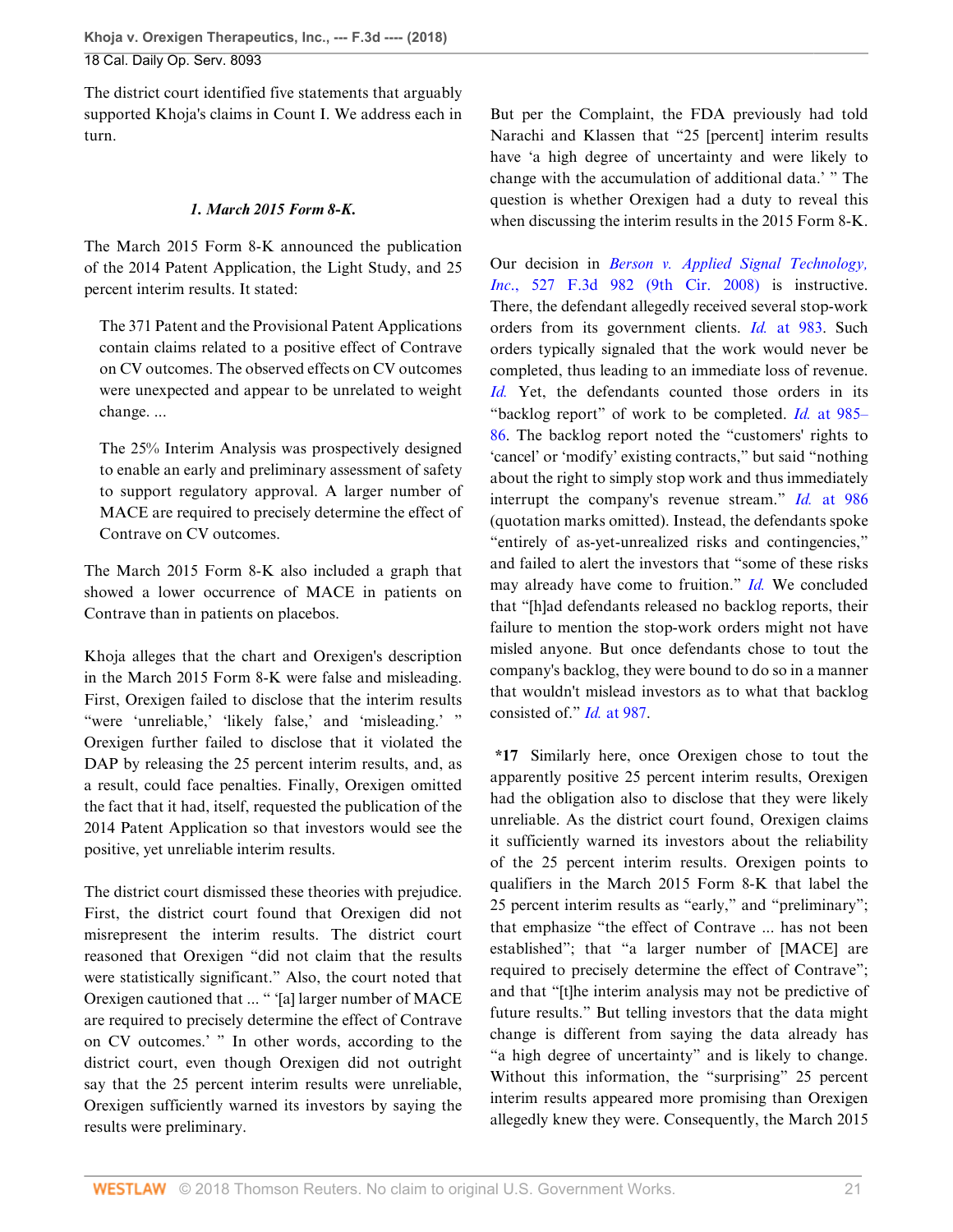Form 8-K is like the backlog report in *[Berson](http://www.westlaw.com/Link/Document/FullText?findType=Y&serNum=2016243989&pubNum=0000506&originatingDoc=I9120ac409f1411e892c4ce5625aacf64&refType=RP&originationContext=document&vr=3.0&rs=cblt1.0&transitionType=DocumentItem&contextData=(sc.Default))*, which included work that the defendants knew would likely never be completed. *See Berson*[, 527 F.3d at 987](http://www.westlaw.com/Link/Document/FullText?findType=Y&serNum=2016243989&pubNum=0000506&originatingDoc=I9120ac409f1411e892c4ce5625aacf64&refType=RP&fi=co_pp_sp_506_987&originationContext=document&vr=3.0&rs=cblt1.0&transitionType=DocumentItem&contextData=(sc.Default)#co_pp_sp_506_987).

<span id="page-21-0"></span>**[\[44](#page-6-0)]** Khoja has thus pled a plausible claim that Orexigen had a duty to disclose that the 25 percent interim results in the March 2015 Form-8K were unreliable. *See [In](http://www.westlaw.com/Link/Document/FullText?findType=Y&serNum=2034483751&pubNum=0000506&originatingDoc=I9120ac409f1411e892c4ce5625aacf64&refType=RP&fi=co_pp_sp_506_1052&originationContext=document&vr=3.0&rs=cblt1.0&transitionType=DocumentItem&contextData=(sc.Default)#co_pp_sp_506_1052) [re NVIDIA Corp. Sec. Litig.](http://www.westlaw.com/Link/Document/FullText?findType=Y&serNum=2034483751&pubNum=0000506&originatingDoc=I9120ac409f1411e892c4ce5625aacf64&refType=RP&fi=co_pp_sp_506_1052&originationContext=document&vr=3.0&rs=cblt1.0&transitionType=DocumentItem&contextData=(sc.Default)#co_pp_sp_506_1052)*, 768 F.3d at 1052. It is possible that a jury might find that Orexigen's hedging about the preliminary nature of the results was enough to satisfy that duty. For pleading purposes, though, the Complaint sufficiently alleges that Orexigen's failure to disclose the unreliability of the 25 percent interim results in the March 2015 Form-8K was misleading. The district court erroneously dismissed this claim.

The district court also dismissed Khoja's theory that the March 2015 Form 8-K misled investors because Orexigen did not disclose that it had violated the DAP by releasing the 25 percent interim results. Although Orexigen touted the interim results and therefore created a duty to disclose the corresponding adverse information, Orexigen never touted having permission to publish the results. Even though violating the DAP could have negative consequences for Orexigen (and its investors), Orexigen did not have a duty to share that information. The Complaint does not identify earlier statements by Orexigen that suggest a duty either. The district court properly dismissed this theory. *See [Matrixx Initiatives](http://www.westlaw.com/Link/Document/FullText?findType=Y&serNum=2024826834&pubNum=0000708&originatingDoc=I9120ac409f1411e892c4ce5625aacf64&refType=RP&originationContext=document&vr=3.0&rs=cblt1.0&transitionType=DocumentItem&contextData=(sc.Default))*, [563 U.S. at 44–45, 131 S.Ct. 1309.](http://www.westlaw.com/Link/Document/FullText?findType=Y&serNum=2024826834&pubNum=0000708&originatingDoc=I9120ac409f1411e892c4ce5625aacf64&refType=RP&originationContext=document&vr=3.0&rs=cblt1.0&transitionType=DocumentItem&contextData=(sc.Default))

However, the district court dismissed this theory with prejudice. Khoja has not yet amended the Complaint. Given our policy favoring leave to amend, Khoja should have an opportunity to amend this claim on remand. [Fed.](http://www.westlaw.com/Link/Document/FullText?findType=L&pubNum=1000600&cite=USFRCPR15&originatingDoc=I9120ac409f1411e892c4ce5625aacf64&refType=LQ&originationContext=document&vr=3.0&rs=cblt1.0&transitionType=DocumentItem&contextData=(sc.Default)) [R. Civ. P. 15](http://www.westlaw.com/Link/Document/FullText?findType=L&pubNum=1000600&cite=USFRCPR15&originatingDoc=I9120ac409f1411e892c4ce5625aacf64&refType=LQ&originationContext=document&vr=3.0&rs=cblt1.0&transitionType=DocumentItem&contextData=(sc.Default)); *see also [Owens v. Kaiser Found. Health Plan,](http://www.westlaw.com/Link/Document/FullText?findType=Y&serNum=2001244847&pubNum=0000506&originatingDoc=I9120ac409f1411e892c4ce5625aacf64&refType=RP&fi=co_pp_sp_506_712&originationContext=document&vr=3.0&rs=cblt1.0&transitionType=DocumentItem&contextData=(sc.Default)#co_pp_sp_506_712) Inc.*[, 244 F.3d 708, 712 \(9th Cir. 2001\)](http://www.westlaw.com/Link/Document/FullText?findType=Y&serNum=2001244847&pubNum=0000506&originatingDoc=I9120ac409f1411e892c4ce5625aacf64&refType=RP&fi=co_pp_sp_506_712&originationContext=document&vr=3.0&rs=cblt1.0&transitionType=DocumentItem&contextData=(sc.Default)#co_pp_sp_506_712) (observing this circuit views this rule with "extreme liberality" (internal quotation marks omitted) ).

## *2. March 2015 Press Release.*

The Complaint alleges that Orexigen's March 3, 2015, press release was misleading. The press release stated, in part, "[t]his morning the USPTO published the patent and supporting documentation."

Khoja claims that Orexigen failed to reveal the extent of its role in publishing the 2014 Patent Application. Khoja appears to have two theories. First, Orexigen failed to reveal that it supplied the 25 percent interim results in its 2014 Patent Application, thus violating the DAP. Khoja claims the investors had a right to know about that violation because of its possible negative consequences. Orexigen then submitted the 2014 Patent Application confidentially to hide the DAP violation from investors. Second, Orexigen failed to share that Orexigen requested that the USPTO publish the 2014 Patent Application, thus facilitating another leak of the interim results, and another violation of the DAP.

**\*18** The district court rejected these theories. The district court was, in part, correct to do so, but it did so for incorrect reasons.

<span id="page-21-4"></span><span id="page-21-2"></span><span id="page-21-1"></span>**[\[45](#page-6-6)] [\[46](#page-6-7)]** First, the district court held that Orexigen was required to submit the 25 percent interim results to the USPTO because of a patent theory called "enablement."  $\frac{12}{12}$  $\frac{12}{12}$  $\frac{12}{12}$  Without going into the nuances of patent law, "enablement" is sometimes a fact-driven inquiry. *See [Dow Chems. Co. v. Nova Chems. Corp.](http://www.westlaw.com/Link/Document/FullText?findType=Y&serNum=2037832384&pubNum=0000506&originatingDoc=I9120ac409f1411e892c4ce5625aacf64&refType=RP&fi=co_pp_sp_506_1225&originationContext=document&vr=3.0&rs=cblt1.0&transitionType=DocumentItem&contextData=(sc.Default)#co_pp_sp_506_1225) (Can.)*[, 809 F.3d 1223, 1225 \(Fed. Cir. 2015\).](http://www.westlaw.com/Link/Document/FullText?findType=Y&serNum=2037832384&pubNum=0000506&originatingDoc=I9120ac409f1411e892c4ce5625aacf64&refType=RP&fi=co_pp_sp_506_1225&originationContext=document&vr=3.0&rs=cblt1.0&transitionType=DocumentItem&contextData=(sc.Default)#co_pp_sp_506_1225) On appeal, Khoja argues that a factual question existed below as to whether Orexigen needed to disclose data to demonstrate enablement. In fact, the Complaint never mentioned enablement, and neither did Orexigen. Khoja never had the opportunity to assert that factual dispute below. Because the district court imposed this fact-driven defense on Khoja, Khoja should have had the opportunity to develop the record and litigate the issue. *See* [Fed. R.](http://www.westlaw.com/Link/Document/FullText?findType=L&pubNum=1000600&cite=USFRCPR12&originatingDoc=I9120ac409f1411e892c4ce5625aacf64&refType=LQ&originationContext=document&vr=3.0&rs=cblt1.0&transitionType=DocumentItem&contextData=(sc.Default)) [Civ. P. 12\(b\)](http://www.westlaw.com/Link/Document/FullText?findType=L&pubNum=1000600&cite=USFRCPR12&originatingDoc=I9120ac409f1411e892c4ce5625aacf64&refType=LQ&originationContext=document&vr=3.0&rs=cblt1.0&transitionType=DocumentItem&contextData=(sc.Default)) (requiring that parties have "reasonable opportunity to present all material made pertinent to [the converted motion for summary judgment]"); *[Bonilla v.](http://www.westlaw.com/Link/Document/FullText?findType=Y&serNum=1982148333&pubNum=0000350&originatingDoc=I9120ac409f1411e892c4ce5625aacf64&refType=RP&fi=co_pp_sp_350_1301&originationContext=document&vr=3.0&rs=cblt1.0&transitionType=DocumentItem&contextData=(sc.Default)#co_pp_sp_350_1301) Oakland Scavenger Co.*[, 697 F.2d 1297, 1301 \(9th Cir.](http://www.westlaw.com/Link/Document/FullText?findType=Y&serNum=1982148333&pubNum=0000350&originatingDoc=I9120ac409f1411e892c4ce5625aacf64&refType=RP&fi=co_pp_sp_350_1301&originationContext=document&vr=3.0&rs=cblt1.0&transitionType=DocumentItem&contextData=(sc.Default)#co_pp_sp_350_1301) [1982\)](http://www.westlaw.com/Link/Document/FullText?findType=Y&serNum=1982148333&pubNum=0000350&originatingDoc=I9120ac409f1411e892c4ce5625aacf64&refType=RP&fi=co_pp_sp_350_1301&originationContext=document&vr=3.0&rs=cblt1.0&transitionType=DocumentItem&contextData=(sc.Default)#co_pp_sp_350_1301) (recognizing that it is reversible error when a court considers material outside the pleading on a [Rule 12\(b\)](http://www.westlaw.com/Link/Document/FullText?findType=L&pubNum=1000600&cite=USFRCPR12&originatingDoc=I9120ac409f1411e892c4ce5625aacf64&refType=LQ&originationContext=document&vr=3.0&rs=cblt1.0&transitionType=DocumentItem&contextData=(sc.Default)) [\(6\)](http://www.westlaw.com/Link/Document/FullText?findType=L&pubNum=1000600&cite=USFRCPR12&originatingDoc=I9120ac409f1411e892c4ce5625aacf64&refType=LQ&originationContext=document&vr=3.0&rs=cblt1.0&transitionType=DocumentItem&contextData=(sc.Default)) motion and yet fails to convert it into a motion for summary judgment); *In re Tracht Gut*[, 836 F.3d at 1150](http://www.westlaw.com/Link/Document/FullText?findType=Y&serNum=2039738304&pubNum=0000506&originatingDoc=I9120ac409f1411e892c4ce5625aacf64&refType=RP&fi=co_pp_sp_506_1150&originationContext=document&vr=3.0&rs=cblt1.0&transitionType=DocumentItem&contextData=(sc.Default)#co_pp_sp_506_1150) ("At the motion to dismiss phase, the trial court must accept as true all facts alleged in the complaint and draw all reasonable inferences in favor of the plaintiff.").

<span id="page-21-3"></span>As for seeking the publication of the 2014 Patent Application, the district court held that Orexigen was obligated to do so because it filed the WIPO Application for Contrave on December 14, 2015. Once Orexigen filed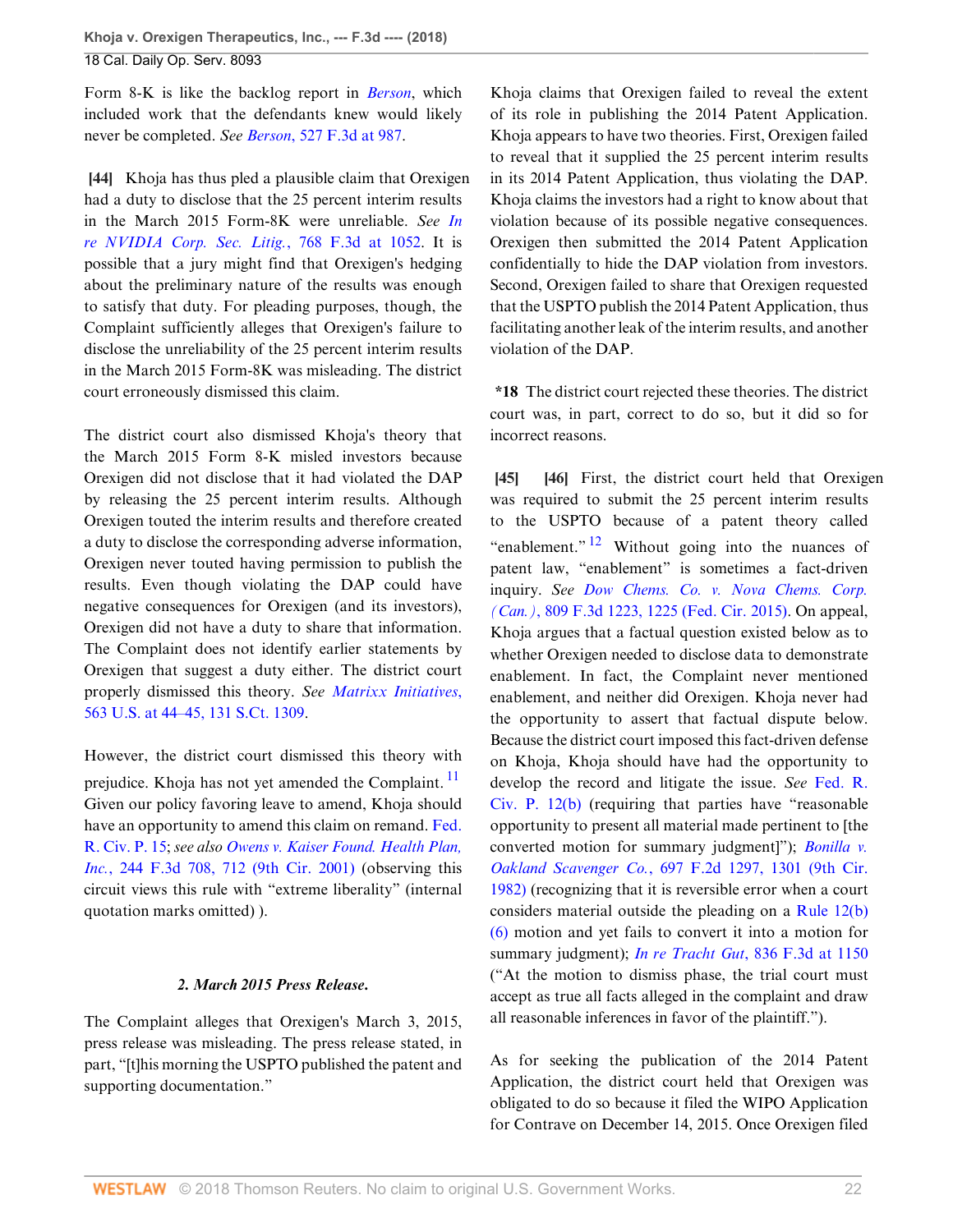the WIPO Application, Orexigen was required to notify the USPTO within forty-five days or the 2014 Patent Application would be deemed abandoned under [35 U.S.C.](http://www.westlaw.com/Link/Document/FullText?findType=L&pubNum=1000546&cite=35USCAS122&originatingDoc=I9120ac409f1411e892c4ce5625aacf64&refType=RB&originationContext=document&vr=3.0&rs=cblt1.0&transitionType=DocumentItem&contextData=(sc.Default)#co_pp_417a0000c1552) [§ 122\(b\)\(2\)\(B\)\(iii\)](http://www.westlaw.com/Link/Document/FullText?findType=L&pubNum=1000546&cite=35USCAS122&originatingDoc=I9120ac409f1411e892c4ce5625aacf64&refType=RB&originationContext=document&vr=3.0&rs=cblt1.0&transitionType=DocumentItem&contextData=(sc.Default)#co_pp_417a0000c1552).

Although possibly correct, this reasoning misses the point of the claim. Even if Orexigen was "obligated" to publish the 2014 Patent Application, the issue is whether Orexigen (1) misrepresented its role in the publication process, (2) had a duty to disclose the fact that Orexigen first requested that the USPTO keep the 2014 Patent Application confidential, and (3) had a duty to disclose that Orexigen later rescinded that request, thus disclosing the positive, but unreliable 25 percent interim results.

As to the first issue, per the Complaint, the March 2015 press release did not directly state that the USPTO "independently published" the patent. Instead, the press release stated simply that, "the USPTO published the patent and supporting documentation." This statement is not false. Khoja does not contend, nor could he reasonably contend, that USPTO did not publish the patent.

**\*19** Orexigen also did not have a duty, absent a statement suggesting otherwise, to tell its investors that it originally requested that the 2014 Patent Application remain confidential. Khoja does not allege that Orexigen ever suggested anything about the 2014 Patent Application's confidentiality.

<span id="page-22-0"></span>**[\[47](#page-6-1)]** Nonetheless, Orexigen's statement that "the USPTO published the patent," gives rise to a duty to elaborate. By itself, this statement only indicates who published the patent and nothing more. On the other hand, this statement plausibly gives the impression that the USPTO published the patent on its own. Ordinarily, this may be a fair impression to give. As alleged here, though, the patent had remained confidential until Orexigen sought its publication. And it was confidential because Orexigen asked the USPTO to make it confidential. Saying only that "the USPTO published the patent" may have mislead Orexigen's investors about why the USPTO published the patent, and why it was not published sooner.

This omission was arguably material. If the investors knew that Orexigen had something to do with publishing the 2014 Patent Application, the investors would have known that Orexigen had a direct role in revealing the 25 percent interim results, thus violating the FDA's rules again and risking the integrity of the Light Study. Because such violations might—and allegedly did—impact the financial health of Orexigen, that information was likely material to reasonable investors. Ultimately, a jury should assess materiality as a question of fact. *[Fecht v. Price Co.](http://www.westlaw.com/Link/Document/FullText?findType=Y&serNum=1995230403&pubNum=0000506&originatingDoc=I9120ac409f1411e892c4ce5625aacf64&refType=RP&fi=co_pp_sp_506_1080&originationContext=document&vr=3.0&rs=cblt1.0&transitionType=DocumentItem&contextData=(sc.Default)#co_pp_sp_506_1080)*, 70 F.3d [1078, 1080–81 \(9th Cir. 1995\).](http://www.westlaw.com/Link/Document/FullText?findType=Y&serNum=1995230403&pubNum=0000506&originatingDoc=I9120ac409f1411e892c4ce5625aacf64&refType=RP&fi=co_pp_sp_506_1080&originationContext=document&vr=3.0&rs=cblt1.0&transitionType=DocumentItem&contextData=(sc.Default)#co_pp_sp_506_1080)

At a minimum, accepting the allegations in the Complaint as true, and reading them in the light most favorable to Khoja, we conclude that the Complaint alleges a plausible claim that Orexigen materially misled its investors in the March 2015 press release. Specifically, by failing to inform investors about Orexigen's role in publishing the 2014 Patent Application, Orexigen arguably gave the false impression that it played no role in revealing the 25 percent interim results.

Therefore, because the district court relied, at least in part, on a fact-driven defense not raised by either party to dismiss Count I, we reverse. To the extent the district court dismissed Count I because the March 2015 Press Release did not affirmatively misrepresent that the USPTO "independently published" the 2014 Patent Application, we would ordinarily affirm. However, the district court dismissed this claim with prejudice. Khoja should have an opportunity to amend this claim. *[Eminence](http://www.westlaw.com/Link/Document/FullText?findType=Y&serNum=2003092350&pubNum=0000506&originatingDoc=I9120ac409f1411e892c4ce5625aacf64&refType=RP&fi=co_pp_sp_506_1052&originationContext=document&vr=3.0&rs=cblt1.0&transitionType=DocumentItem&contextData=(sc.Default)#co_pp_sp_506_1052) [Capital, LLC v. Aspeon, Inc.](http://www.westlaw.com/Link/Document/FullText?findType=Y&serNum=2003092350&pubNum=0000506&originatingDoc=I9120ac409f1411e892c4ce5625aacf64&refType=RP&fi=co_pp_sp_506_1052&originationContext=document&vr=3.0&rs=cblt1.0&transitionType=DocumentItem&contextData=(sc.Default)#co_pp_sp_506_1052)*, 316 F.3d 1048, 1052 (9th [Cir. 2003\)](http://www.westlaw.com/Link/Document/FullText?findType=Y&serNum=2003092350&pubNum=0000506&originatingDoc=I9120ac409f1411e892c4ce5625aacf64&refType=RP&fi=co_pp_sp_506_1052&originationContext=document&vr=3.0&rs=cblt1.0&transitionType=DocumentItem&contextData=(sc.Default)#co_pp_sp_506_1052) (observing that the liberal application rule of [Federal Rule of Civil Procedure 15](http://www.westlaw.com/Link/Document/FullText?findType=L&pubNum=1000600&cite=USFRCPR15&originatingDoc=I9120ac409f1411e892c4ce5625aacf64&refType=LQ&originationContext=document&vr=3.0&rs=cblt1.0&transitionType=DocumentItem&contextData=(sc.Default)) applies to claims subject to the PSLRA, where plaintiffs must plead "with an unprecedented degree of specificity" and "drafting of a cognizable complaint can be a matter of trial and error"). Accordingly, we also reverse the district court's dismissal of Count I on that basis.

## *3. May 2015 Form 8-K.*

Khoja alleges that Orexigen's May 2015 Form 8-K included material misstatements, and omitted material information. The May 2015 Form 8-K describes the clinical trial program for Contrave and states, in pertinent part, "The clinical trial program also includes a ... trial known as the Light Study."

**\*20** Khoja appears to have three theories about why this statement is actionable. He alleges that the statement (1) misrepresented "that the Light Study was ongoing," (2)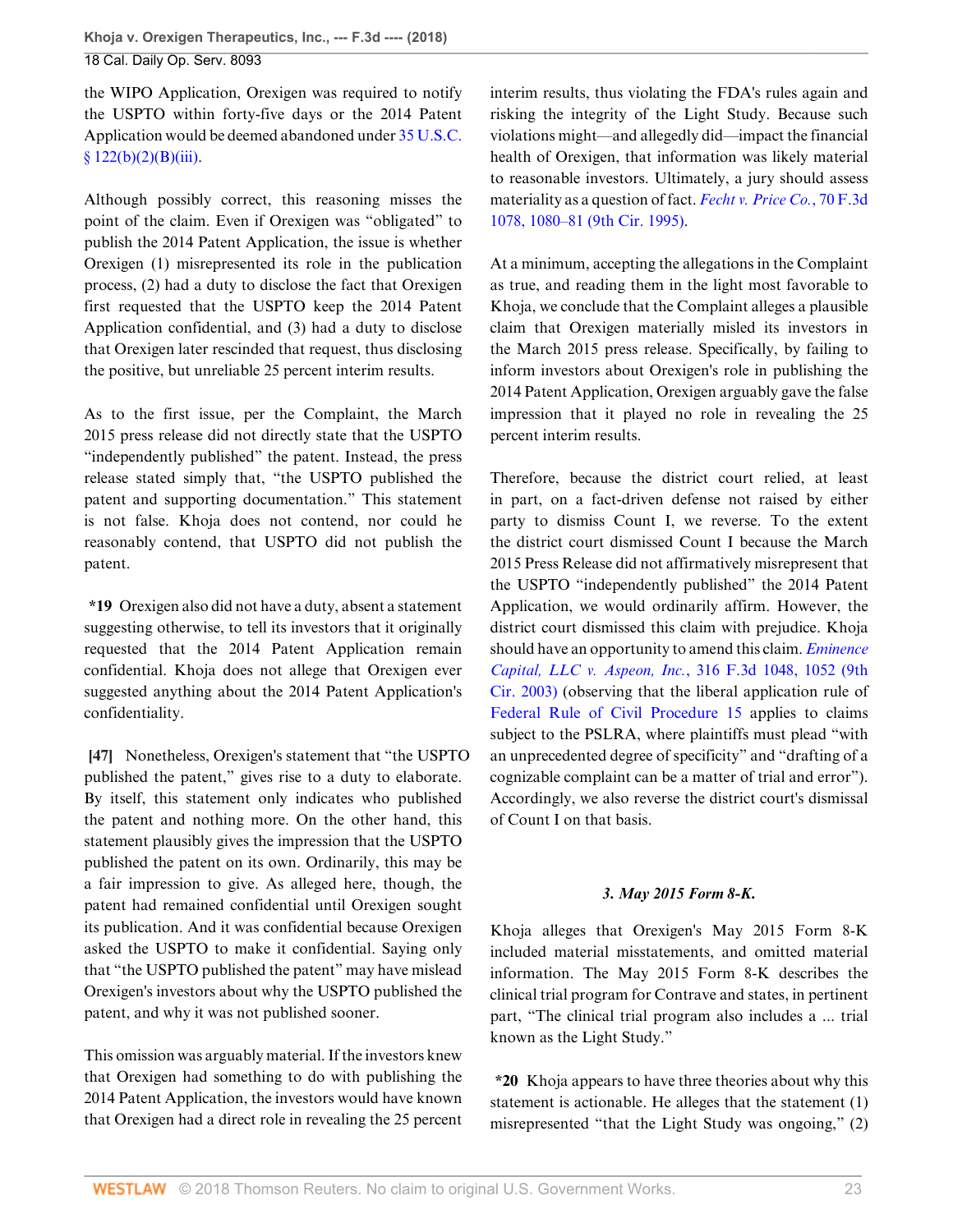omitted that the ESC terminated the Light Study weeks earlier on March 26, 2015, and (3) omitted the 50 percent interim results, which "demonstrated that [Orexigen's] prior representations about Contrave's purported [heart] benefit were false."

<span id="page-23-0"></span>**[\[48](#page-7-0)]** As to the first and second theories, the district court found that the ESC did not terminate the Light Study on March 26, 2015. Therefore, Orexigen could not have misrepresented or omitted something that had not yet occurred. In reaching this conclusion, the district court agreed with Orexigen that "the ESC's vote [on March 26, 2015] was merely a recommendation." The district court relied on the Complaint's allegation that "[t]he executive committee voted unanimously to recommend that the trial be stopped."

However, other portions of the Complaint indicate that ESC's vote was not merely a recommendation. The Complaint quotes from a May 12, 2015 press release, which stated "the 9,000-patient Light Trial—designed to study the cardiovascular safety of ... Contrave ...—*has been halted* by the trial's [ESC]." (Emphasis in Comp.) The phrase "has been halted by the trial's [ESC]" clearly implies that (1) the ESC has the authority to halt (or terminate) a study and (2) the ESC already did precisely that with the Light Study. Similarly, the Complaint alleges that, on March 26, 2015, the ESC informed Orexigen that "the ESC had voted unanimously to halt the Light Study as a result of [Orexigen's] improper March 3, 2015 disclosure breach." The Complaint's allegations are based, in part, on discussions that Khoja's counsel had with Dr. Nissen. As the chair of the ESC, Dr. Nissen likely would have had personal knowledge of the termination decision, and, more importantly, when it occurred.

At a minimum, then, these allegations support a plausible inference that the ESC terminated the Light Study before May 2015. By then stating that Contrave's "clinical trial program also includes ... the Light Study," Orexigen gave the false impression that the Light Study was still underway.

The district court appears to have concluded that, even if the Light Study was terminated on March 26, 2015, "Orexigen had already reported to the press that it was recommending 'that [the Light Study] be stopped' " by the time Orexigen filed the May 2015 Form 8-K. The district court relied on a report that it incorporated by reference: the April 6, 2015, Leerink Partner report. *See, supra* Part I.B.1.f. The district court properly incorporated that report, but the district court incorrectly inferred that the report amounted to a "prior disclosure that [Orexigen] was recommending termination of the Light Study."

The report was published on April 6, 2015. This was only days after "the ESC had voted unanimously to halt the Light Study as a result of [Orexigen's] improper March 3, 2015 disclosure breach." Per the report, Orexigen "ha[d] recommended" that the Light Study "be stopped" because it "is not a post-marketing requirement and has less utility over time[.]" But, according to the Complaint, the Light Study ended because the ESC unanimously voted to terminate it. In other works, the Leerink report characterizes the Light Study termination as a practical, voluntary decision by Orexigen, but the Complaint portrays the termination as punishment by the ESC.

**\*21** Thus, contrary to what the district court found, it was far from obvious that the April 6 report amounted to a prior, accurate disclosure about the fate of the Light Study. *See Fecht*[, 70 F.3d at 1081](http://www.westlaw.com/Link/Document/FullText?findType=Y&serNum=1995230403&pubNum=0000506&originatingDoc=I9120ac409f1411e892c4ce5625aacf64&refType=RP&fi=co_pp_sp_506_1081&originationContext=document&vr=3.0&rs=cblt1.0&transitionType=DocumentItem&contextData=(sc.Default)#co_pp_sp_506_1081) ("Only if the adequacy of the disclosure or the materiality of the statement is so obvious that reasonable minds could not differ are these issues appropriately resolved as a matter of law." (internal quotation marks and alterations omitted) ). Therefore, the report could not plausibly rescue Orexigen from its alleged misrepresentations in the May 2015 Form 8-K.

<span id="page-23-2"></span><span id="page-23-1"></span>**[\[49](#page-7-2)] [\[50](#page-7-3)]** The district court's reasoning here again demonstrates the danger in incorporating documents en masse into complaints. Once documents are incorporated into a complaint, a district court faces competing, often inconsistent versions of the facts. Although plaintiffs are ordinarily afforded the benefit of every favorable inference, the incorporation-by-reference doctrine can allow defendants to exploit that benefit for themselves. Here, the district court accepted the statements in the Leerink report as true, and concluded that they absolved any earlier failure by Orexigen to make a more thorough disclosure about the Light Study's termination. Although incorporation by reference generally permits courts to accept the truth of matters asserted in incorporated documents, we reiterate that it is improper to do so only to resolve factual disputes against the plaintiff's wellpled allegations in the complaint. The incorporation-byreference doctrine does not override the fundamental rule that courts must interpret the allegations and factual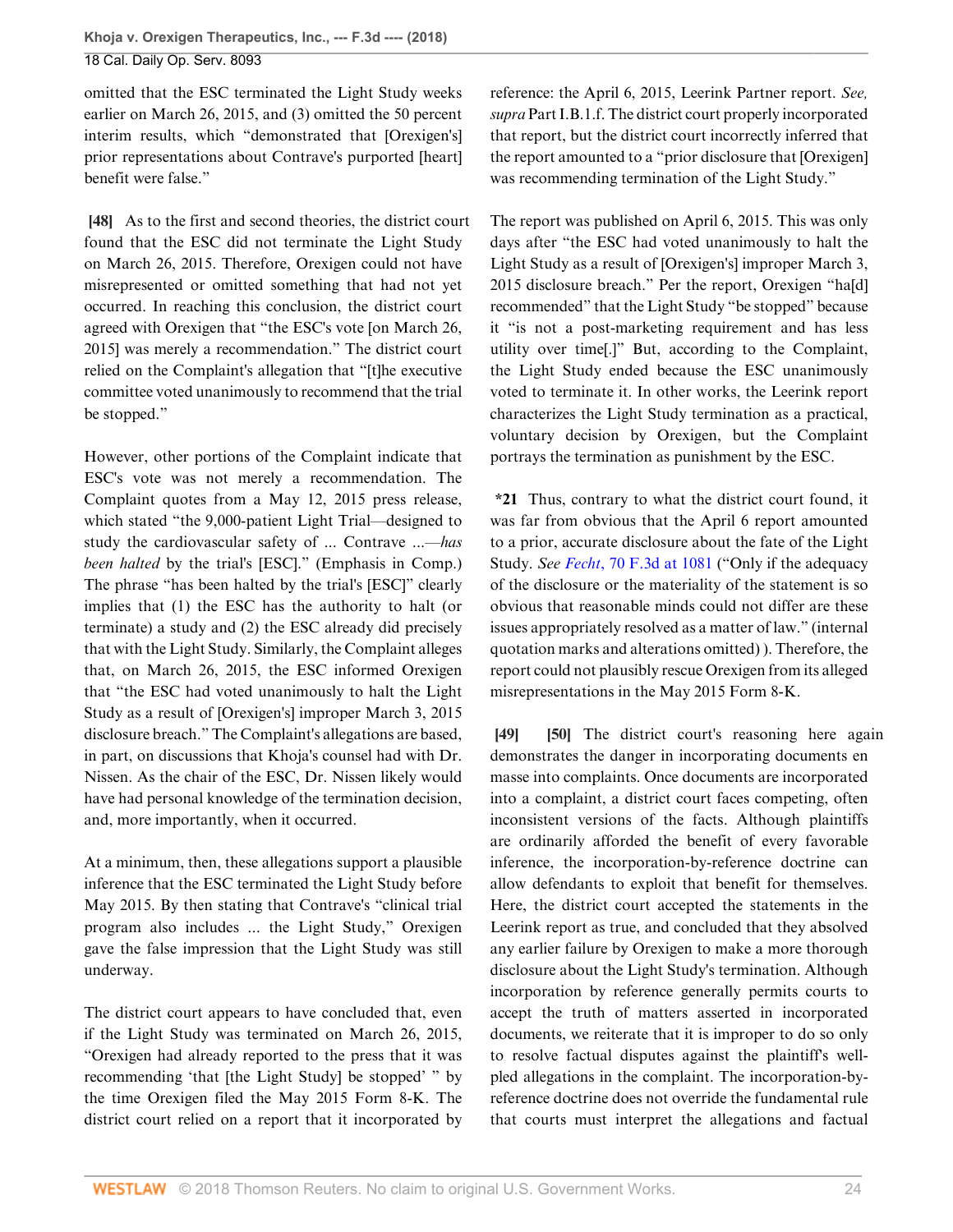disputes in favor of the plaintiff at the pleading stage. *See Sgro*[, 532 F.3d at 942, n.1](http://www.westlaw.com/Link/Document/FullText?findType=Y&serNum=2016447047&pubNum=0000506&originatingDoc=I9120ac409f1411e892c4ce5625aacf64&refType=RP&fi=co_pp_sp_506_942&originationContext=document&vr=3.0&rs=cblt1.0&transitionType=DocumentItem&contextData=(sc.Default)#co_pp_sp_506_942) (finding it proper to consider a disability benefits plan referenced in complaint, but declining to accept the truth of the plan's contents where the parties disputed whether defendant actually implemented the plan according to its terms); *see also [In](http://www.westlaw.com/Link/Document/FullText?findType=Y&serNum=2034339605&pubNum=0000999&originatingDoc=I9120ac409f1411e892c4ce5625aacf64&refType=RP&originationContext=document&vr=3.0&rs=cblt1.0&transitionType=DocumentItem&contextData=(sc.Default)) [re ECOtality, Inc. Sec. Litig.](http://www.westlaw.com/Link/Document/FullText?findType=Y&serNum=2034339605&pubNum=0000999&originatingDoc=I9120ac409f1411e892c4ce5625aacf64&refType=RP&originationContext=document&vr=3.0&rs=cblt1.0&transitionType=DocumentItem&contextData=(sc.Default))*, No. 13-03791, 2014 WL [4634280, at \\*3 \(N.D. Cal. Sept. 16, 2014\)](http://www.westlaw.com/Link/Document/FullText?findType=Y&serNum=2034339605&pubNum=0000999&originatingDoc=I9120ac409f1411e892c4ce5625aacf64&refType=RP&originationContext=document&vr=3.0&rs=cblt1.0&transitionType=DocumentItem&contextData=(sc.Default)) (declining to assume the truth of incorporated documents where it "would mean assuming the truth of all of Defendants' allegedly false or misleading statements," which would make it "impossible ever to successfully plead a fraud claim"). For this additional reason, the district court erred in dismissing Khoja's claim that Orexigen misrepresented the status of the Light Study in its May 2015 Form 8-K.

<span id="page-24-1"></span>The district court also concluded that the May 2015 Form 8-K did not misrepresent or omit the 50 percent interim results. Khoja does not clearly allege that the May 2015 Form 8-K misrepresented the 50 percent interim results,  $13$  but even if he intended to do so, the district court was correct. The May 2015 Form 8-K did not mention the 50 percent interim results, so it could not have made a misstatement about them. Therefore, to the extent Count I is based on alleged misstatements about the 50 percent interim results in the May 2015 Form 8-K, the district court properly dismissed that claim.

<span id="page-24-0"></span>**[\[51](#page-7-1)]** As for the omission of the 50 percent interim results, the district court was incorrect. The district court found that Orexigen did not materially omit those results because Orexigen had no duty to disclose them. The district court reasoned that Orexigen's earlier statements about the 25 percent interim results remained accurate because those results "still showed 'a positive effect of Contrave on CV outcomes.' "

**\*22** This conclusion, however, reads the May 2015 Form 8-K—and Khoja's claim—too narrowly. Although the 25 percent interim results were still technically accurate, the issue is whether, having learned new information that diminished the weight of those results, Orexigen was obligated to share that information.

We conclude that Orexigen was so obligated. The 25 percent interim results were a boon to Orexigen. Upon their release, stocks traded in unusually high volumes and at higher prices. Analysts hailed Contrave as a potential miracle drug. The Complaint sufficiently pled that, even if investors understood that more results were necessary to confirm Contrave's potential heart benefit, the 25 percent interim results clearly suggested a promising venture. Naturally, if subsequent data indicated those earlier interim results were not so promising after all, their value diminished. Because the 50 percent interim results did precisely that, Orexigen had a duty to disclose them. *See Berson*[, 527 F.3d at 987.](http://www.westlaw.com/Link/Document/FullText?findType=Y&serNum=2016243989&pubNum=0000506&originatingDoc=I9120ac409f1411e892c4ce5625aacf64&refType=RP&fi=co_pp_sp_506_987&originationContext=document&vr=3.0&rs=cblt1.0&transitionType=DocumentItem&contextData=(sc.Default)#co_pp_sp_506_987)

Therefore, we conclude that in relying on the alleged omissions from the May 2015 Form 8-K, Count I sufficiently pled a claim under SEC Rule 10b-5.

## *4. May 2015 Form 10-Q.*

The Complaint asserts that, on the same day as the May 2015 Form 8-K, Orexigen also filed a misleading Form 10-Q. Similar to the May 2015 Form 8-K, the Form 10- Q allegedly failed to disclose the termination of the Light Study and the 50 percent interim results.

In dismissing this claim, the district court reasoned that Khoja's argument on this claim was "largely similar" to Khoja's argument for the May 2015 Form 8-K claim, described above. Accordingly, the district court adopted the same reasoning for dismissing both the May 2015 Form 8-K and 10-Q claims. However, these two claims are different. In fact, per the Complaint, the May 2015 Form 10-Q was even more misleading than the Form 8-K.

In the May 2015 Form 10-Q, Orexigen represented that its "share price *might* be impacted by announcements regarding our clinical trials, including [ ] the Light Study[.]" (Emphasis in Comp.) The Form 10-Q further indicated the possibility of "new data from the *continuing* Light Study[.]" (Emphasis in Comp.)

As discussed above, the Complaint sufficiently pled that Orexigen knew the Light Study was terminated by May 2015, when Orexigen submitted the instant Form 10-Q. If so, suggesting that the Light Study was "continuing" was an obvious, affirmative misrepresentation. *[Retail](http://www.westlaw.com/Link/Document/FullText?findType=Y&serNum=2040794802&pubNum=0000506&originatingDoc=I9120ac409f1411e892c4ce5625aacf64&refType=RP&fi=co_pp_sp_506_1275&originationContext=document&vr=3.0&rs=cblt1.0&transitionType=DocumentItem&contextData=(sc.Default)#co_pp_sp_506_1275) Wholesale*[, 845 F.3d at 1275–76.](http://www.westlaw.com/Link/Document/FullText?findType=Y&serNum=2040794802&pubNum=0000506&originatingDoc=I9120ac409f1411e892c4ce5625aacf64&refType=RP&fi=co_pp_sp_506_1275&originationContext=document&vr=3.0&rs=cblt1.0&transitionType=DocumentItem&contextData=(sc.Default)#co_pp_sp_506_1275)

Orexigen then went on to say that the "new data from the *continuing* Light Study ... *may* be inconsistent with the conclusion that the interim analysis was successful." (Emphasis in Comp.) Yet, Orexigen allegedly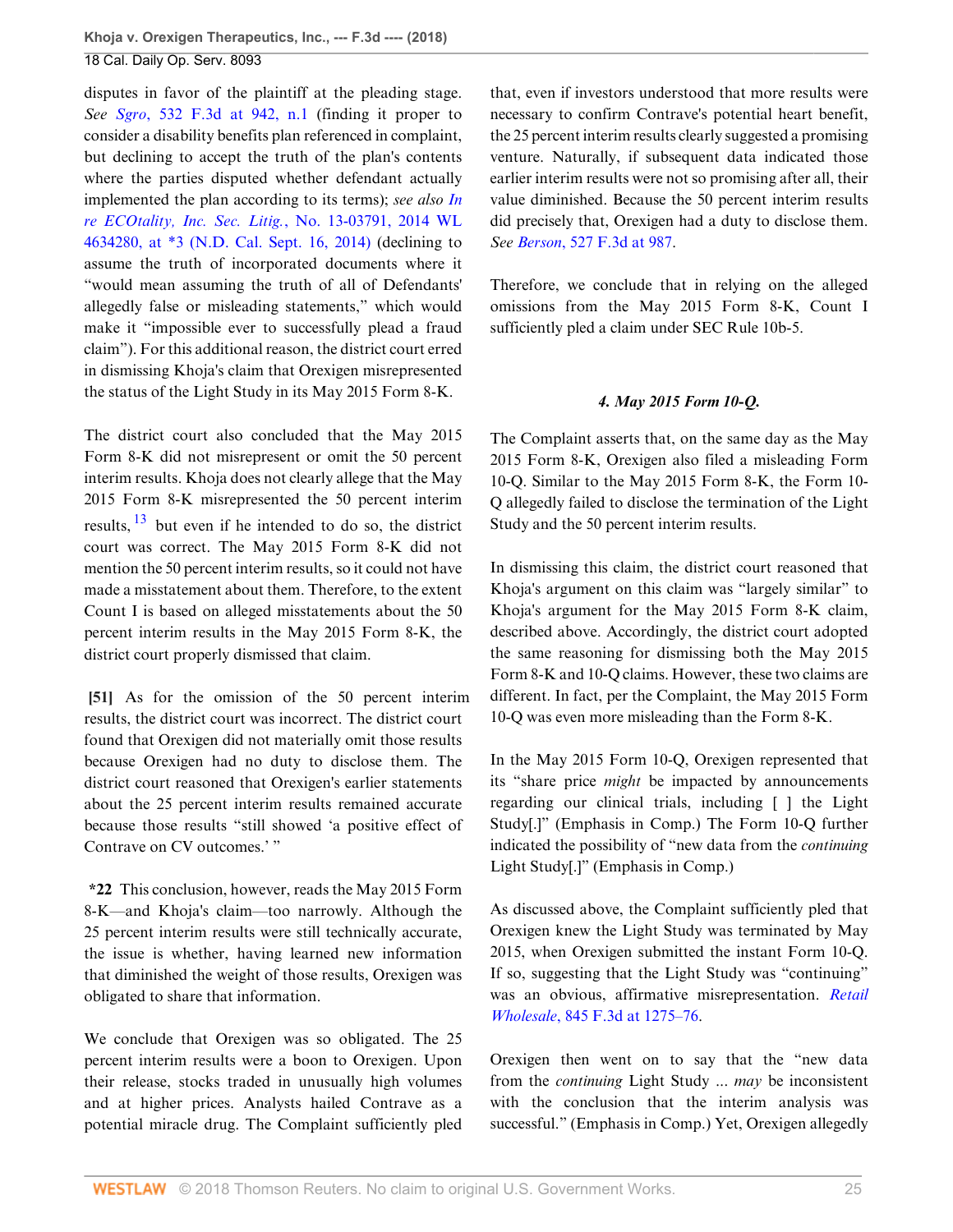knew already that the "new data" revealed exactly that. The Complaint therefore sufficiently pleads that Orexigen materially omitted the 50 percent interim results from the May 2015 Form 10-Q.

Accordingly, we reverse the district court's dismissal of Count I to the extent it is premised on alleged omissions from and misrepresentations in the May 2015 Form 10-Q.

## *5. May 2015 Earnings Conference Call.*

The Complaint alleges that during the May 8, 2015, conference call, Klassen and Narachi (1) misrepresented the status of the Light Study and (2) omitted the 50 percent interim results. Again, the district court concluded that "the parties' arguments ... are largely repetitive of" those for the May 2015 Forms 8-K and 10-Q and, therefore, found no omissions or misstatements. And again, although these claims deal with similar alleged misconduct, they are distinct.

<span id="page-25-0"></span>**\*23** Posed with specific questions about the fate of the Light Study, Narachi said during the call that "*if there was a decision to terminate the trial* and move on and focus resources on the new [trial], *that would be a disclosure that we would make*." [14](#page-27-14) (Emphasis in Comp.) By expressing the decision as a hypothetical, Narachi suggested that decision had not yet occurred. As alleged in the Complaint, however, Narachi knew the Light Study was already terminated.

Even accepting Orexigen's position that the ESC had only recommended terminating the Light Study, Orexigen was still obligated to share that development. Narachi and Klassen repeatedly discussed the status of the Light Study and the possible "decision to terminate" it. ESC's recommendation to terminate the Light Study would have pertained directly to the status of the Light Study. Without that information, termination seemed only a remote possibility. With that information, a reasonable investor would understand that termination may be imminent. The Complaint sufficiently alleged that Narachi and Klassen either materially misrepresented or omitted that information.

Narachi's and Klassen's statements about the 50 percent interim results are a closer question. Klassen stated that "I don't think we're going to go into the details [about the 50 percent interim results], because again that's a look that DNC does." Klassen was apparently trying to control what he shared about the 50 percent interim results, and thereby avoid a duty to share more. But he then went on to say, that "it's really on the 25 percent analysis that was used for regulatory purposes*. So if any of that status changes, then we would of course announce that.*" One could reasonably interpret Klassen's statement to mean that if the value of the 25 percent interim analysis changed in light of new data, Orexigen would announce it. Yet Klassen allegedly knew the 50 percent interim results indicated that Contrave did not have a heart benefit. Regardless of what Klassen meant, the Complaint sufficiently alleged he had a duty to share the 50 percent interim results. As discussed above, by touting and publishing the "surprisingly" positive 25 percent interim results, Orexigen created its own obligation to report that those results did not pan out after all.

Admittedly, Orexigen put itself into a corner; either fulfill its duty to disclose by violating the DAP again, or risk misleading the investors. Orexigen created this dilemma by violating the DAP in the first place. Orexigen cannot ignore the DAP to its benefit, then use it to conceal its own misconduct. Orexigen cites no law to suggest that its obligations under the DAP overrode its obligations under § 10 of the Securities Exchange Act and SEC Rule 10b-5. *See, e.g.*, *[X Corp. v. Doe](http://www.westlaw.com/Link/Document/FullText?findType=Y&serNum=1992154615&pubNum=0000345&originatingDoc=I9120ac409f1411e892c4ce5625aacf64&refType=RP&fi=co_pp_sp_345_1310&originationContext=document&vr=3.0&rs=cblt1.0&transitionType=DocumentItem&contextData=(sc.Default)#co_pp_sp_345_1310)*, 805 F.Supp. [1298, 1310 n.24 \(E.D. Va. 1992\)](http://www.westlaw.com/Link/Document/FullText?findType=Y&serNum=1992154615&pubNum=0000345&originatingDoc=I9120ac409f1411e892c4ce5625aacf64&refType=RP&fi=co_pp_sp_345_1310&originationContext=document&vr=3.0&rs=cblt1.0&transitionType=DocumentItem&contextData=(sc.Default)#co_pp_sp_345_1310), (finding that, "[t]o the extent" a confidentiality agreement "prevented disclosure of evidence of fraud," the agreement "would be void as contrary to public policy" where the party "cannot rely on any contract to conceal illegal activity"), *aff'd sub nom. Under Seal v. Under Seal*[, 17 F.3d 1435 \(4th Cir. 1994\).](http://www.westlaw.com/Link/Document/FullText?findType=Y&serNum=1994051947&pubNum=0000506&originatingDoc=I9120ac409f1411e892c4ce5625aacf64&refType=RP&originationContext=document&vr=3.0&rs=cblt1.0&transitionType=DocumentItem&contextData=(sc.Default))

**\*24** For the reasons stated above, the Complaint sufficiently alleged that Narachi misrepresented the status of the Light Study and that Klassen omitted material information about the 50 percent interim results. We reverse the district court's decision to the contrary.

## <span id="page-25-1"></span>**C. Count II - Scheme Liability (SEC Rules 10b-5(a) and** (c)  $\frac{15}{15}$  $\frac{15}{15}$  $\frac{15}{15}$

The Complaint alleges that Orexigen and the Executive Defendants violated  $\S$  10(b) of the Securities Exchange Act, and SEC Rules 10b-5(a) and (c). "Under Rule 10b-5(a) or (c), a defendant who uses a 'device, scheme, or artifice to defraud,' ... may be liable for securities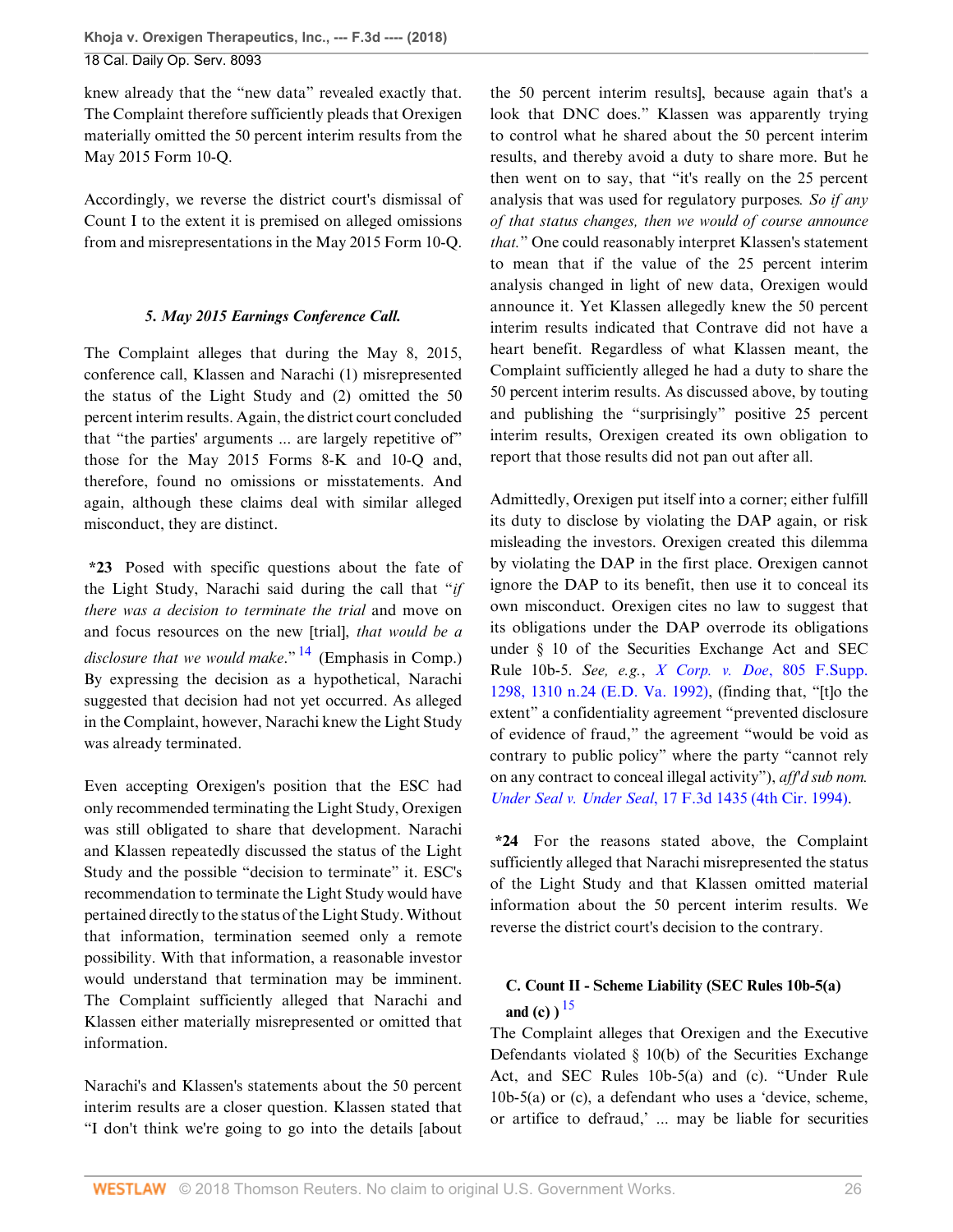fraud." *[WPP Lux. Gamma Three Sarl v. Spot Runner, Inc.](http://www.westlaw.com/Link/Document/FullText?findType=Y&serNum=2025920521&pubNum=0000506&originatingDoc=I9120ac409f1411e892c4ce5625aacf64&refType=RP&fi=co_pp_sp_506_1057&originationContext=document&vr=3.0&rs=cblt1.0&transitionType=DocumentItem&contextData=(sc.Default)#co_pp_sp_506_1057)*, [655 F.3d 1039, 1057 \(9th Cir. 2011\)](http://www.westlaw.com/Link/Document/FullText?findType=Y&serNum=2025920521&pubNum=0000506&originatingDoc=I9120ac409f1411e892c4ce5625aacf64&refType=RP&fi=co_pp_sp_506_1057&originationContext=document&vr=3.0&rs=cblt1.0&transitionType=DocumentItem&contextData=(sc.Default)#co_pp_sp_506_1057) (quoting 17 C.F.R.  $§$  240, SEC Rules 10b-5(a) and (c)). The scheme must "encompass[ ] conduct beyond those misrepresentations or omissions." *[Id.](http://www.westlaw.com/Link/Document/FullText?findType=Y&serNum=2025920521&pubNum=0000506&originatingDoc=I9120ac409f1411e892c4ce5625aacf64&refType=RP&originationContext=document&vr=3.0&rs=cblt1.0&transitionType=DocumentItem&contextData=(sc.Default))*

Count II alleges Orexigen and its executives "disseminated or approved the false statements specified" in the Complaint, and engaged in a fraudulent scheme "to conceal and then publish the interim Light Study data via the 2014 Patent Application." Count II incorporates all of the allegations in the Complaint, but does not specify what steps, if any, Orexigen or the Executive Defendants took in furtherance of the alleged scheme. The Complaint concludes that their "misconduct is distinct from the materially misleading statements pertaining to Count I," but does not explain how. Arguably, a scheme "to conceal and then publish the interim Light Study data via the 2014 Patent Application" is distinct from the fraudulent misrepresentations therein. However, the Complaint does not articulate how such a scheme, by itself, is actionable under SEC Rules 10b-5(a) and (c).

The district court dismissed Count II without prejudice because it could not discern the substance of the claim. We affirm, but as above, instruct that Khoja should be granted leave to amend to cure that deficiency.

## **D. Count III - Controlling Individuals' Liability (§ 20(a) of the Securities Exchange Act)**

The Complaint alleges that the Executive Defendants were "controlling" individuals under § 20(a) of the Securities Exchange Act. They could allegedly "influence and control and did influence and control ... the decision-making of [Orexigen], including the content and dissemination of the" misleading statements alleged in the Complaint. Therefore, they might be liable under § 20(a).

The district court correctly noted that " 'Section 20(a) claims may be dismissed summarily ... if a plaintiff fails to adequately plead a primary violation of section 10(b).' " (quoting *[Zucco Partners, LLC v. Digimarc Corp](http://www.westlaw.com/Link/Document/FullText?findType=Y&serNum=2017861926&pubNum=0000506&originatingDoc=I9120ac409f1411e892c4ce5625aacf64&refType=RP&fi=co_pp_sp_506_990&originationContext=document&vr=3.0&rs=cblt1.0&transitionType=DocumentItem&contextData=(sc.Default)#co_pp_sp_506_990)*., 552 [F.3d 981, 990 \(9th Cir. 2009\),](http://www.westlaw.com/Link/Document/FullText?findType=Y&serNum=2017861926&pubNum=0000506&originatingDoc=I9120ac409f1411e892c4ce5625aacf64&refType=RP&fi=co_pp_sp_506_990&originationContext=document&vr=3.0&rs=cblt1.0&transitionType=DocumentItem&contextData=(sc.Default)#co_pp_sp_506_990) as amended (Feb. 10, 2009).)

Because the district court found that Khoja's claims under § 10(b) failed, the district court dismissed the claim under § 20(a). However, as set forth above, Khoja has sufficiently pled a number of primary violations of § 10(b). Further, he has been granted leave to amend as to others. On remand, the district court should reconsider the sufficiency of Count III in that light.

## **CONCLUSION**

Accordingly, we affirm, in part, and reverse, in part, the district court's dismissal of Khoja's Complaint, and REMAND with instructions regarding the judicial notice and incorporation by reference of Orexigen's exhibits to its Motion to Dismiss. Specifically, we REVERSE and REMAND for clarification on Exhibit D consistent with this opinion, we REVERSE the district court's judicial notice of Exhibit E, and AFFIRM the judicial notice of Exhibit V. We REVERSE the district court's incorporation-by-reference of Exhibits B, C, F, H, R, S, and U. We AFFIRM the incorporation of Exhibits A, I, K, L, N, O, P, and T.

**\*25** As to Count I, we AFFIRM, in part, and REVERSE, in part, the district court's dismissal. Where AFFIRMING, we GRANT LEAVE TO AMEND the Complaint.

As to Count II, we AFFIRM the district court's dismissal, but, again, with leave to amend the Complaint.

As to Count III, we REVERSE so the district court may reconsider those claims in light of our reversal of the district court's dismissal of claims in Count I and in light of any amendments to the Complaint.

Each party shall bear his own costs on appeal.

## **AFFIRMED in part, REVERSED in part, and REMANDED.**

The foregoing disposition of this appeal pertains only to Plaintiff's claims against the Executive Defendants, Narachi, Hagan, and Klassen.

With respect Defendant-Appellee Orexigen, appellate proceedings remain stayed pending resolution of the bankruptcy proceedings. *See* footnote 1, *supra*. The Clerk shall administratively close this docket with respect to Orexigen pending further order of the Court, but the mandate shall not issue with respect to Orexigen. Within 28 days after resolution of the bankruptcy proceeding or